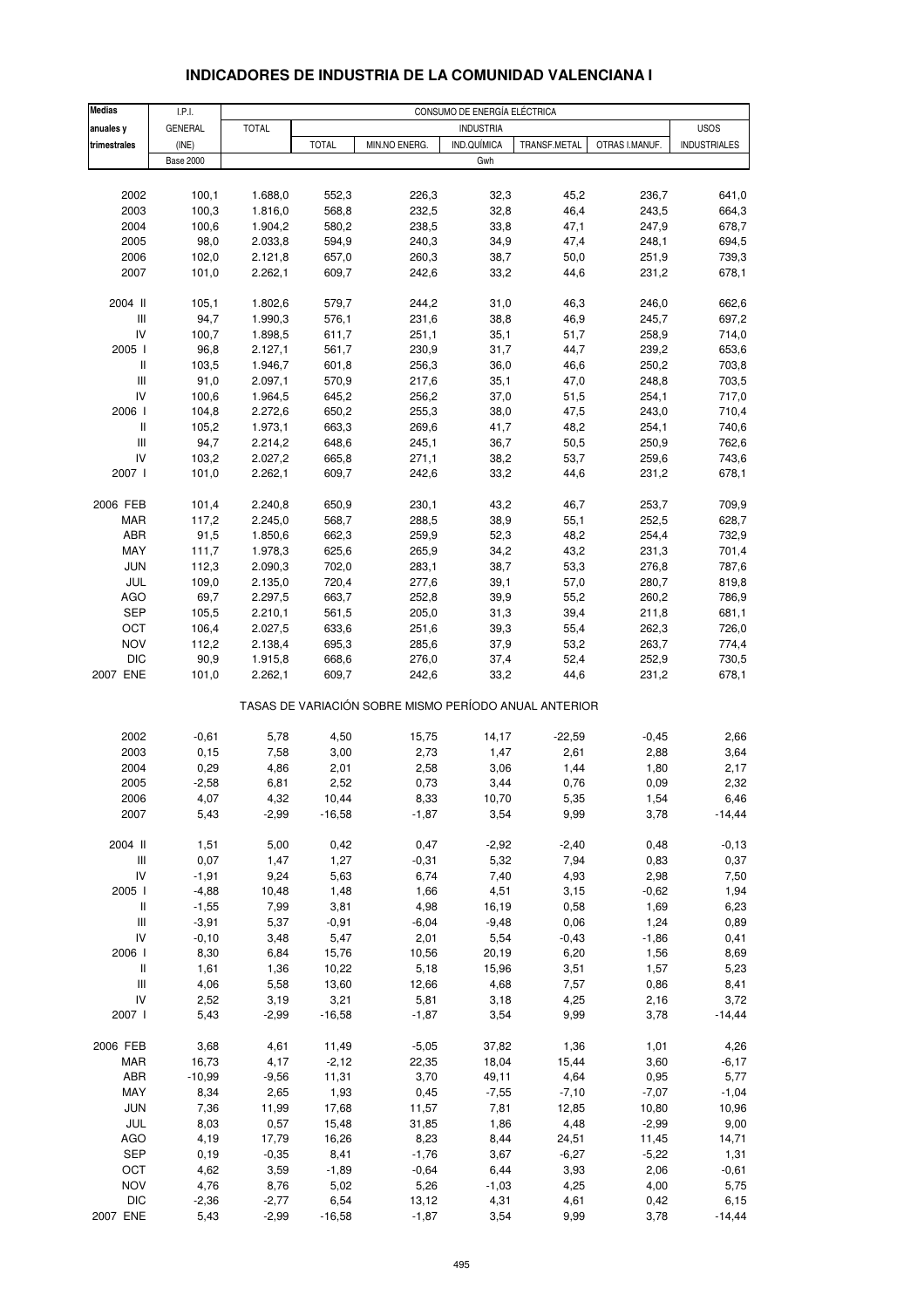# **INDICADORES DE INDUSTRIA DE LA COMUNIDAD VALENCIANA. II**

| <b>Medias</b>                      |                     | ENCUESTA DE COYUNTURA INDUSTRIAL: TOTAL INDUSTRIA (1) |                  |               |                    |
|------------------------------------|---------------------|-------------------------------------------------------|------------------|---------------|--------------------|
| anuales y                          | <b>INDICADOR DE</b> | NIVEL CARTERA                                         | <b>TENDENCIA</b> | <b>NIVEL</b>  | <b>UTILIZACIÓN</b> |
| trimestrales                       | CLIMA INDUST.       | <b>PEDIDOS</b>                                        | PRODUCCIÓN       | <b>STOCKS</b> | CAPACIDAD          |
|                                    |                     |                                                       |                  |               |                    |
|                                    |                     | Saldo de respuestas                                   |                  |               | $\%$               |
|                                    |                     |                                                       |                  |               |                    |
| 2002                               | $-8,1$              | $-17$                                                 | 8                | 13            | 76,8               |
| 2003                               | $-8,3$              | $-19$                                                 | 6                | 13            | 76,5               |
| 2004                               | $-9,9$              | $-18$                                                 | 7                | 20            | 74,9               |
| 2005                               | $-11,9$             | $-19$                                                 | $-2$             | 16            | 74,2               |
|                                    |                     |                                                       |                  |               |                    |
| 2006                               | $-11,8$             | $-18$                                                 | -3               | 16            | 74,2               |
| 2007                               |                     | $-35$                                                 | 5                | 19            | 73,4               |
|                                    |                     |                                                       |                  |               |                    |
| 2004 II                            | $-9,3$              | $-15$                                                 | 11               | 21            | 71,2               |
| $\ensuremath{\mathsf{III}}\xspace$ | $-10,4$             | $-18$                                                 | 4                | 24            | 75,1               |
| IV                                 | $-11,2$             | $-15$                                                 | -1               | 17            | 77,3               |
| 2005 l                             | $-11,5$             | $-25$                                                 | $\overline{c}$   | 16            | 73,3               |
| Ш                                  | $-11,7$             | $-21$                                                 | 7                | 16            | 72,9               |
|                                    |                     |                                                       |                  |               |                    |
| Ш                                  | $-12,1$             | $-14$                                                 | $-7$             | 14            | 73,8               |
| IV                                 | $-12,3$             | $-18$                                                 | $-10$            | 17            | 76,8               |
| 2006                               | $-11,1$             | $-15$                                                 | 1                | 13            | 74,7               |
| $\, \parallel$                     | $-11,2$             | $-16$                                                 | 5                | 15            | 73,4               |
| Ш                                  | $-12,1$             | $-19$                                                 | -8               | 18            | 74,8               |
|                                    |                     |                                                       |                  |               |                    |
| IV                                 | $-13,1$             | $-20$                                                 | $-11$            | 17            | 74,0               |
| 2007 l                             |                     | $-35$                                                 | 5                | 19            | 73,4               |
|                                    |                     |                                                       |                  |               |                    |
| 2006 ABR                           | $-10.9$             | $-14$                                                 | 9                | 6             |                    |
| MAY                                | $-11,3$             | $-13$                                                 | 8                | 17            |                    |
| <b>JUN</b>                         | $-11,5$             | $-20$                                                 | $-1$             | 20            |                    |
| JUL                                | $-11,7$             | $-26$                                                 | $-10$            | 21            |                    |
| <b>AGO</b>                         | $-12,0$             | $-14$                                                 | $-21$            | 20            |                    |
|                                    |                     |                                                       |                  |               |                    |
| <b>SEP</b>                         | $-12,4$             | $-18$                                                 | 6                | 13            |                    |
| OCT                                | $-12,8$             | $-19$                                                 | 5                | 20            |                    |
| <b>NOV</b>                         | $-13,4$             | $-17$                                                 | $-18$            | 18            |                    |
| <b>DIC</b>                         |                     | $-25$                                                 | $-18$            | 13            |                    |
| 2007 ENE                           |                     | $-31$                                                 | 4                | 20            |                    |
| FEB                                |                     | $-39$                                                 | 6                | 18            |                    |
| <b>MAR</b>                         |                     |                                                       | $\overline{a}$   | L,            |                    |
|                                    |                     |                                                       |                  |               |                    |
|                                    |                     | TASAS DE VARIACIÓN SOBRE MISMO PERÍODO ANUAL ANTERIOR |                  |               |                    |
|                                    |                     |                                                       |                  |               |                    |
| 2002                               |                     |                                                       |                  |               |                    |
| 2003                               |                     |                                                       |                  |               |                    |
| 2004                               |                     |                                                       |                  |               |                    |
|                                    |                     |                                                       |                  |               |                    |
| 2005                               |                     |                                                       |                  |               |                    |
| 2006                               |                     |                                                       |                  |               |                    |
| 2007                               |                     |                                                       |                  |               |                    |
|                                    |                     |                                                       |                  |               |                    |
| 2004 II                            |                     |                                                       |                  |               |                    |
| Ш                                  |                     |                                                       |                  |               |                    |
| IV                                 |                     |                                                       |                  |               |                    |
|                                    |                     |                                                       |                  |               |                    |
| 2005 l                             |                     |                                                       |                  |               |                    |
| Ш                                  |                     |                                                       |                  |               |                    |
| Ш                                  |                     |                                                       |                  |               |                    |
| IV                                 |                     |                                                       |                  |               |                    |
| 2006 l                             |                     |                                                       |                  |               |                    |
| Ш                                  |                     |                                                       |                  |               |                    |
| Ш                                  |                     |                                                       |                  |               |                    |
| IV                                 |                     |                                                       |                  |               |                    |
|                                    |                     |                                                       |                  |               |                    |
| 2007 l                             |                     |                                                       |                  |               |                    |
|                                    |                     |                                                       |                  |               |                    |
| 2006 ABR                           |                     |                                                       |                  |               |                    |
| MAY                                |                     |                                                       |                  |               |                    |
| <b>JUN</b>                         |                     |                                                       |                  |               |                    |
| JUL                                |                     |                                                       |                  |               |                    |
|                                    |                     |                                                       |                  |               |                    |
| <b>AGO</b>                         |                     |                                                       |                  |               |                    |
| <b>SEP</b>                         |                     |                                                       |                  |               |                    |
| OCT                                |                     |                                                       |                  |               |                    |
| <b>NOV</b>                         |                     |                                                       |                  |               |                    |
| <b>DIC</b>                         |                     |                                                       |                  |               |                    |
| 2007 ENE                           |                     |                                                       |                  |               |                    |
|                                    |                     |                                                       |                  |               |                    |
| FEB                                |                     |                                                       |                  |               |                    |
| <b>MAR</b>                         |                     |                                                       |                  |               |                    |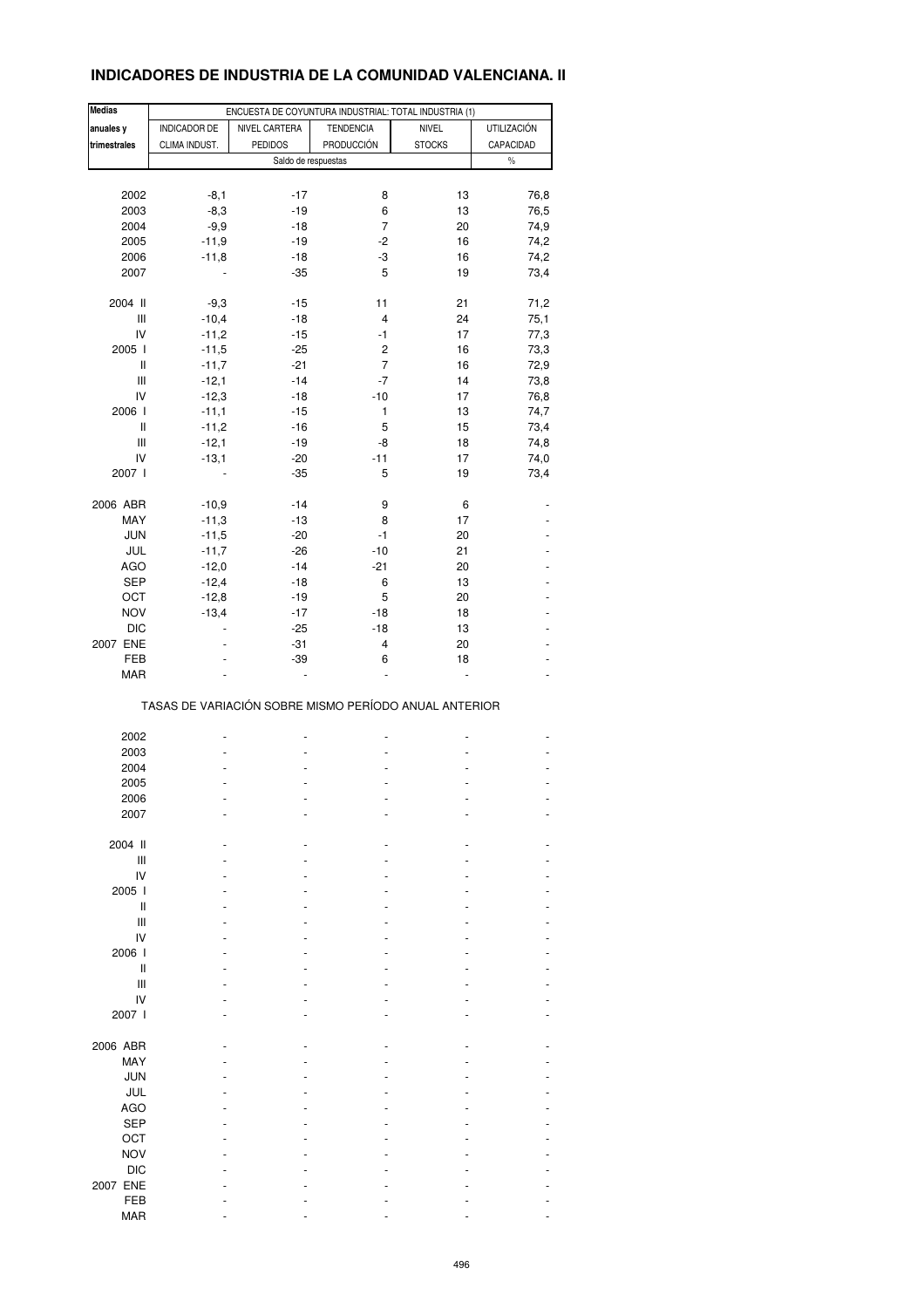# **INDICADORES DE CONSTRUCCIÓN DE COMUNIDAD VALENCIANA. I**

| <b>Medias</b>                            | VISADOS: SUPERFICIE A CONSTRUIR<br>LICENCIAS: SUPERFICIE A CONSTRUIR |                        |                                                       |                 |              |              |                           |                          |           |
|------------------------------------------|----------------------------------------------------------------------|------------------------|-------------------------------------------------------|-----------------|--------------|--------------|---------------------------|--------------------------|-----------|
| anuales y                                | <b>TOTAL</b>                                                         | <b>EDIFICIOS</b>       | <b>SERVICIOS</b>                                      | <b>OTROS</b>    | <b>TOTAL</b> |              | <b>RESIDENCIAL</b>        |                          | NO RESID. |
| trimestrales                             |                                                                      | <b>VIVIENDAS</b>       | COMERCIALES                                           | <b>DESTINOS</b> |              | <b>TOTAL</b> | <b>VIVIENDAS</b>          | COLECTIVOS               |           |
|                                          |                                                                      | Metros cuadrados       |                                                       |                 |              |              | Miles de metros cuadrados |                          |           |
|                                          |                                                                      |                        |                                                       |                 |              |              |                           |                          |           |
| 2001                                     | 1.197.166                                                            | 972.025                | 71.691                                                | 153.450         | 1.046        | 815          | 802                       | 12                       | 231       |
| 2002                                     | 1.325.079                                                            | 1.041.344              | 99.104                                                | 184.631         | 1.059        | 857          | 833                       | 24                       | 202       |
| 2003                                     | 1.569.323                                                            | 1.296.060              | 102.344                                               | 170.919         | 1.258        | 1.047        | 1.021                     | 26                       | 210       |
| 2004                                     | 1.527.051                                                            | 1.305.167              | 82.569                                                | 139.315         | 1.275        | 1.081        | 1.063                     | 18                       | 194       |
| 2005                                     | 1.535.810                                                            | 1.337.482              | 66.205                                                | 132.123         | 1.361        | 1.156        | 1.128                     | 28                       | 205       |
| 2006                                     | 1.866.261                                                            | 1.586.664              | 112.846                                               | 166.751         | 1.405        | 1.164        | 1.142                     | 22                       | 241       |
|                                          |                                                                      |                        |                                                       |                 |              |              |                           |                          |           |
| 2004 l                                   | 1.494.864                                                            | 1.305.746              | 48.585                                                | 140.533         | 1.276        | 1.083        | 1.058                     | 25                       | 193       |
| $\, \parallel$                           | 1.549.840                                                            | 1.377.006              | 44.340                                                | 128.494         | 1.327        | 1.125        | 1.111                     | 14                       | 203       |
| Ш                                        | 1.487.295                                                            | 1.203.361              | 195.748                                               | 88.186          | 1.044        | 862          | 850                       | 12                       | 182       |
| IV                                       | 1.576.205                                                            | 1.334.555              | 41.603                                                | 200.047         | 1.453        | 1.254        | 1.232                     | 22                       | 199       |
| 2005 l                                   | 1.513.042                                                            | 1.345.484              | 43.443                                                | 124.115         | 1.380        | 1.180        | 1.143                     | 37                       | 200       |
| Ш                                        | 1.773.364                                                            | 1.534.351              | 83.250                                                | 155.764         | 1.383        | 1.173        | 1.153                     | 20                       | 210       |
| Ш                                        | 1.311.159                                                            | 1.136.067              | 57.376                                                | 117.716         | 1.261        | 1.083        | 1.040                     | 44                       | 178       |
| IV                                       | 1.545.674                                                            | 1.334.027              | 80.751                                                | 130.897         | 1.420        | 1.188        | 1.175                     | 13                       | 232       |
| 2006                                     | 1.840.293                                                            | 1.459.024              | 270.291                                               | 110.977         | 1.454        | 1.221        | 1.189                     | 32                       | 234       |
| Ш                                        | 1.767.918                                                            | 1.559.338              | 53.517                                                | 155.063         | 1.413        | 1.148        | 1.125                     | 23                       | 265       |
| Ш                                        | 2.210.107                                                            | 2.013.900              | 49.552                                                | 146.654         | 1.348        | 1.124        | 1.111                     | 12                       | 224       |
| IV                                       | 1.646.728                                                            | 1.314.395              | 78.023                                                | 254.310         |              |              |                           | $\overline{\phantom{a}}$ |           |
|                                          |                                                                      |                        |                                                       |                 |              |              |                           |                          |           |
| 2006 ENE                                 | 1.662.335                                                            | 1.386.838              | 183.633                                               | 91.864          | 1.247        | 995          | 932                       | 63                       | 252       |
| FEB                                      | 1.993.973                                                            | 1.440.556              | 450.167                                               | 103.250         | 1.522        | 1.317        | 1.313                     | 4                        | 205       |
| MAR                                      | 1.864.570                                                            | 1.549.679              | 177.073                                               | 137.818         | 1.594        | 1.350        | 1.322                     | 28                       | 244       |
| ABR                                      | 1.332.899                                                            | 1.151.153              | 40.778                                                | 140.968         | 1.152        | 934          | 917                       | 17                       | 218       |
| MAY                                      | 1.860.741                                                            | 1.577.842              | 81.286                                                | 201.613         | 1.573        | 1.259        | 1.246                     | 13                       | 314       |
| <b>JUN</b>                               | 2.110.113                                                            | 1.949.018              | 38.487                                                | 122.608         | 1.514        | 1.250        | 1.212                     | 38                       | 264       |
| JUL                                      | 2.218.815                                                            | 2.067.402              | 51.444                                                | 99.969          | 1.922        | 1.620        | 1.597                     | 23                       | 302       |
| AGO                                      | 1.177.155                                                            | 1.042.007              | 35.682                                                | 99.466          | 844          | 714          | 703                       | 11                       | 130       |
| <b>SEP</b>                               | 3.234.350                                                            | 2.932.291              | 61.531                                                | 240.528         | 1.278        | 1.037        | 1.034                     | 3                        | 241       |
| OCT                                      | 1.768.128                                                            | 1.521.312              | 42.208                                                | 204.608         |              | ÷,           |                           | $\Box$                   |           |
| <b>NOV</b><br><b>DIC</b>                 | 1.697.698<br>1.474.358                                               | 1.278.113<br>1.143.761 | 153.227<br>38.634                                     | 266.358         |              |              |                           |                          |           |
|                                          |                                                                      |                        |                                                       | 291.963         |              |              |                           |                          |           |
|                                          |                                                                      |                        | TASAS DE VARIACIÓN SOBRE MISMO PERÍODO ANUAL ANTERIOR |                 |              |              |                           |                          |           |
|                                          |                                                                      |                        |                                                       |                 |              |              |                           |                          |           |
| 2001                                     | $-3,08$                                                              | $-7,08$                | 8,25                                                  | 24,88           | $-4,92$      | $-5,79$      | $-5,90$                   | 2,08                     | $-1,73$   |
| 2002                                     | 10,68                                                                | 7,13                   | 38,24                                                 | 20,32           | 1,28         | 5,25         | 3,88                      | 94,56                    | $-12,68$  |
| 2003                                     | 18,43                                                                | 24,46                  | 3,27                                                  | $-7,43$         | 18,72        | 22,17        | 22,53                     | 9,79                     | 4,08      |
| 2004                                     | $-2,69$                                                              | 0,70                   | $-19,32$                                              | $-18,49$        | 1,36         | 3,18         | 4,06                      | $-30,89$                 | $-7,69$   |
| 2005                                     | 0,57                                                                 | 2,48                   | -19,82                                                | $-5,16$         | 6,77         | 6,98         | 6,13                      | 57,14                    | 5,62      |
| 2006                                     | 21,52                                                                | 18,63                  | 70,45                                                 | 26,21           | 4,75         | 1,63         | 2,69                      | $-33,55$                 | 22,95     |
|                                          |                                                                      |                        |                                                       |                 |              |              |                           |                          |           |
| 2004 l                                   | $-2,68$                                                              | 1,90                   | $-40,45$                                              | $-18,72$        | 14,17        | 20,39        | 21,52                     | $-13,79$                 | $-11,47$  |
| $\mathbf{II}$                            | $-4,18$                                                              | 0,99                   | $-39,33$                                              | $-28,91$        | 3,78         | 4,52         | 4,81                      | $-14,58$                 | $-0,16$   |
| Ш                                        | $-2,00$                                                              | $-0,16$                | 56,05                                                 | $-52,84$        | $-15,20$     | $-16,21$     | $-15,14$                  | $-56,25$                 | $-10,05$  |
| ${\sf IV}$                               | $-1,87$                                                              | 0,05                   | $-67,82$                                              | 39,86           | 3,49         | 5,74         | 6,85                      | $-33,33$                 | $-8,72$   |
| 2005 l                                   | 1,22                                                                 | 3,04                   | $-10,58$                                              | $-11,68$        | 8,18         | 8,99         | 8,10                      | 46,67                    | 3,63      |
| $\, \parallel$                           | 14,42                                                                | 11,43                  | 87,75                                                 | 21,22           | 4,19         | 4,27         | 3,75                      | 46,34                    | 3,78      |
| Ш                                        | $-11,84$                                                             | $-5,59$                | $-70,69$                                              | 33,49           | 20,86        | 25,73        | 22,31                     | 274,29                   | $-2,20$   |
| IV                                       | $-1,94$                                                              | $-0,04$                | 94,10                                                 | $-34,57$        | $-2,23$      | $-5,21$      | $-4,60$                   | $-39,39$                 | 16,58     |
| 2006                                     | 21,63                                                                | 8,44                   | 522,18                                                | $-10,58$        | 5,39         | 3,45         | 3,99                      | $-13,64$                 | 16,83     |
| Ш                                        | $-0,31$                                                              | 1,63                   | $-35,72$                                              | $-0,45$         | 2,17         | $-2,13$      | $-2,40$                   | 13,33                    | 26,15     |
| $\ensuremath{\mathsf{III}}\xspace$<br>IV | 68,56<br>6,54                                                        | 77,27                  | $-13,64$                                              | 24,58           | 6,87         | 3,72         | 6,89                      | $-71,76$                 | 26,03     |
|                                          |                                                                      | $-1,47$                | $-3,38$                                               | 94,28           | $\sim 10$    |              |                           |                          |           |
| 2006 ENE                                 | 16,80                                                                | 10,57                  | 420,94                                                | $-31,29$        | $-22,55$     | $-26,51$     | $-30,60$                  | 472,73                   | $-1,56$   |
| FEB                                      | 32,17                                                                | 6,87                   | $\sim$                                                | $-22,59$        | $-3,55$      | $-2,30$      | $-1,28$                   | $-77,78$                 | $-10,87$  |
| <b>MAR</b>                               | 16,00                                                                | 8,05                   | 161,20                                                | 30,94           | 67,44        | 61,10        | 74,64                     | $-65,43$                 | 114,04    |
| ABR                                      | $-19,34$                                                             | $-20,75$               | 86,12                                                 | $-20,74$        | $-8,13$      | $-12,22$     | $-11,14$                  | $-46,88$                 | 14,74     |
| MAY                                      | 3,12                                                                 | $-1,70$                | 62,23                                                 | 35,02           | 22,41        | 14,45        | 15,05                     | $-23,53$                 | 69,73     |
| JUN                                      | 13,25                                                                | 26,12                  | $-78,35$                                              | $-12,49$        | $-5,96$      | $-7,68$      | $-9,75$                   | 245,45                   | 3,13      |
| JUL                                      | 40,20                                                                | 49,28                  | $-30,24$                                              | $-19,31$        | 21,80        | 20,18        | 20,08                     | 27,78                    | 31,30     |
| <b>AGO</b>                               | 60,79                                                                | 55,97                  | 102,53                                                | 114,32          | $-11,34$     | $-14,80$     | $-7,13$                   | $-86,42$                 | 14,04     |
| <b>SEP</b>                               | 99,80                                                                | 116,38                 | $-23,82$                                              | 31,55           | 1,91         | $-2,54$      | 0, 19                     | $-90,63$                 | 26,84     |
| OCT                                      | 16,82                                                                | 14,05                  | $-40,26$                                              | 87,74           |              |              |                           |                          |           |
| <b>NOV</b>                               | 2,34                                                                 | $-10,03$               | 48,97                                                 | 96,72           |              |              |                           |                          |           |
| <b>DIC</b>                               | 0,66                                                                 | $-8,32$                | $-43,80$                                              | 96,86           |              |              |                           |                          |           |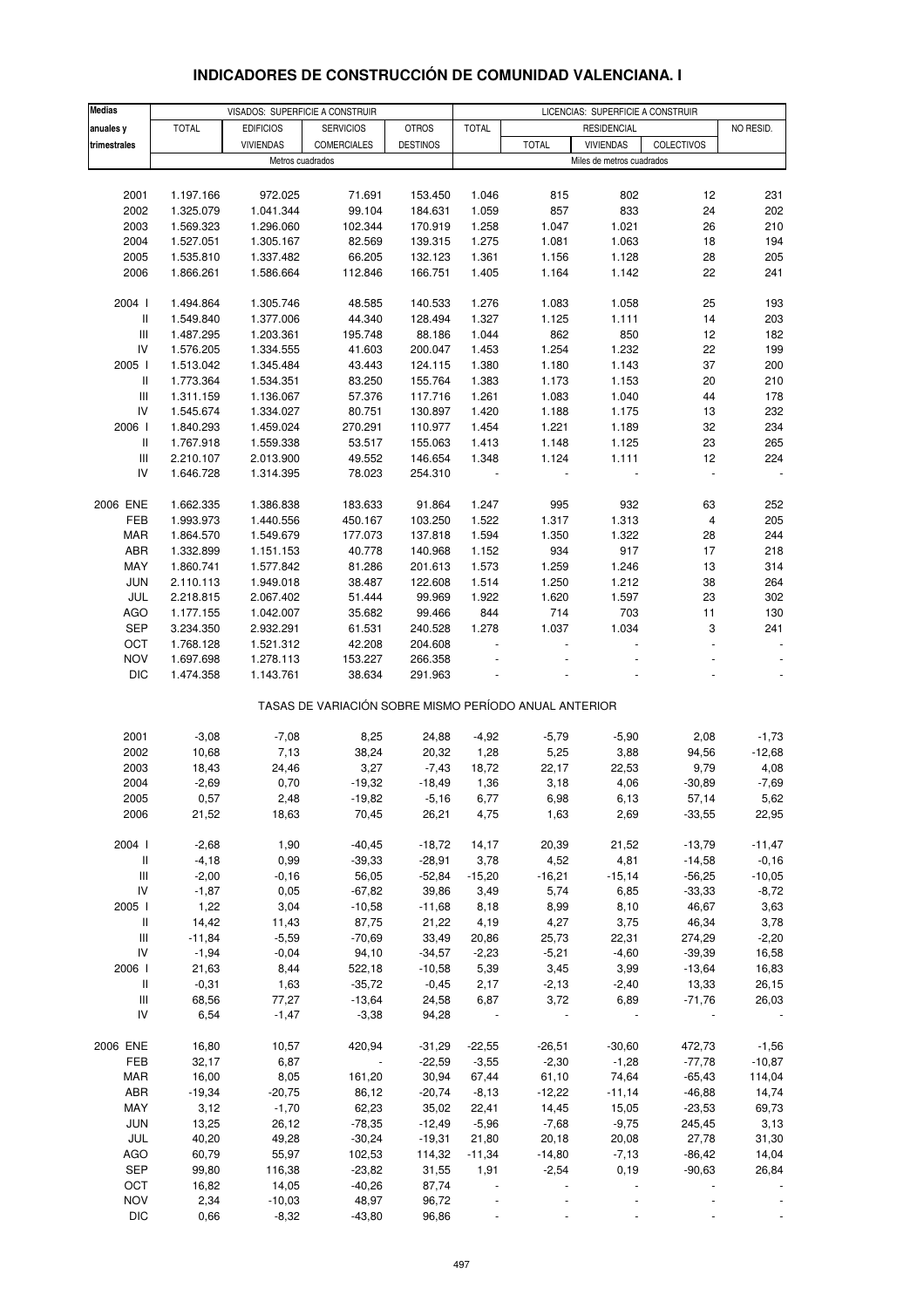| <b>Medias</b>                      |              |              |            | VIVIENDAS VISADAS COLEGIO ARQUITECTOS TÉCNICOS |                                                       |                 |              | LICENCIAS MUNIC.: Nº DE VIVIENDAS |               |
|------------------------------------|--------------|--------------|------------|------------------------------------------------|-------------------------------------------------------|-----------------|--------------|-----------------------------------|---------------|
| anuales y                          | <b>TOTAL</b> |              | OBRA NUEVA |                                                | Α                                                     | А               | OBRA         | REHABI-                           | DEMO-         |
| trimestrales                       |              | <b>TOTAL</b> | EDIF.VIV.  | OTROS EDIF.                                    | AMPLIAR                                               | <b>REFORMAR</b> | <b>NUEVA</b> | LITACIÓN                          | <b>LICIÓN</b> |
|                                    |              |              |            |                                                | Unidades                                              |                 |              |                                   |               |
|                                    |              |              |            |                                                |                                                       |                 |              |                                   |               |
| 2001                               | 6.619        | 6.198        | 6.175      | 22                                             | 134                                                   | 287             | 5.114        | 90                                | 168           |
| 2002                               | 7.078        | 6.634        | 6.576      | 58                                             | 128                                                   | 316             | 5.444        | 150                               | 177           |
| 2003                               | 8.832        | 8.341        | 8.305      | 37                                             | 152                                                   | 339             | 6.377        | 123                               | 188           |
| 2004                               | 8.711        | 8.218        | 8.263      | $\mathbf 5$                                    | 155                                                   | 337             | 6.926        | 132                               | 240           |
| 2005                               | 8.876        | 8.350        | 8.349      | 2                                              | 136                                                   | 390             | 7.507        | 177                               | 276           |
| 2006                               | 10.490       | 10.060       | 10.053     | $\overline{\mathcal{I}}$                       | 130                                                   | 300             | 7.164        | 161                               | 256           |
|                                    |              |              |            |                                                |                                                       |                 |              |                                   |               |
| 2004 l                             | 8.939        | 8.404        | 8.397      | 8                                              | 158                                                   | 377             | 6.944        | 123                               | 236           |
| $\, \parallel$                     | 8.912        | 8.455        | 8.441      | 13                                             | 172                                                   | 285             | 7.159        | 164                               | 264           |
| $\ensuremath{\mathsf{III}}\xspace$ | 8.195        | 7.717        | 7.716      | 0                                              | 126                                                   | 352             | 5.662        | 103                               | 186           |
| IV                                 | 8.796        | 8.297        | 8.499      | 0                                              | 165                                                   | 333             | 7.938        | 138                               | 274           |
| 2005 l                             | 8.780        | 8.235        | 8.235      | 0                                              | 135                                                   | 409             | 7.400        | 214                               | 264           |
| $\, \parallel$                     | 10.255       | 9.630        | 9.623      | $\overline{7}$                                 | 153                                                   | 472             | 8.183        | 215                               | 292           |
| $\ensuremath{\mathsf{III}}\xspace$ | 7.646        | 7.286        | 7.286      | 0                                              | 104                                                   | 256             | 6.809        | 111                               | 247           |
| IV                                 | 8.824        | 8.250        | 8.249      | $\mathbf{1}$                                   | 151                                                   | 423             | 7.636        | 170                               | 302           |
| 2006                               | 9.532        | 9.007        | 9.007      | 0                                              | 146                                                   | 378             | 7.415        | 181                               | 284           |
| $\, \parallel$                     | 10.286       | 9.867        | 9.867      | 0                                              | 145                                                   | 274             | 7.178        | 172                               | 267           |
| $\ensuremath{\mathsf{III}}\xspace$ | 13.242       | 12.853       | 12.853     | $\pmb{0}$                                      | 127                                                   | 262             | 6.899        | 131                               | 217           |
| IV                                 | 8.899        | 8.513        | 8.487      | 26                                             | 101                                                   | 285             |              |                                   |               |
|                                    |              |              |            |                                                |                                                       |                 |              |                                   |               |
| 2006 ENE                           | 9.255        | 8.691        | 8.691      | 0                                              | 126                                                   | 438             | 5.763        | 194                               | 263           |
| FEB                                | 8.863        | 8.402        | 8.402      | 0                                              | 144                                                   | 317             | 8.341        | 205                               | 334           |
| <b>MAR</b>                         | 10.477       | 9.928        | 9.928      | 0                                              | 169                                                   | 380             | 8.141        | 143                               | 255           |
| ABR                                | 7.650        | 7.372        | 7.372      | 0                                              | 101                                                   | 177             | 5.948        | 138                               | 210           |
| MAY                                | 10.398       | 9.876        | 9.875      | 1                                              | 194                                                   | 328             | 7.745        | 189                               | 326           |
| <b>JUN</b>                         | 12.810       | 12.353       | 12.353     | 0                                              | 141                                                   | 316             | 7.840        | 189                               | 265           |
| JUL                                | 13.183       | 12.732       | 12.732     | 0                                              | 165                                                   | 286             | 9.684        | 150                               | 249           |
| <b>AGO</b>                         | 6.455        | 6.248        | 6.248      | $\pmb{0}$                                      | 60                                                    | 147             | 4.619        | 77                                | 154           |
| <b>SEP</b>                         | 20.089       | 19.580       | 19.580     | 0                                              | 155                                                   | 354             | 6.393        | 166                               | 248           |
| OCT                                | 10.089       | 9.797        | 9.797      | $\pmb{0}$                                      | 92                                                    | 200             |              |                                   |               |
| <b>NOV</b>                         | 8.978        | 8.416        | 8.337      | 79                                             | 124                                                   | 438             |              |                                   |               |
| <b>DIC</b>                         | 7.630        | 7.326        | 7.326      | $\pmb{0}$                                      | 87                                                    | 217             |              |                                   |               |
|                                    |              |              |            |                                                |                                                       |                 |              |                                   |               |
|                                    |              |              |            |                                                | TASAS DE VARIACIÓN SOBRE MISMO PERÍODO ANUAL ANTERIOR |                 |              |                                   |               |
|                                    |              |              |            |                                                |                                                       |                 |              |                                   |               |
| 2001                               | $-9,65$      | $-10, 15$    | $-9,58$    | $-67,36$                                       | $-11,66$                                              | 4,05            | $-10,89$     | $-8,33$                           | $-10,02$      |
| 2002                               | 6,95         | 7,04         | 6,50       | 157,46                                         | $-4,36$                                               | 10,22           | 6,46         | 67,19                             | 5,82          |
| 2003                               | 24,78        | 25,74        | 26,28      | $-36,52$                                       | 18,49                                                 | 7,24            | 17,13        | $-18,46$                          | 5,78          |
| 2004                               | $-1,38$      | $-1,48$      | $-0,50$    | $-85,16$                                       | 2,47                                                  | $-0,71$         | 8,61         | 7,75                              | 27,89         |
| 2005                               | 1,90         | 1,61         | 1,03       | $-66,15$                                       | -12,49                                                | 15,76           | 8,39         | 34,26                             | 15,14         |
| 2006                               | 18,18        | 20,48        | 20,42      | 263,64                                         | $-4,53$                                               | $-23,12$        | $-4,02$      | $-10,38$                          | $-4,36$       |
|                                    |              |              |            |                                                |                                                       |                 |              |                                   |               |
| 2004 l                             | $-0,52$      | $-0,82$      | $-0,46$    | $-80,00$                                       | 9,49                                                  | 2,54            | 22,26        | 7,58                              | 26,83         |
| $\, \parallel$                     | $-3,08$      | $-1,63$      | $-1,39$    | $-61, 17$                                      | $-16,48$                                              | $-27,73$        | 5,07         | 56,69                             | 40,25         |
| $\ensuremath{\mathsf{III}}\xspace$ | 3,36         | 1,96         | 2,74       | $-99,43$                                       | 16,26                                                 | 40,00           | $-10,18$     | $-26,54$                          | 2,01          |
| IV                                 | $-4,60$      | $-4,95$      | $-2,46$    | $-97,83$                                       | 11,96                                                 | $-3,01$         | 18,30        | 5,61                              | 41,31         |
| 2005                               | $-1,78$      | $-2,01$      | $-1,93$    |                                                | $-14,16$                                              | 8,58            | 6,56         | 73,71                             | 11,57         |
| $\, \parallel$                     | 15,07        | 13,90        | 14,00      | $-50,00$                                       | $-11,03$                                              | 65,61           | 14,30        | 31,30                             | 10,87         |
| $\ensuremath{\mathsf{III}}\xspace$ | $-6,70$      | $-5,58$      | $-5,57$    |                                                | $-17,68$                                              | $-27,44$        | 20,26        | 7,10                              | 32,56         |
| IV                                 | 0,32         | $-0,57$      | $-2,94$    | 100,00                                         | $-8,47$                                               | 26,90           | $-3,81$      | 22,95                             | 10,48         |
| 2006                               | 8,57         | 9,37         | 9,37       |                                                | 8,13                                                  | $-7,57$         | 0,20         | $-15,44$                          | 7,71          |
| $\, \parallel$                     | 0,30         | 2,46         | 2,53       | $-95,00$                                       | $-5,22$                                               | $-42,02$        | $-12,29$     | $-20,12$                          | $-8,67$       |
| $\ensuremath{\mathsf{III}}\xspace$ | 73,19        | 76,40        | 76,40      |                                                | 21,79                                                 | 2,61            | 1,32         | 18,37                             | $-12,15$      |
| IV                                 | 0,85         | 3,19         | 2,88       |                                                | $-33,26$                                              | $-32,62$        |              |                                   |               |
| 2006 ENE                           | 17,81        | 16,89        | 16,89      |                                                | $-0,79$                                               | 48,98           | $-13,57$     | $-28,15$                          | 10,50         |
| FEB                                | $-3,56$      | $-0,06$      | $-0,06$    |                                                | 4,35                                                  | $-50,85$        | 6,40         | $-5,09$                           | 18,02         |
| <b>MAR</b>                         | 12,74        | 12,02        | 12,02      |                                                | 19,86                                                 | 31,49           | 5,82         | $-7,74$                           | $-5,56$       |
| ABR                                | $-22,80$     | $-19,83$     | $-19,83$   | $\blacksquare$                                 | $-42,94$                                              | $-66,98$        | $-17,85$     | $-43,90$                          | $-33,54$      |
| MAY                                | $-3,42$      | $-3,30$      | $-3,30$    | 0,00                                           | 51,56                                                 | $-22,82$        | $-7,78$      | $-4,06$                           | 20,74         |
| <b>JUN</b>                         | 26,94        | 30,29        | 30,55      |                                                | $-9,03$                                               | $-30,55$        | $-12,02$     | $-6,90$                           | $-8,93$       |
| JUL                                | 49,45        | 53,86        | 53,86      |                                                | 2,48                                                  | $-25,71$        | 11,77        | $-13,29$                          | $-23,15$      |
| AGO                                | 28,33        | 29,06        | 29,06      |                                                | 71,43                                                 | $-4,55$         | $-6,55$      | 18,46                             | 57,14         |
| <b>SEP</b>                         | 121,07       | 123,95       | 123,95     |                                                | 33,62                                                 | 55,26           | $-6,26$      | 76,60                             | $-22,26$      |
| OCT                                | 17,22        | 20,36        | 20,37      |                                                | $-38,26$                                              | $-37,11$        |              |                                   |               |
| <b>NOV</b>                         | $-0,58$      | $-1,15$      | $-2,08$    |                                                | $-26,63$                                              | 26,22           |              |                                   |               |
| <b>DIC</b>                         | $-13,65$     | $-9,51$      | $-9,50$    |                                                | $-36,03$                                              | $-64,07$        |              |                                   |               |
|                                    |              |              |            |                                                |                                                       |                 |              |                                   |               |

#### **INDICADORES DE CONSTRUCCIÓN DE COMUNIDAD VALENCIANA. II**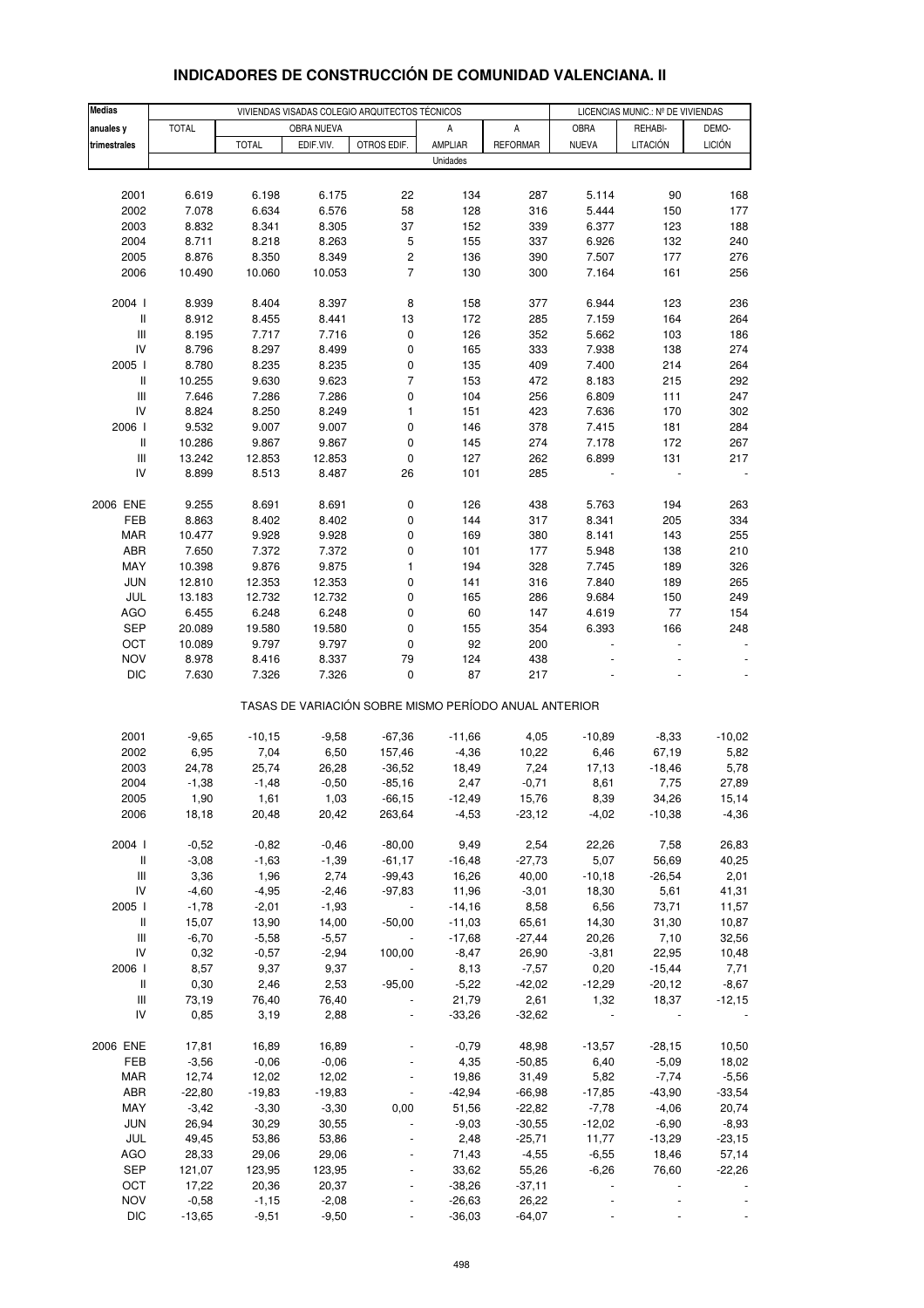| INDICADORES DE CONSTRUCCION DE COMUNIDAD VALENCIANA. III |  |  |
|----------------------------------------------------------|--|--|
|                                                          |  |  |
|                                                          |  |  |
|                                                          |  |  |

| <b>Medias</b>                           |                    | VIVIENDAS (2)            |                    |                     |                            |                          | CERTIFICAC.<br>PROYECTOS VISADOS |                                                       |                     |                   | LIQUIDACIÓN        |
|-----------------------------------------|--------------------|--------------------------|--------------------|---------------------|----------------------------|--------------------------|----------------------------------|-------------------------------------------------------|---------------------|-------------------|--------------------|
| anuales y                               |                    | <b>INICIADAS</b>         |                    |                     | <b>TERMINADAS</b>          |                          |                                  | POR EL COLEGIO DE ARQUITECTOS                         |                     | FIN DE OBRA       | <b>EJECUCIÓN</b>   |
| trimestrales                            | <b>TOTAL</b>       | <b>PROTEGIDAS</b>        | <b>LIBRES</b>      | <b>TOTAL</b>        | <b>PROTEGIDAS</b>          | <b>LIBRES</b>            | <b>TOTAL</b>                     | <b>PROTEGIDOS</b>                                     | <b>LIBRES</b>       | Nº VIVIENDAS      | MAT. OBRA          |
|                                         |                    |                          |                    |                     | Unidades                   |                          |                                  |                                                       |                     | Unidades          | Miles €            |
|                                         |                    |                          |                    |                     |                            |                          |                                  |                                                       |                     |                   |                    |
| 2001                                    | 5.407              | 678                      | 4.729              | 5.638               | 1.021                      | 4.617                    | 5.674                            | 486                                                   | 5.188               | 4.078             | 159.549            |
| 2002                                    | 5.828              | 665                      | 5.163              | 5.813               | 768                        | 5.046                    | 6.678                            | 659                                                   | 6.019               | 4.855             | 221.185            |
| 2003                                    | 6.297              | 721                      | 5.576              | 5.427               | 757                        | 4.670                    | 7.016                            | 603                                                   | 6.414               | 5.167             | 241.468            |
| 2004                                    | 7.746              | 599                      | 7.147              | 6.382               | 574                        | 5.809                    | 8.618                            | 526                                                   | 8.092               | 5.942             | 298.082            |
| 2005                                    | 7.714              | 540                      | 7.175              | 6.807               | 670                        | 6.137                    | 8.497                            | 325                                                   | 8.172               | 7.081             | 385.883            |
| 2006                                    | 8.131              | 482                      | 7.649              | 7.452               | 533                        | 6.919                    | 9.222                            | 342                                                   | 8.881               | 8.519             | 458.072            |
| 2004 l                                  | 7.705              | 590                      | 7.116              | 5.724               | 529                        | 5.195                    | 8.319                            | 501                                                   | 7.818               | 5.620             | 246.206            |
| $\mathsf{I}$                            | 7.665              | 629                      | 7.036              | 6.464               | 545                        | 5.919                    | 9.120                            | 487                                                   | 8.634               | 6.764             | 339.151            |
| $\ensuremath{\mathsf{III}}\xspace$      | 8.151              | 380                      | 7.771              | 6.221               | 566                        | 5.654                    | 7.949                            | 543                                                   | 7.406               | 5.743             | 304.327            |
| IV                                      | 7.465              | 799                      | 6.666              | 7.121               | 654                        | 6.467                    | 9.082                            | 572                                                   | 8.511               | 5.642             | 302.644            |
| 2005 l                                  | 8.408              | 749                      | 7.659              | 6.393               | 616                        | 5.777                    | 9.228                            | 433                                                   | 8.795               | 6.216             | 345.349            |
| Ш                                       | 8.052              | 633                      | 7.419              | 6.461               | 809                        | 5.652                    | 8.061                            | 303                                                   | 7.757               | 8.297             | 416.161            |
| $\ensuremath{\mathsf{III}}\xspace$      | 7.289              | 515                      | 6.774              | 6.261               | 652                        | 5.609                    | 8.094                            | 258                                                   | 7.836               | 6.813             | 363.198            |
| ${\sf IV}$<br>2006                      | 7.108<br>7.438     | 261<br>235               | 6.846<br>7.203     | 8.114               | 604<br>543                 | 7.510<br>6.776           | 8.605                            | 306                                                   | 8.299<br>8.609      | 6.997             | 418.824<br>439.837 |
| II                                      | 7.703              | 443                      | 7.260              | 7.319<br>8.121      | 645                        | 7.477                    | 8.918<br>9.148                   | 309<br>410                                            | 8.737               | 8.305<br>9.326    | 486.120            |
| $\ensuremath{\mathsf{III}}\xspace$      | 9.251              | 769                      | 8.482              | 6.917               | 412                        | 6.505                    | 10.014                           | 320                                                   | 9.694               | 7.455             | 417.675            |
| IV                                      | $\blacksquare$     | $\blacksquare$           | $\blacksquare$     |                     | $\blacksquare$             | $\ddot{\phantom{1}}$     | 8.810                            | 327                                                   | 8.483               | 8.990             | 488.656            |
|                                         |                    |                          |                    |                     |                            |                          |                                  |                                                       |                     |                   |                    |
| 2006 ENE                                | 7.680              | 237                      | 7.443              | 5.849               | 337                        | 5.512                    | 8.318                            | 138                                                   | 8.180               | 7.278             | 405.495            |
| FEB                                     | 6.759              | 150                      | 6.609              | 7.213               | 659                        | 6.554                    | 7.816                            | 307                                                   | 7.509               | 7.780             | 426.998            |
| MAR                                     | 7.875              | 317                      | 7.558              | 8.894               | 632                        | 8.262                    | 10.621                           | 483                                                   | 10.138              | 9.856             | 487.017            |
| ABR                                     | 7.264              | 145                      | 7.119              | 7.341               | 773                        | 6.568                    | 6.334                            | 291                                                   | 6.043               | 6.221             | 343.577            |
| MAY                                     | 6.982              | 648                      | 6.334              | 8.751               | 569                        | 8.182                    | 10.036                           | 590                                                   | 9.446               | 11.208            | 613.865            |
| JUN<br>JUL                              | 8.863<br>7.346     | 535<br>841               | 8.328<br>6.505     | 8.272<br>11.411     | 592<br>497                 | 7.680<br>10.914          | 11.073<br>13.954                 | 350<br>443                                            | 10.723<br>13.511    | 10.549<br>12.170  | 500.918<br>660.245 |
| <b>AGO</b>                              | 9.023              | 718                      | 8.305              | 2.102               | 428                        | 1.674                    | 3.737                            | 14                                                    | 3.723               | 3.690             | 234.117            |
| SEP                                     | 11.383             | 747                      | 10.636             | 7.238               | 310                        | 6.928                    | 12.350                           | 503                                                   | 11.847              | 6.506             | 358.662            |
| OCT                                     |                    | $\overline{\phantom{a}}$ |                    |                     | L.                         | $\blacksquare$           | 7.557                            | 183                                                   | 7.374               | 9.873             | 518.264            |
| <b>NOV</b>                              |                    |                          |                    |                     |                            | $\overline{a}$           | 9.342                            | 449                                                   | 8.893               | 8.588             | 496.597            |
| <b>DIC</b>                              |                    |                          |                    |                     |                            |                          | 9.530                            | 349                                                   | 9.181               | 8.510             | 451.108            |
|                                         |                    |                          |                    |                     |                            |                          |                                  |                                                       |                     |                   |                    |
|                                         |                    |                          |                    |                     |                            |                          |                                  | TASAS DE VARIACIÓN SOBRE MISMO PERÍODO ANUAL ANTERIOR |                     |                   |                    |
| 2001                                    | $-10,38$           | $-21,90$                 | $-8,44$            | 26,58               | 6,00                       | 32,26                    | $-11,28$                         | $-38,51$                                              | $-7,45$             | $-18,14$          | $-2,98$            |
| 2002                                    | 7,78               | $-1,89$                  | 9,17               | 3,11                | $-24,82$                   | 9,28                     | 17,70                            | 35,67                                                 | 16,02               | 19,04             | 38,63              |
| 2003                                    | 8,05               | 8,43                     | 8,00               | $-6,65$             | $-1,40$                    | $-7,45$                  | 5,07                             | $-8,53$                                               | 6,55                | 6,42              | 9,17               |
| 2004                                    | 23,02              | $-16,92$                 | 28,18              | 17,61               | $-24,22$                   | 24,39                    | 22,82                            | $-12,75$                                              | 26,16               | 15,01             | 23,45              |
| 2005                                    | $-0,42$            | $-9,97$                  | 0,38               | 6,66                | 16,88                      | 5,65                     | $-1,40$                          | $-38,13$                                              | 0,98                | 19,16             | 29,46              |
| 2006                                    | 2,71               | $-23,76$                 | 5,00               | 16,96               | $-23,03$                   | 21,84                    | 8,54                             | 5,05                                                  | 8,68                | 20,31             | 18,71              |
|                                         |                    |                          |                    |                     |                            |                          |                                  |                                                       |                     |                   |                    |
| 2004 l                                  | 24,99              | $-40,01$                 | 37,32              | 3,79                | $-37,41$                   | 11,25                    | 17,65                            | $-32,74$                                              | 23,59               | 29,80             | 21,57              |
| Ш<br>$\ensuremath{\mathsf{III}}\xspace$ | 19,01<br>37,77     | $-15,88$<br>$-33,29$     | 23,59<br>45,34     | 10,86<br>13,80      | $-23,34$<br>$-23,40$       | 15,61<br>19,62           | 37,38<br>8,48                    | $-30,31$<br>$-4,85$                                   | 45,33<br>9,61       | 9,85<br>15,50     | 22,89<br>26,26     |
| IV                                      | 11,98              | 36,52                    | 9,62               | 45,48               | $-10,70$                   | 55,36                    | 29,23                            | 44,48                                                 | 28,32               | 8,35              | 22,86              |
| 2005                                    | 9,12               | 26,96                    | 7,64               | 11,69               | 16,52                      | 11,20                    | 10,93                            | $-13,56$                                              | 12,50               | 10,62             | 40,27              |
| $\mathbf{I}$                            | 5,05               | 0,69                     | 5,44               | $-0,06$             | 48,35                      | $-4,52$                  | $-11,62$                         | $-37,67$                                              | $-10,15$            | 22,67             | 22,71              |
| Ш                                       | $-10,58$           | 35,53                    | $-12,83$           | 0,65                | 15,19                      | $-0,80$                  | 1,82                             | $-52,42$                                              | 5,80                | 18,63             | 19,34              |
| ${\sf IV}$                              | $-4,78$            | $-67,28$                 | 2,71               | 13,95               | $-7,60$                    | 16,13                    | $-5,26$                          | $-46,47$                                              | $-2,49$             | 24,02             | 38,39              |
| 2006                                    | $-11,54$           | $-68,66$                 | $-5,95$            | 14,49               | $-11,90$                   | 17,30                    | $-3,36$                          | $-28,62$                                              | $-2,11$             | 33,59             | 27,36              |
| Ш                                       | $-4,33$            | $-30,07$                 | $-2,13$            | 25,70               | $-20,31$                   | 32,29                    | 13,49                            | 35,27                                                 | 12,63               | 12,41             | 16,81              |
| Ш<br>IV                                 | 26,91<br>$\sim 10$ | 49,26<br>$\sim 100$      | 25,21<br>$\sim 10$ | 10,47<br>$\sim 100$ | $-36,89$<br>$\blacksquare$ | 15,98<br>$\sim 10$       | 23,72                            | 23,87                                                 | 23,71               | 9,43              | 15,00              |
|                                         |                    |                          |                    |                     |                            |                          | 2,38                             | 6,86                                                  | 2,21                | 28,48             | 16,67              |
| 2006 ENE                                | $-14,02$           | $-61,08$                 | $-10,57$           | $-8,45$             | $-37,24$                   | $-5,81$                  | $-17,05$                         | $-43,44$                                              | $-16,39$            | 34,01             | 24,52              |
| FEB                                     | $-17,52$           | $-72,78$                 | $-13,54$           | 6,17                | 9,29                       | 5,86                     | $-13,79$                         | $-24,20$                                              | $-13,30$            | 8,98              | 12,45              |
| <b>MAR</b>                              | $-2,74$            | $-70,81$                 | 7,80               | 48,36               | $-10,73$                   | 56,27                    | 23,64                            | $-25,81$                                              | 27,70               | 62,13             | 47,27              |
| ABR                                     | $-11,81$           | $-70,23$                 | $-8,14$            | $-8,59$             | $-23,01$                   | $-6,53$                  | $-16,34$                         | 99,32                                                 | $-18,61$            | $-13,97$          | $-9,93$            |
| MAY                                     | $-13,93$           | 21,35                    | $-16,42$           | 40,56               | $-28,79$                   | 50,76                    | 11,59                            | 81,54                                                 | 8,96                | 59,50             | 79,96              |
| <b>JUN</b>                              | 13,54              | $-39,07$                 | 20,21              | 61,40               | $-5,13$                    | 70,63                    | 45,37                            | $-20,27$                                              | 49,39               | $-0,78$           | $-4,75$            |
| JUL                                     | $-0,24$            | $-1,06$                  | $-0,14$            | $-0,31$             | $-48,97$                   | 4,22                     | 59,46                            | 150,28                                                | 57,58               | 17,79             | 17,19              |
| AGO                                     | 12,24              | 53,42                    | 9,69               | 45,27               | 2,15                       | 62,84                    | 59,77                            | $\sim$                                                | 59,17               | 37,89             | 58,32              |
| SEP<br>OCT                              | 76,10              | 229,07                   | 70,53              | 22,87               | $-45,04$                   | 30,05<br>$\blacksquare$  | $-6,38$<br>$-15,55$              | $-15,89$<br>$-48,45$                                  | $-5,93$<br>$-14,20$ | $-12,44$<br>31,27 | $-5,20$<br>37,37   |
| <b>NOV</b>                              |                    |                          |                    |                     |                            | $\overline{\phantom{a}}$ | 17,82                            | 29,39                                                 | 17,29               | 15,77             | 25,29              |
| <b>DIC</b>                              |                    |                          |                    |                     |                            | $\blacksquare$           | 6,64                             | 61,57                                                 | 5,27                | 40,59             | $-6,57$            |
|                                         |                    |                          |                    |                     |                            |                          |                                  |                                                       |                     |                   |                    |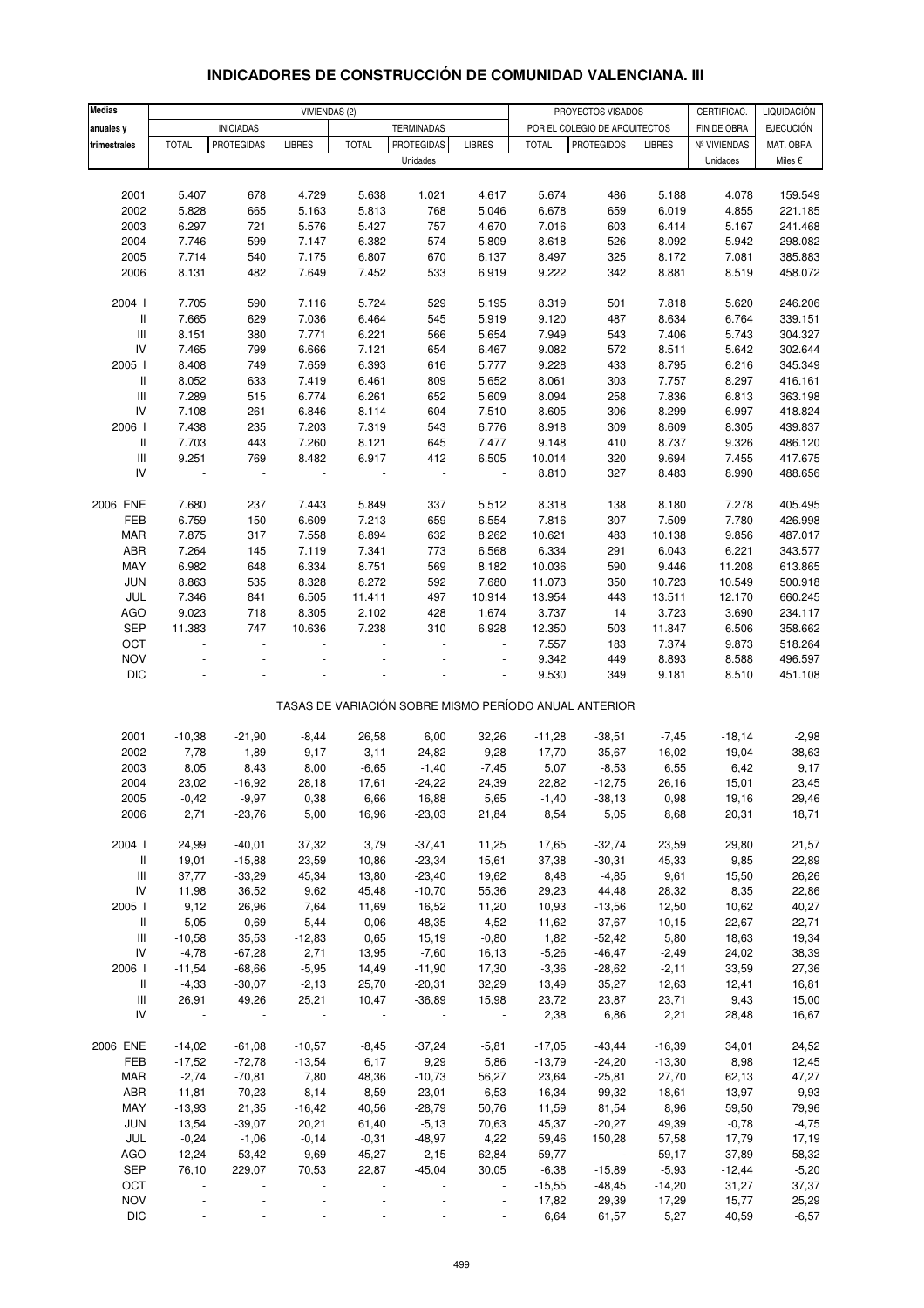| INDICADORES DE CONSTRUCCIÓN DE COMUNIDAD VALENCIANA. IV |  |  |
|---------------------------------------------------------|--|--|
|                                                         |  |  |

| <b>Medias</b>                           | CONSUMO                  |                        | LICITACIÓN OFICIAL (SEOPAN) |                        |                                                       | LICITACIÓN OFICIAL (FOMENTO) |                    | CONSUMO          |
|-----------------------------------------|--------------------------|------------------------|-----------------------------|------------------------|-------------------------------------------------------|------------------------------|--------------------|------------------|
| anuales y                               | DE                       | <b>TOTAL</b>           | <b>EDIFICACIÓN</b>          | OBRA CIVIL             | <b>TOTAL</b>                                          | <b>EDIFICACIÓN</b>           | INGENIERÍA         | E.ELECTRICA      |
| trimestrales                            | CEMENTO (4)              |                        |                             |                        |                                                       |                              | <b>CIVIL</b>       | CONSTRUC.        |
|                                         | Toneladas                |                        |                             |                        | Miles €                                               |                              |                    | Gwh              |
|                                         |                          |                        |                             |                        |                                                       |                              |                    |                  |
| 2002                                    | 532.918                  | 251.847,4              | 118.904,1                   | 132.943,4              | 166.867                                               | 59.956                       | 106.910            | 23,880           |
| 2003                                    | 546.145                  | 190.241,2              | 57.463,8                    | 132.777,5              | 160.539                                               | 45.554                       | 114.985            | 25,920           |
| 2004                                    | 558.357                  | 230.942,2              | 74.863,7                    | 156.078,4              | 180.496                                               | 77.502                       | 102.994            | 27,458           |
| 2005                                    | 486.424                  | 326.726,4              | 74.659,8                    | 252.066,7              | 285.310                                               | 67.479                       | 217.831            | 29,957           |
| 2006                                    | 466.888                  | 320.214,3              | 102.050,7                   | 218.163,7              | 322.145                                               | 91.189                       | 230.957            | 31,705           |
| 2007                                    | $\blacksquare$           | 350.044,0              | 179.750,0                   | 170.294,0              |                                                       | $\overline{\phantom{a}}$     |                    | 37,709           |
|                                         |                          |                        |                             |                        |                                                       |                              |                    |                  |
| 2004 II                                 | 600.846                  | 92.326,8               | 35.500,0                    | 56.826,8               | 92.871                                                | 37.179                       | 55.692             | 26,473           |
| Ш                                       | 545.175                  | 197.753,8              | 49.446,2                    | 148.307,6              | 173.922                                               | 39.175                       | 134.746            | 26,218           |
| IV                                      | 529.763                  | 481.570,6              | 169.650,1                   | 311.920,5              | 303.487                                               | 185.005                      | 118.482            | 28,319           |
| 2005 l<br>$\, \parallel$                | 456.690                  | 191.654,3              | 66.514,0                    | 125.140,3              | 166.978                                               | 48.115                       | 118.863            | 32,018           |
| $\ensuremath{\mathsf{III}}\xspace$      | 528.114                  | 417.305,3              | 71.480,7                    | 345.824,7              | 380.122                                               | 66.037                       | 314.085            | 28,099           |
| IV                                      | 475.317                  | 371.603,7              | 85.484,7                    | 286.119,0              | 325.088                                               | 93.867                       | 231.221            | 28,827           |
| 2006                                    | 485.574<br>510.326       | 326.342,3<br>272.333,7 | 75.159,7<br>52.216,3        | 251.182,7<br>220.117,3 | 269.051<br>290.971                                    | 61.894<br>43.274             | 207.157<br>247.698 | 30,884<br>33,899 |
| $\, \parallel$                          | 546.788                  | 233.703,3              | 114.246,0                   | 119.457,3              | 339.890                                               | 102.173                      | 237.717            | 29,438           |
| III                                     | 281.880                  | 390.259,3              | 126.415,7                   | 263.843,7              | 352.058                                               | 119.584                      | 232.474            | 31,531           |
| IV                                      | $\blacksquare$           | 384.561,0              | 115.324,7                   | 269.236,3              | 305.663                                               | 99.724                       | 205.938            | 31,952           |
| 2007 l                                  | $\blacksquare$           | 350.044,0              | 179.750,0                   | 170.294,0              |                                                       |                              |                    | 37,709           |
|                                         |                          |                        |                             |                        |                                                       |                              |                    |                  |
| 2006 FEB                                | 473.500                  | 111.312,0              | 37.127,0                    | 74.185,0               | 105.521                                               | 33.008                       | 72.513             | 33,304           |
| MAR                                     | 586.331                  | 170.092,0              | 69.937,0                    | 100.155,0              | 145.837                                               | 61.638                       | 84.200             | 35,601           |
| ABR                                     | 460.248                  | 211.455,0              | 88.290,0                    | 123.165,0              | 175.366                                               | 88.504                       | 86.862             | 26,862           |
| MAY                                     | 578.215                  | 274.185,0              | 137.198,0                   | 136.987,0              | 646.141                                               | 119.263                      | 526.878            | 29,469           |
| <b>JUN</b>                              | 601.902                  | 215.470,0              | 117.250,0                   | 98.220,0               | 198.163                                               | 98.752                       | 99.411             | 31,983           |
| JUL                                     | 563.759                  | 400.093,0              | 119.583,0                   | 280.510,0              | 425.300                                               | 118.658                      | 306.642            | 31,108           |
| <b>AGO</b>                              | $\blacksquare$           | 578.622,0              | 213.891,0                   | 364.731,0              | 422.940                                               | 201.068                      | 221.872            | 31,749           |
| <b>SEP</b>                              | $\overline{\phantom{a}}$ | 192.063,0              | 45.773,0                    | 146.290,0              | 207.934                                               | 39.027                       | 168.907            | 31,736           |
| OCT                                     | $\blacksquare$           | 232.815,0              | 105.247,0                   | 127.568,0              | 214.143                                               | 114.180                      | 99.963             | 32,084           |
| <b>NOV</b>                              | $\blacksquare$           | 499.861,0              | 192.477,0                   | 307.384,0              | 387.133                                               | 143.169                      | 243.964            | 32,481           |
| <b>DIC</b>                              | $\blacksquare$           | 421.007,0              | 48.250,0                    | 372.757,0              | 315.712                                               | 41.824                       | 273.888            | 31,292           |
| 2007 ENE                                |                          | 350.044,0              | 179.750,0                   | 170.294,0              |                                                       |                              |                    | 37,709           |
|                                         |                          |                        |                             |                        | TASAS DE VARIACIÓN SOBRE MISMO PERÍODO ANUAL ANTERIOR |                              |                    |                  |
| 2002                                    | 9,93                     | 20,96                  | 37,84                       | 9,02                   | $-1,35$                                               | $-4,04$                      | 0,23               | $-10,85$         |
| 2003                                    | 2,48                     | $-24,46$               | $-51,67$                    | $-0,12$                | $-3,79$                                               | $-24,02$                     | 7,55               | 8,54             |
| 2004                                    | 2,24                     | 21,39                  | 30,28                       | 17,55                  | 12,43                                                 | 70,13                        | $-10,43$           | 5,93             |
| 2005                                    | $-12,88$                 | 41,48                  | $-0,27$                     | 61,50                  | 58,07                                                 | $-12,93$                     | 111,50             | 9,10             |
| 2006                                    | $-3,40$                  | $-1,99$                | 36,69                       | $-13,45$               | 12,91                                                 | 35,14                        | 6,03               | 5,84             |
| 2007                                    |                          | $-34,64$               | 262,51                      | $-64,96$               |                                                       |                              |                    | 15,00            |
|                                         |                          |                        |                             |                        |                                                       |                              |                    |                  |
| 2004 II                                 | 7,05                     | $-54,48$               | $-56,54$                    | $-53,08$               | $-42,42$                                              | $-29,58$                     | $-48,66$           | 6,91             |
| $\ensuremath{\mathsf{III}}\xspace$      | $-2,77$                  | 15,56                  | $-18,46$                    | 34,23                  | 20,95                                                 | $-28,45$                     | 51,32              | 3,21             |
| IV                                      | $-0,60$                  | 148,87                 | 257,71                      | 113,53                 | 92,60                                                 | 303,57                       | 6,04               | 6,77             |
| 2005 l                                  | $-18,10$                 | 25,99                  | 48,27                       | 16,67                  | 10,07                                                 | $-1,10$                      | 15,34              | 11,09            |
| Ш                                       | $-12,10$                 | 351,99                 | 101,35                      | 508,56                 | 309,30                                                | 77,62                        | 463,96             | 6,14             |
| $\ensuremath{\mathsf{III}}\xspace$      | $-12,81$                 | 87,91                  | 72,88                       | 92,92                  | 86,92                                                 | 139,61                       | 71,60              | 9,95             |
| ${\sf IV}$                              | $-8,34$                  | $-32,23$               | $-55,70$                    | $-19,47$               | $-11,35$                                              | $-66,54$                     | 74,84              | 9,06             |
| 2006                                    | 11,74                    | 42,10                  | $-21,50$                    | 75,90                  | 74,26                                                 | $-10,06$                     | 108,39             | 5,87             |
| Ш<br>$\ensuremath{\mathsf{III}}\xspace$ | 3,54<br>$-38,21$         | $-44,00$<br>5,02       | 59,83<br>47,88              | $-65,46$<br>$-7,79$    | $-10,58$                                              | 54,72<br>27,40               | $-24,31$<br>0,54   | 4,77<br>9,38     |
| ${\sf IV}$                              |                          | 17,84                  | 53,44                       | 7,19                   | 8,30<br>13,61                                         | 61,12                        | $-0,59$            | 3,46             |
| 2007 l                                  |                          | $-34,64$               | 262,51                      | $-64,96$               |                                                       |                              |                    | 15,00            |
|                                         |                          |                        |                             |                        |                                                       |                              |                    |                  |
| 2006 FEB                                | 2,68                     | $-27,94$               | $-51,48$                    | $-4,83$                | 16,51                                                 | 96,55                        | $-1,71$            | $-0,76$          |
| MAR                                     | 17,10                    | $-20,70$               | $-28,47$                    | $-14,20$               | $-24,51$                                              | $-18,71$                     | $-28,25$           | 11,07            |
| ABR                                     | $-12,93$                 | 60,45                  | 54,60                       | 64,93                  | 62,26                                                 | 30,24                        | 116,49             | $-12,07$         |
| MAY                                     | 5,89                     | $-69,10$               | 75,14                       | $-83,07$               | $-25,19$                                              | 88,20                        | $-34,17$           | 11,21            |
| <b>JUN</b>                              | 18,10                    | $-7,44$                | 48,43                       | $-36,14$               | 17,56                                                 | 47,86                        | $-2,33$            | 17,36            |
| JUL                                     | 15,50                    | 82,43                  | 18,66                       | 136,65                 | 84,73                                                 | $-13,91$                     | 231,91             | 5,97             |
| <b>AGO</b>                              | $\blacksquare$           | $-25,42$               | 263,37                      | $-49,13$               | $-32,59$                                              | 246,37                       | $-61,03$           | 26,67            |
| <b>SEP</b>                              |                          | 60,51                  | $-52,72$                    | 540,42                 | 76,78                                                 | -54,47                       | 429,39             | $-1,02$          |
| OCT                                     |                          | $-33,56$               | 87,01                       | $-56,63$               | $-35,85$                                              | 132,44                       | $-64,89$           | 8,63             |
| <b>NOV</b><br><b>DIC</b>                |                          | 59,74<br>33,36         | 63,53<br>$-6,31$            | 57,46<br>41,09         | 78,01                                                 | 49,86<br>1,94                | 100,05<br>27,50    | 12,64<br>$-8,71$ |
| 2007 ENE                                |                          | $-34,64$               | 262,51                      | $-64,96$               | 23,40                                                 |                              |                    | 15,00            |
|                                         |                          |                        |                             |                        |                                                       |                              |                    |                  |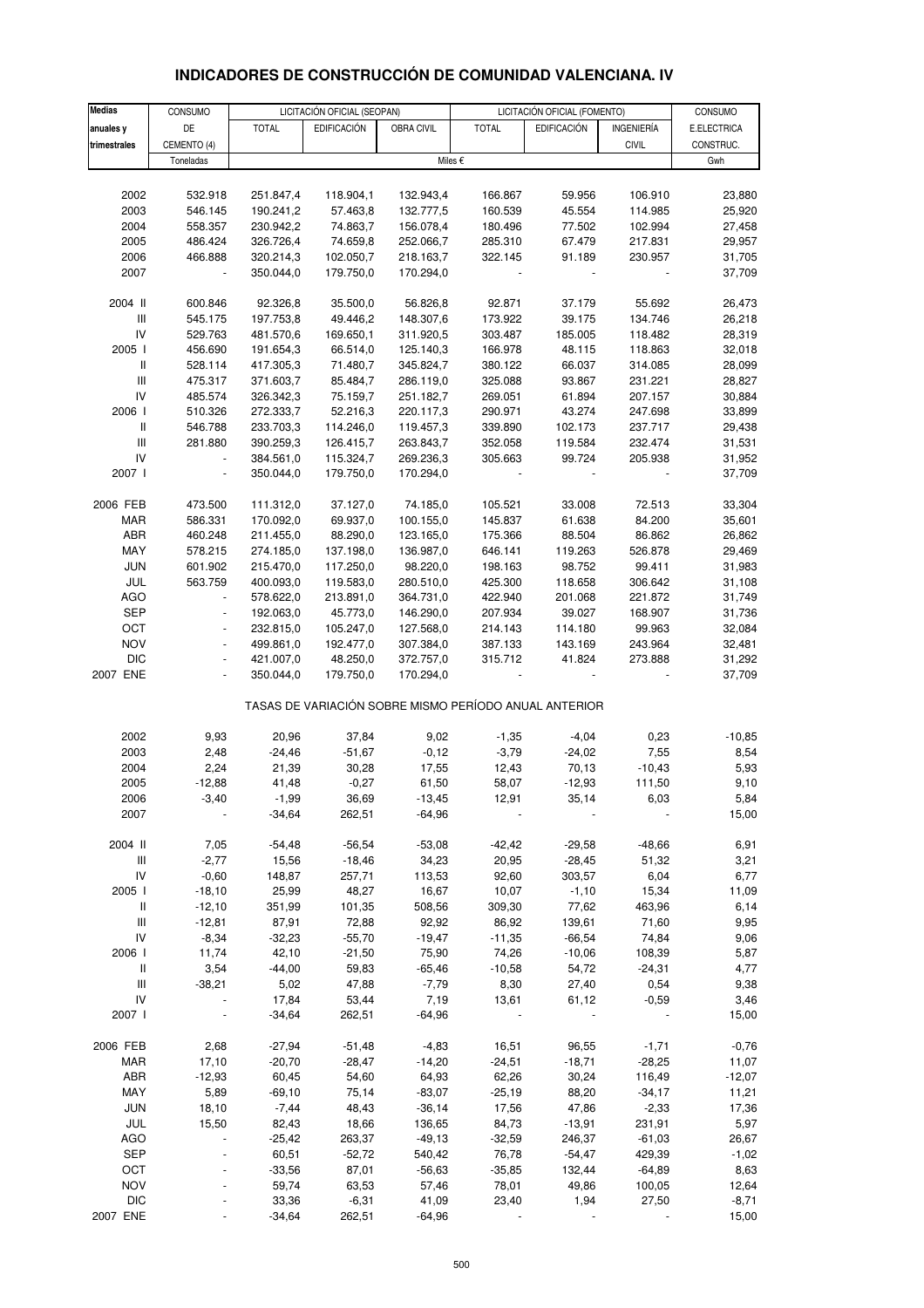#### **Medias** ESTABLECIMIENTOS HOTELEROS<br> **Anuales v** NÚMERO DE VIAJEROS I NÚMERO DE **anuales <b>y** NÚMERO DE VIAJEROS NÚMERO DE PERNOCTACIONES GRADO DE **trimestrales | TOTAL | ESPAÑOLES | EXTRANJEROS | TOTAL | ESPAÑOLES | EXTRANJEROS | OCUPACIÓN** Unidades and the set of the set of the set of the set of the set of the set of the set of the set of the set of the set of the set of the set of the set of the set of the set of the set of the set of the set of the set of 2002 462.734 310.670 151.982 1.702.465 976.067 725.815 61,05 2003 538.484 364.754 173.619 1.794.442 1.080.201 714.653 58,21 2004 559.069 393.949 165.183 1.798.490 1.105.357 693.899 54,97 2005 605.813 416.437 189.344 1.937.856 1.172.616 766.500 56,60 2006 638.140 437.932 200.209 2.088.108 1.288.430 799.677 58,66 2007 412.731 271.937 140.794 1.298.883 717.014 581.869 42,84 2004 II 590.893 412.802 178.067 1.854.245 1.100.719 753.540 55,99 III 712.468 525.877 186.763 2.461.552 1.719.570 742.659 66,32 IV 485.947 332.097 153.915 1.526.841 870.945 655.912 49,21 2005 I 485.311 335.070 150.213 1.460.101 839.183 626.422 49,49 II 661.664 455.333 206.230 2.027.330 1.195.693 831.128 58,06 III 753.128 524.418 228.707 2.641.881 1.750.561 891.365 68,20 IV 523.150 350.927 172.224 1.622.110 905.026 717.084 50,66 2006 I 498.576 339.396 159.180 1.488.606 833.396 655.210 49,32 II 699.608 478.618 220.990 2.209.261 1.353.419 855.842 60,31 III 798.668 559.627 239.041 2.875.703 1.933.114 942.590 71,93 IV 555.708 374.085 181.623 1.778.861 1.033.794 745.067 53,09 2007 I 412.731 271.937 140.794 1.298.883 717.014 581.869 42,84 2006 FEB 489.636 349.944 139.692 1.402.448 812.565 589.883 50,00 MAR 605.616 406.534 199.082 1.766.721 1.008.583 758.138 54,19 ABR 697.473 494.052 203.421 2.119.497 1.354.297 765.200 59,51 MAY 675.252 439.579 235.673 2.126.577 1.226.684 899.893 57,85 JUN 726.100 502.224 223.876 2.381.709 1.479.275 902.434 63,57 JUL 812.170 579.281 232.889 2.868.459 1.964.344 904.115 69,77 AGO 836.187 595.152 241.035 3.164.725 2.226.402 938.323 76,61 SEP 747.646 504.448 243.198 2.593.926 1.608.595 985.331 69,40 OCT 657.078 435.874 221.204 2.222.339 1.261.845 960.494 60,90 NOV 546.978 360.120 186.858 1.682.914 972.053 710.861 52,78 DIC 463.068 326.260 136.808 1.431.330 867.483 563.847 45,59 2007 ENE 412.731 271.937 140.794 1.298.883 717.014 581.869 42,84 TASAS DE VARIACIÓN SOBRE MISMO PERÍODO ANUAL ANTERIOR 2002 0,45 -0,75 3,00 -0,12 -1,43 1,60 -3,17 2003 16,37 17,41 14,24 5,40 10,67 -1,54 -4,65 2004 3,82 8,00 -4,86 0,23 2,33 -2,90 -5,57 2005 8,36 5,71 14,63 7,75 6,08 10,46 2,98 2006 5,34 5,16 5,74 7,75 9,88 4,33 3,64 2007 3,06 3,91 1,46 0,17 5,59 -5,79 -2,10 2004 II -3,57 -0,72 -9,59 -5,88 -5,55 -6,37 -8,51 III 4,80 11,12 -9,58 -0,10 4,93 -10,01 -4,21 IV 6,80 9,17 2,08 4,79 5,07 4,43 -4,24 2005 I 8,58 9,85 5,79 8,05 14,93 0,47 2,39 II 11,98 10,30 15,82 9,33 8,63 10,30 3,69 III 5,71 -0,28 22,46 7,33 1,80 20,02 2,83 IV 7,66 5,67 11,90 6,24 3,91 9,33 2,94 2006 I 2,73 1,29 5,97 1,95 -0,69 4,60 -0,34 II 5,73 5,11 7,16 8,97 13,19 2,97 3,88 III 6,05 6,71 4,52 8,85 10,43 5,75 5,46 IV 6,22 6,60 5,46 9,66 14,23 3,90 4,80 2007 I 3,06 3,91 1,46 0,17 5,59 -5,79 -2,10 2006 FEB 5,87 10,96 -4,98 1,27 10,79 -9,54 -3,40 MAR 4,59 -0,48 16,72 -0,91 -6,29 4,95 0,43 ABR 15,83 20,55 5,85 21,09 37,96 -0,25 11,07 MAY -0,24 -5,03 10,20 3,86 1,08 7,92 0,68 JUN 2,85 1,81 5,28 4,27 6,28 1,12 0,68 JUL 5,96 6,06 5,71 9,92 11,55 6,52 4,84 AGO 5,57 6,68 2,93 10,34 11,51 7,65 7,34 SEP 6,68 7,52 4,99 5,97 7,66 3,32 4,08 OCT 7,26 7,32 7,16 9,13 11,12 6,62 3,31

# **INDICADORES DE SERVICIOS DE LA COMUNIDAD VALENCIANA. I**

NOV 5,31 3,64 8,69 9,29 13,55 3,95 5,45 DIC 5,85 9,06 -1,10 10,96 19,92 -0,47 6,10 2007 ENE 3,06 3,91 1,46 0,17 5,59 -5,79 -2,10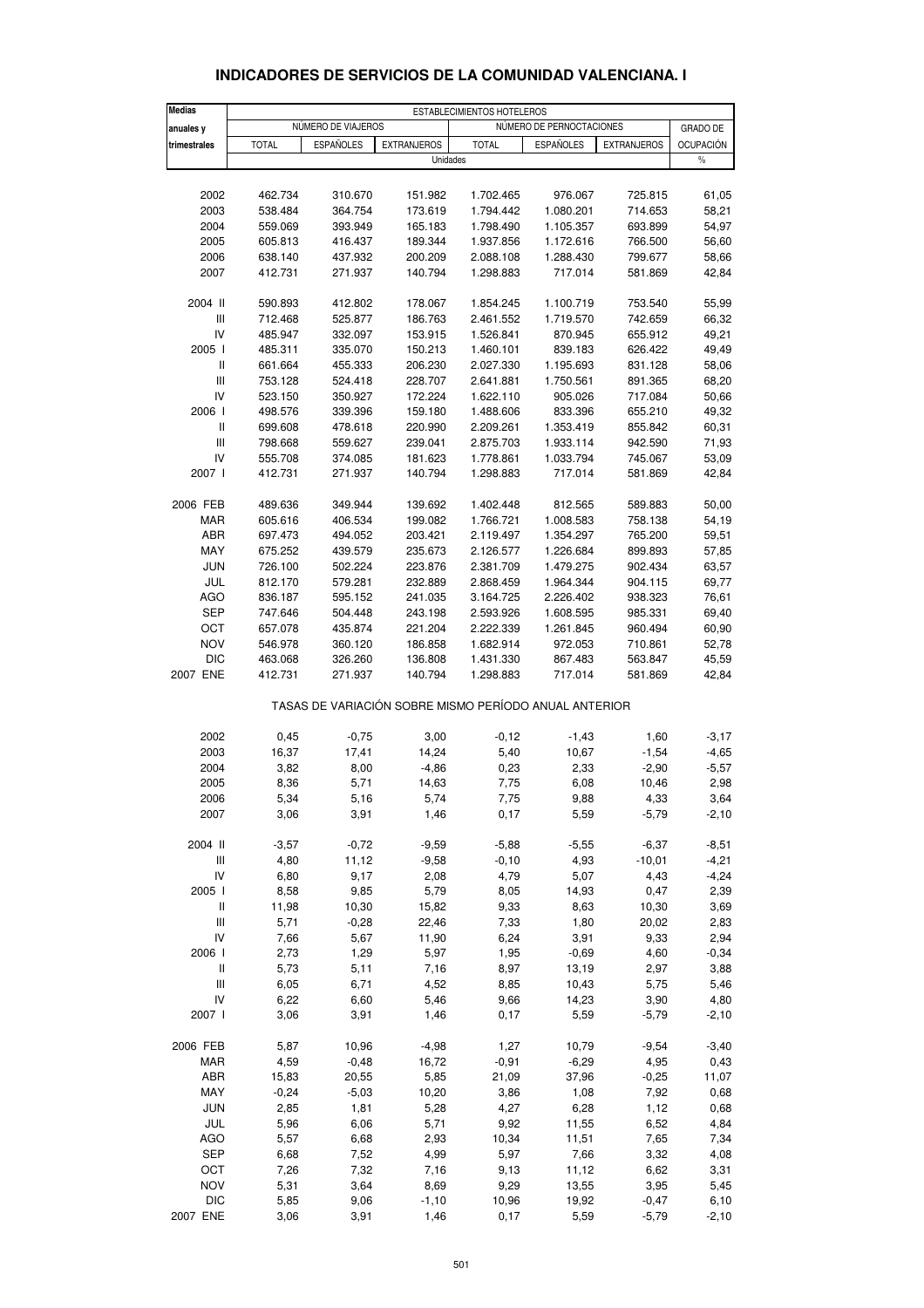| <b>Medias</b>     |                     |                     |                    | <b>ACAMPAMENTOS TURÍSTICOS (5)</b>                    |                          |                    |                  |
|-------------------|---------------------|---------------------|--------------------|-------------------------------------------------------|--------------------------|--------------------|------------------|
| anuales y         |                     | NÚMERO DE VIAJEROS  |                    |                                                       | NÚMERO DE PERNOCTACIONES |                    | <b>GRADO DE</b>  |
| trimestrales      | <b>TOTAL</b>        | <b>ESPAÑOLES</b>    | <b>EXTRANJEROS</b> | <b>TOTAL</b>                                          | <b>ESPAÑOLES</b>         | <b>EXTRANJEROS</b> | <b>OCUPACIÓN</b> |
|                   |                     |                     | Unidades           |                                                       |                          |                    | $\%$             |
|                   |                     |                     |                    |                                                       |                          |                    |                  |
| 2002              | 50.231              | 34.183              | 16.048             | 404.543                                               | 185.381                  | 219.163            | 50,64            |
| 2003              | 52.943              | 37.007              | 15.936             | 416.603                                               | 179.720                  | 236.883            | 49,07            |
| 2004              | 53.011              | 37.342              | 15.670             | 426.220                                               | 180.698                  | 245.523            | 51,05            |
| 2005              | 51.927              | 35.944              | 15.984             | 433.989                                               | 185.822                  | 248.168            | 49,62            |
| 2006              | 50.802              | 35.277              | 15.525             | 428.584                                               | 176.179                  | 252.405            | 51,38            |
| 2007              | 20.625              | 8.715               | 11.910             | 357.392                                               | 29.130                   | 328.262            | 59,12            |
|                   |                     |                     |                    |                                                       |                          |                    |                  |
| 2004 II           | 59.372              | 47.605              | 11.767             | 330.923                                               | 162.925                  | 167.998            | 43,79            |
| Ш                 | 102.110             | 71.938              | 30.171             | 710.660                                               | 470.956                  | 239.704            | 53,44            |
| IV                | 26.592              | 15.470              | 11.122             | 319.246                                               | 46.570                   | 272.676            | 50,76            |
| 2005 l            | 30.424              | 20.213              | 10.211             | 363.916                                               | 68.131                   | 295.785            | 54,10            |
| $\sf II$          | 49.497              | 37.464              | 12.033             | 318.820                                               | 134.613                  | 184.207            | 41,22            |
| Ш                 | 100.206             | 69.240              | 30.966             | 726.742                                               | 490.238                  | 236.504            | 52,30            |
| IV                | 27.583              | 16.859              | 10.724             | 326.479                                               | 50.305                   | 276.175            | 50,85            |
| 2006              | 19.827              | 10.412              | 9.415              | 331.594                                               | 31.189                   | 300.406            | 54,11            |
| Ш                 | 57.451              | 44.581              | 12.870             | 338.969                                               | 149.778                  | 189.191            | 44,18            |
| Ш                 | 98.802              | 69.217              | 29.585             | 707.249                                               | 463.284                  | 243.965            | 53,63            |
| IV                | 27.128              | 16.897              | 10.231             | 336.525                                               | 60.467                   | 276.059            | 53,60            |
| 2007 l            | 20.625              | 8.715               | 11.910             | 357.392                                               | 29.130                   | 328.262            | 59,12            |
|                   |                     |                     |                    |                                                       |                          |                    |                  |
| 2006 FEB          | 17.279              | 9.510               | 7.769              | 319.919                                               | 27.920                   | 291.999            | 55,93            |
| <b>MAR</b>        | 25.708              | 13.675              | 12.033             | 354.322                                               | 36.559                   | 317.763            | 51,13            |
| ABR               | 78.520              | 63.213              | 15.307             | 455.064                                               | 228.492                  | 226.572            | 50,18            |
| MAY<br><b>JUN</b> | 38.975              | 25.694<br>44.837    | 13.281             | 259.642                                               | 69.460                   | 190.182            | 40,26<br>42,11   |
| JUL               | 54.858<br>117.622   | 83.723              | 10.021<br>33.899   | 302.202<br>748.320                                    | 151.383<br>492.066       | 150.819<br>256.254 | 53,56            |
| AGO               | 131.631             | 95.669              | 35.962             | 1.039.370                                             | 771.804                  | 267.566            | 64,98            |
| <b>SEP</b>        | 47.153              | 28.259              | 18.894             | 334.056                                               | 125.981                  | 208.075            | 42,34            |
| OCT               | 35.814              | 20.580              | 15.234             | 372.222                                               | 76.285                   | 295.937            | 54,62            |
| <b>NOV</b>        | 20.328              | 12.029              | 8.299              | 316.287                                               | 56.532                   | 259.755            | 52,56            |
| <b>DIC</b>        | 25.242              | 18.083              | 7.159              | 321.067                                               | 48.583                   | 272.484            | 53,61            |
| 2007 ENE          | 20.625              | 8.715               | 11.910             | 357.392                                               | 29.130                   | 328.262            | 59,12            |
|                   |                     |                     |                    |                                                       |                          |                    |                  |
|                   |                     |                     |                    | TASAS DE VARIACIÓN SOBRE MISMO PERÍODO ANUAL ANTERIOR |                          |                    |                  |
|                   |                     |                     |                    |                                                       |                          |                    |                  |
| 2002              | $-0,67$             | $-6,91$             | 15,88              | $-2,35$                                               | $-7,86$                  | 2,84               | 7,76             |
| 2003              | 5,40                | 8,26                | $-0,70$            | 2,98                                                  | $-3,05$                  | 8,09               | $-3,10$          |
| 2004              | 0,13                | 0,90                | $-1,67$            | 2,31                                                  | 0,54                     | 3,65               | 4,03             |
| 2005              | $-2,04$             | $-3,74$             | 2,00               | 1,82                                                  | 2,84                     | 1,08               | $-2,81$          |
| 2006              | $-2,17$             | -1,86               | -2,87              | -1,25                                                 | -5,19                    | 1,71               | 3,55             |
| 2007              | 25,05               | 8,26                | 41,06              | 11,50                                                 | 0,15                     | 12,63              | 6,95             |
| 2004 II           | 0,02                | 2,60                | $-9,21$            | 0,46                                                  | 1,51                     | $-0,54$            | 9,78             |
| Ш                 | $-5,23$             | $-6,14$             | $-2,99$            | $-2,86$                                               | $-4,03$                  | $-0,48$            | 3,68             |
| IV                | 6,36                | 7,39                | 4,97               | 2,51                                                  | 5,21                     | 2,07               | 0,75             |
| 2005              | 26,92               | 40,83               | 6,17               | 5,77                                                  | 60,92                    | $-1,96$            | $-3,76$          |
| Ш                 | $-16,63$            | $-21,30$            | 2,26               | $-3,66$                                               | $-17,38$                 | 9,65               | $-5,86$          |
| Ш                 | $-1,86$             | $-3,75$             | 2,63               | 2,26                                                  | 4,09                     | $-1,33$            | $-2,13$          |
| IV                | 3,73                | 8,98                | $-3,58$            | 2,27                                                  | 8,02                     | 1,28               | 0, 18            |
| 2006              | $-34,83$            | $-48,49$            | $-7,80$            | $-8,88$                                               | $-54,22$                 | 1,56               | 0,02             |
| Ш                 | 16,07               | 19,00               | 6,95               | 6,32                                                  | 11,27                    | 2,71               | 7,19             |
| Ш                 | $-1,40$             | $-0,03$             | $-4,46$            | $-2,68$                                               | $-5,50$                  | 3,15               | 2,54             |
| IV                | $-1,65$             | 0,23                | $-4,60$            | 3,08                                                  | 20,20                    | $-0,04$            | 5,40             |
| 2007 l            | 25,05               | 8,26                | 41,06              | 11,50                                                 | 0,15                     | 12,63              | 6,95             |
|                   |                     |                     |                    |                                                       |                          |                    |                  |
| 2006 FEB          | $-6,91$             | $-9,00$             | $-4,23$            | $-3,12$                                               | 6,48                     | $-3,94$            | $-1,36$          |
| MAR               | $-49,89$            | $-66,04$            | 9,05               | $-15,24$                                              | $-75,86$                 | 19,20              | $-4,57$          |
| ABR               | 72,50               | 93,50               | 19,10              | 45,08                                                 | 126,96                   | 6,38               | 19,36            |
| MAY<br><b>JUN</b> | $-14,47$<br>$-4,43$ | $-22,41$<br>$-3,80$ | 6,61<br>$-7,14$    | $-14,59$<br>$-10,80$                                  | $-42,25$<br>$-17,23$     | 3,51<br>$-3,26$    | $-2,19$<br>4,08  |
| JUL               | 10,01               | 9,98                | 10, 10             | 2,98                                                  | 0,18                     | 8,83               | 5,45             |
| <b>AGO</b>        | $-8,47$             | $-5,28$             | $-15,99$           | $-3,62$                                               | $-4,31$                  | $-1,57$            | 5,18             |
| SEP               | $-5,49$             | $-7,62$             | $-2,10$            | $-10,96$                                              | $-27,16$                 | 2,90               | $-4,49$          |
| OCT               | $-4,20$             | $-12,33$            | 9,53               | 3,17                                                  | $-0,30$                  | 4,11               | 5,67             |
| <b>NOV</b>        | $-15,86$            | $-10,51$            | $-22,57$           | 5,28                                                  | 76,40                    | $-3,21$            | 6,14             |
| <b>DIC</b>        | 19,03               | 32,37               | $-5,12$            | 0,89                                                  | 14,72                    | $-1,24$            | 4,42             |

#### **INDICADORES DE SERVICIOS DE COMUNIDAD VALENCIANA. II**

2007 ENE 25,05 8,26 41,06 11,50 0,15 12,63 6,95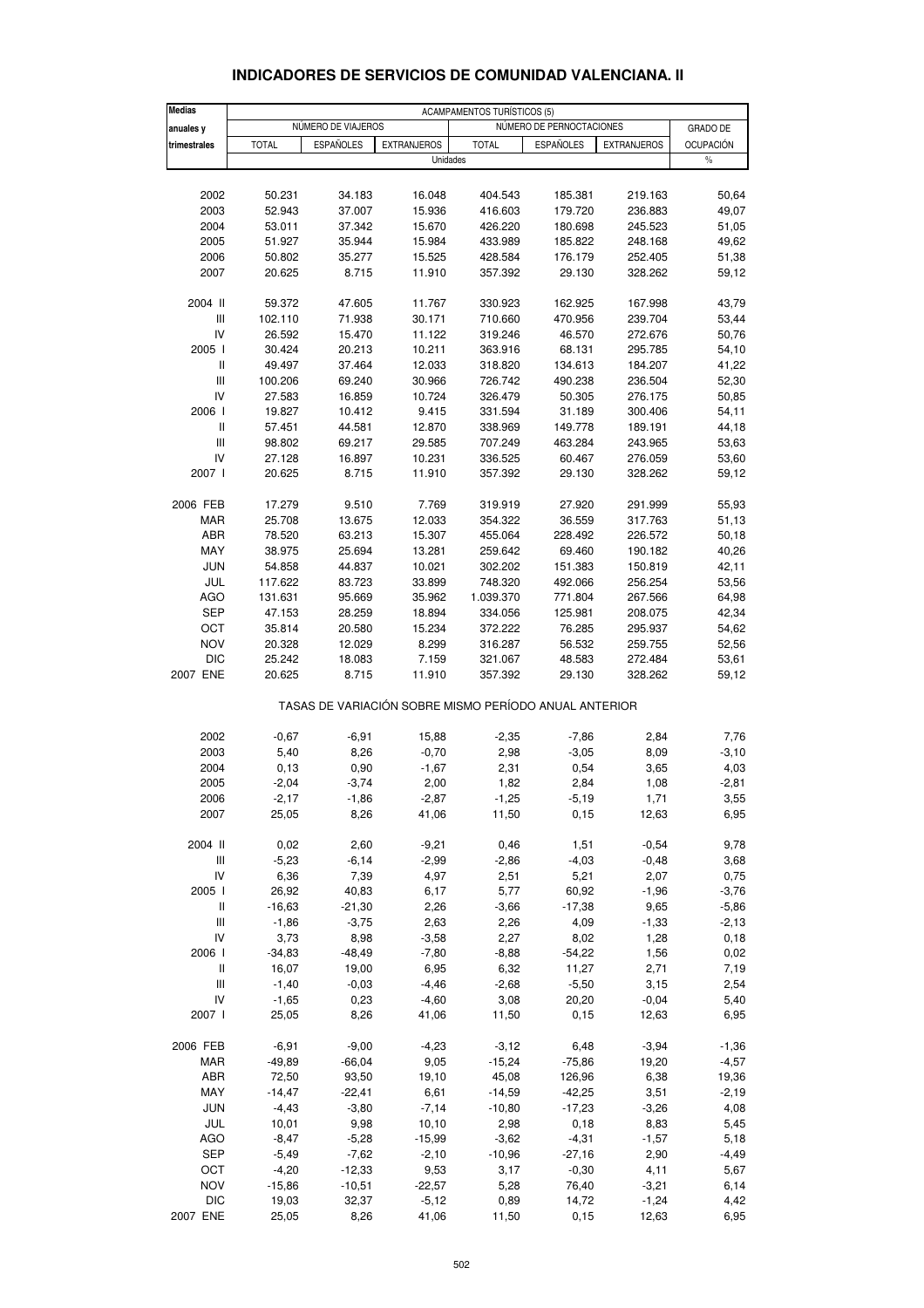#### **INDICADORES DE SERVICIOS DE COMUNIDAD VALENCIANA. III**

| <b>Medias</b>                                         |              | APARTAMENTOS TURÍSTICOS (5) |                    |              |                          |                    |                  |  |  |  |
|-------------------------------------------------------|--------------|-----------------------------|--------------------|--------------|--------------------------|--------------------|------------------|--|--|--|
| anuales y                                             |              | NÚMERO DE VIAJEROS          |                    |              | NÚMERO DE PERNOCTACIONES |                    | <b>GRADO DE</b>  |  |  |  |
| trimestrales                                          | <b>TOTAL</b> | <b>ESPAÑOLES</b>            | <b>EXTRANJEROS</b> | <b>TOTAL</b> | <b>ESPAÑOLES</b>         | <b>EXTRANJEROS</b> | <b>OCUPACIÓN</b> |  |  |  |
|                                                       |              |                             | Unidades           |              |                          |                    | $\%$             |  |  |  |
|                                                       |              |                             |                    |              |                          |                    |                  |  |  |  |
| 2002                                                  | 66.035       | 28.375                      | 37.661             | 667.766      | 279.878                  | 387.888            | 32,08            |  |  |  |
| 2003                                                  | 60.844       | 28.211                      | 32.633             | 640.974      | 272.742                  | 368.232            | 30,51            |  |  |  |
|                                                       |              |                             |                    |              |                          |                    |                  |  |  |  |
| 2004                                                  | 73.495       | 33.500                      | 39.995             | 730.397      | 301.637                  | 428.760            | 29,22            |  |  |  |
| 2005                                                  | 67.683       | 32.063                      | 35.620             | 684.698      | 297.781                  | 386.917            | 28,76            |  |  |  |
| 2006                                                  | 75.045       | 36.557                      | 38.488             | 704.863      | 317.777                  | 387.086            | 28,24            |  |  |  |
| 2007                                                  | 24.190       | 6.802                       | 17.388             | 300.565      | 68.098                   | 232.467            | 16,43            |  |  |  |
| 2004 II                                               | 83.649       | 38.461                      | 45.188             | 649.455      | 249.683                  | 399.772            | 28,08            |  |  |  |
| Ш                                                     | 137.876      | 71.630                      | 66.246             | 1.539.819    | 808.828                  | 730.991            | 48,23            |  |  |  |
| IV                                                    | 40.460       | 14.143                      | 26.317             | 378.719      | 85.854                   | 292.866            | 19,95            |  |  |  |
| 2005 l                                                | 35.309       | 13.666                      | 21.643             | 383.362      | 92.741                   | 290.621            | 21,92            |  |  |  |
| Ш                                                     | 63.070       | 26.944                      | 36.126             | 542.420      | 190.374                  | 352.046            | 24,07            |  |  |  |
| Ш                                                     | 131.191      | 72.563                      | 58.628             | 1.442.357    | 817.720                  | 624.638            | 49,59            |  |  |  |
| IV                                                    | 41.163       | 15.081                      | 26.082             | 370.652      | 90.290                   | 280.362            | 19,45            |  |  |  |
| 2006                                                  | 34.655       | 13.993                      | 20.662             | 331.309      | 86.924                   | 244.384            | 18,09            |  |  |  |
| Ш                                                     | 79.041       | 39.150                      | 39.891             | 619.952      | 245.560                  | 374.392            | 26,44            |  |  |  |
| Ш                                                     | 142.077      | 76.312                      | 65.765             | 1.477.373    | 825.424                  | 651.949            | 49,05            |  |  |  |
| IV                                                    | 44.407       | 16.771                      | 27.635             | 390.818      | 113.201                  | 277.617            | 19,39            |  |  |  |
| 2007 l                                                | 24.190       | 6.802                       | 17.388             | 300.565      | 68.098                   | 232.467            | 16,43            |  |  |  |
|                                                       |              |                             |                    |              |                          |                    |                  |  |  |  |
| 2006 FEB                                              | 32.431       | 12.862                      | 19.569             | 309.147      | 71.863                   | 237.284            | 19,05            |  |  |  |
| MAR                                                   | 33.308       | 12.023                      | 21.285             | 358.297      | 99.386                   | 258.911            | 18,63            |  |  |  |
| ABR                                                   | 83.191       | 50.130                      | 33.061             | 530.271      | 227.828                  | 302.443            | 23,50            |  |  |  |
| MAY                                                   | 59.684       | 21.269                      | 38.415             | 503.741      | 132.082                  | 371.659            | 23,04            |  |  |  |
| <b>JUN</b>                                            | 94.248       | 46.052                      | 48.196             | 825.843      | 376.769                  | 449.074            | 32,78            |  |  |  |
| JUL                                                   | 143.405      | 75.371                      | 68.034             | 1.529.269    | 831.599                  | 697.670            | 50,83            |  |  |  |
| AGO                                                   | 179.720      | 102.575                     | 77.145             | 1.925.237    | 1.154.797                | 770.440            | 60,05            |  |  |  |
| <b>SEP</b>                                            | 103.107      | 50.990                      | 52.117             | 977.613      | 489.876                  | 487.737            | 36,27            |  |  |  |
| ОСТ                                                   | 59.943       | 21.476                      | 38.467             | 555.013      | 156.507                  | 398.506            | 25,72            |  |  |  |
| <b>NOV</b>                                            | 29.771       | 7.857                       | 21.914             | 299.892      | 76.169                   | 223.723            | 16,00            |  |  |  |
| <b>DIC</b>                                            | 43.506       | 20.981                      | 22.525             | 317.548      | 106.926                  | 210.622            | 16,46            |  |  |  |
| 2007 ENE                                              | 24.190       | 6.802                       | 17.388             | 300.565      | 68.098                   | 232.467            | 16,43            |  |  |  |
| TASAS DE VARIACIÓN SOBRE MISMO PERÍODO ANUAL ANTERIOR |              |                             |                    |              |                          |                    |                  |  |  |  |
| 2002                                                  | 0,69         | $-5,45$                     | 5,87               | $-0,01$      | 0,54                     | $-0,39$            | $-6,27$          |  |  |  |
| 2003                                                  | $-7,86$      | $-0,58$                     | $-13,35$           | $-4,01$      | $-2,55$                  | $-5,07$            | $-4,89$          |  |  |  |
| 2004                                                  | 20,79        | 18,75                       | 22,56              | 13,95        | 10,59                    | 16,44              | $-4,25$          |  |  |  |
| 2005                                                  | $-7,91$      | $-4,29$                     | $-10,94$           | $-6,26$      | $-1,28$                  | $-9,76$            | $-1,57$          |  |  |  |
| 2006                                                  | 10,88        | 14,01                       | 8,05               | 2,95         | 6,71                     | 0,04               | $-1,79$          |  |  |  |
| 2007                                                  | $-36,72$     | $-60,21$                    | $-17,72$           | $-7,94$      | $-23,93$                 | $-1,90$            | $-0,96$          |  |  |  |
|                                                       |              |                             |                    |              |                          |                    |                  |  |  |  |
| 2004 II                                               | 35,86        | 36,65                       | 35,20              | 17,84        | 18,80                    | 17,24              | 1,89             |  |  |  |
| Ш                                                     | 10,57        | 6,64                        | 15,16              | 7,81         | 5,76                     | 10,16              | $-8,59$          |  |  |  |
| IV                                                    | 21,19        | 37,46                       | 13,94              | 18,21        | 31,67                    | 14,77              | $-8,51$          |  |  |  |
| 2005 l                                                | 10,36        | 39,94                       | $-2,64$            | 8,42         | 49,15                    | $-0,27$            | 6,37             |  |  |  |
| Ш                                                     | $-24,60$     | $-29,94$                    | $-20,05$           | $-16,48$     | $-23,75$                 | $-11,94$           | $-14,26$         |  |  |  |
| Ш                                                     | $-4,85$      | 1,30                        | $-11,50$           | $-6,33$      | 1,10                     | $-14,55$           | 2,81             |  |  |  |
| IV                                                    | 1,74         | 6,63                        | $-0,89$            | $-2,13$      | 5,17                     | $-4,27$            | $-2,49$          |  |  |  |
| 2006                                                  | $-1,85$      | 2,39                        | $-4,53$            | $-13,58$     | $-6,27$                  | $-15,91$           | $-17,47$         |  |  |  |
| Ш                                                     | 25,32        | 45,30                       | 10,42              | 14,29        | 28,99                    | 6,35               | 9,83             |  |  |  |
| Ш                                                     | 8,30         | 5,17                        | 12,17              | 2,43         | 0,94                     | 4,37               | $-1,08$          |  |  |  |
| IV                                                    | 7,88         | 11,21                       | 5,96               | 5,44         | 25,37                    | $-0,98$            | $-0,31$          |  |  |  |
| 2007 l                                                | $-36,72$     | $-60,21$                    | $-17,72$           | $-7,94$      | $-23,93$                 | $-1,90$            | $-0,96$          |  |  |  |
| 2006 FEB                                              | $-0,35$      | 17,49                       | $-9,39$            | $-10,29$     | 26,07                    | $-17,49$           | $-12,97$         |  |  |  |
| MAR                                                   | $-34,70$     | $-51,18$                    | $-19,32$           | $-23,23$     | $-38,52$                 | $-15, 13$          | $-22,73$         |  |  |  |
| ABR                                                   | 72,18        | 157,66                      | 14,55              | 43,13        | 143,28                   | 9,25               | 26,68            |  |  |  |
| MAY                                                   | 8,80         | 11,72                       | 7,25               | 2,98         | $-1,19$                  | 4,55               | 2,04             |  |  |  |
| <b>JUN</b>                                            | 9,54         | 8,77                        | 10,29              | 7,58         | 9,59                     | 5,96               | 5,44             |  |  |  |
| JUL                                                   | 8,00         | 6,06                        | 10,24              | 5,14         | 2,43                     | 8,57               |                  |  |  |  |
|                                                       |              |                             |                    |              |                          |                    | $-2,42$          |  |  |  |
| AGO                                                   | 9,99         | 5,25                        | 16,99              | 1,17         | 2,29                     | $-0,46$            | $-2,63$          |  |  |  |
| SEP                                                   | 5,86         | 3,71                        | 8,06               | 0,82         | $-4,39$                  | 6,65               | 3,63             |  |  |  |
| OCT                                                   | 11,82        | 18,64                       | 8,35               | 12,31        | 40,03                    | 4,21               | 2,43             |  |  |  |
| <b>NOV</b>                                            | $-5,96$      | $-21,80$                    | 1,41               | 2,95         | 9,48                     | 0,90               | $-3,96$          |  |  |  |
| $DIC$                                                 | 13,81        | 22,74                       | 6,59               | $-2,74$      | 19,44                    | $-11,11$           | $-0,78$          |  |  |  |
| 2007 ENE                                              | $-36,72$     | $-60,21$                    | $-17,72$           | $-7,94$      | $-23,93$                 | $-1,90$            | $-0,96$          |  |  |  |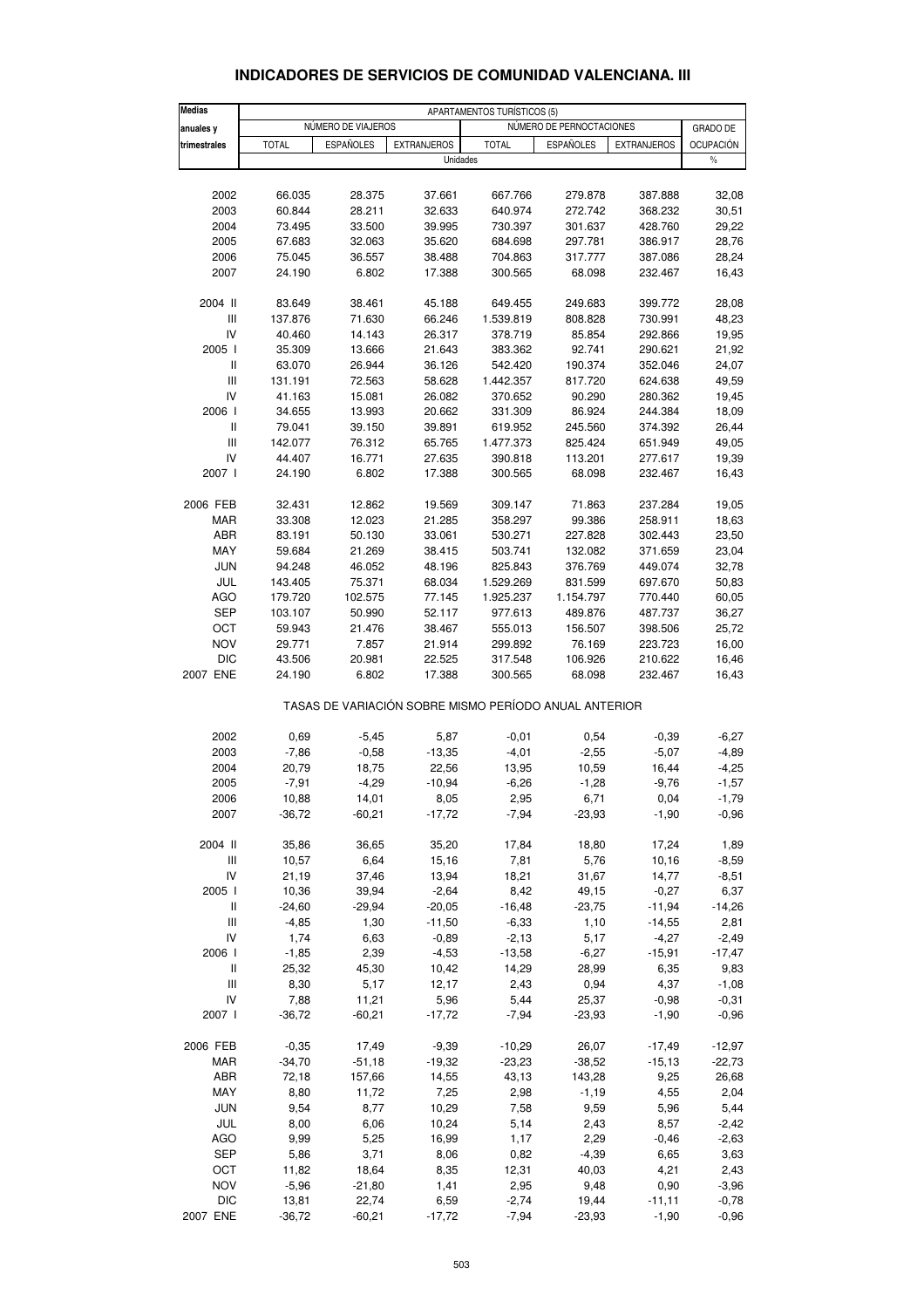#### **INDICADORES DE SERVICIOS DE LA COMUNIDAD VALENCIANA. IV**

| <b>Medias</b>                        |                        |                    |                    | TRANSPORTE AÉREO DE PASAJEROS |                                                       |                    |                      | CONSUMO            |
|--------------------------------------|------------------------|--------------------|--------------------|-------------------------------|-------------------------------------------------------|--------------------|----------------------|--------------------|
| anuales y                            | <b>TOTAL</b>           |                    | <b>INTERIOR</b>    |                               |                                                       | INTERNACIONAL      |                      | E.ELÉCTRICA        |
| trimestrales                         |                        | <b>TOTAL</b>       | <b>REGULAR</b>     | NO REGULAR                    | <b>TOTAL</b>                                          | <b>REGULAR</b>     | NO REGULAR           | <b>SERVICIOS</b>   |
|                                      |                        |                    |                    | Unidades                      |                                                       |                    |                      | Gwh                |
|                                      |                        |                    |                    |                               |                                                       |                    |                      |                    |
| 2002                                 | 757.758                | 238.508            | 229.222            | 9.286                         | 519.250                                               | 254.392            | 264.858              | 558,787            |
| 2003                                 | 881.838                | 254.102            | 240.628            | 13.475                        | 627.736                                               | 374.803            | 252.933              | 615,203            |
| 2004                                 | 969.651                | 289.742            | 274.920            | 14.822                        | 679.909                                               | 470.510            | 209.399              | 651,981            |
| 2005                                 | 1.116.697              | 345.728            | 330.951            | 14.777                        | 770.969                                               | 613.465            | 157.504              | 698,430            |
| 2006                                 | 1.151.120              | 369.572            | 356.619            | 12.953                        | 781.549                                               | 643.620            | 137.929              | 738,199            |
| 2007                                 | 828.458                | 318.519            | 310.939            | 7.580                         | 509.939                                               | 443.005            | 66.934               | 760,914            |
| 2004 II                              | 1.026.941              | 288.203            | 277.467            | 10.736                        | 738.738                                               | 496.279            | 242.459              | 584,912            |
| $\mathop{\rm III}\nolimits$          | 1.210.201              | 325.158            | 299.731            | 25.427                        | 885.043                                               | 607.562            | 277.481              | 737,934            |
| IV                                   | 884.041                | 277.066            | 266.636            | 10.430                        | 606.975                                               | 448.151            | 158.824              | 673,075            |
| 2005                                 | 847.426                | 289.113            | 276.419            | 12.694                        | 558.313                                               | 441.118            | 117.195              | 662,058            |
| Ш<br>III                             | 1.189.623<br>1.442.696 | 352.369<br>414.848 | 342.186<br>388.619 | 10.183<br>26.229              | 837.253<br>1.027.847                                  | 668.991<br>806.105 | 168.262<br>221.742   | 652,916<br>788,314 |
| IV                                   | 987.043                | 326.582            | 316.579            | 10.003                        | 660.461                                               | 537.644            | 122.817              | 690,432            |
| 2006                                 | 862.877                | 330.682            | 319.512            | 11.170                        | 532.195                                               | 451.123            | 81.072               | 710,513            |
| Ш                                    | 1.253.521              | 378.968            | 368.560            | 10.408                        | 874.553                                               | 716.113            | 158.440              | 677,303            |
| $\mathop{\rm III}\nolimits$          | 1.445.051              | 413.211            | 392.051            | 21.160                        | 1.031.840                                             | 828.747            | 203.093              | 831,874            |
| IV                                   | 1.043.032              | 355.426            | 346.352            | 9.074                         | 687.606                                               | 578.495            | 109.111              | 733,107            |
| 2007 l                               | 828.458                | 318.519            | 310.939            | 7.580                         | 509.939                                               | 443.005            | 66.934               | 760,914            |
| 2006 FEB                             | 804.924                | 317.733            | 307.768            | 9.965                         | 487.191                                               | 414.720            | 72.471               | 692,878            |
| <b>MAR</b>                           | 1.012.508              | 379.357            | 365.930            | 13.427                        | 633.151                                               | 537.300            | 95.851               | 731,493            |
| ABR                                  | 1.190.898              | 374.426            | 360.829            | 13.597                        | 816.472                                               | 671.640            | 144.832              | 610,127            |
| MAY                                  | 1.251.150              | 376.278            | 366.655            | 9.623                         | 874.872                                               | 716.835            | 158.037              | 682,897            |
| JUN                                  | 1.318.516              | 386.200            | 378.195            | 8.005                         | 932.316                                               | 759.864            | 172.452              | 738,884            |
| JUL                                  | 1.465.436              | 401.932            | 384.276            | 17.656                        | 1.063.504                                             | 856.521            | 206.983              | 782,125            |
| <b>AGO</b>                           | 1.498.515              | 448.144            | 416.942            | 31.202                        | 1.050.371                                             | 845.273            | 205.098              | 855,127            |
| <b>SEP</b>                           | 1.371.202              | 389.557            | 374.935            | 14.622                        | 981.645                                               | 784.446            | 197.199              | 858,369            |
| OCT<br><b>NOV</b>                    | 1.302.250              | 391.471            | 381.557            | 9.914                         | 910.779                                               | 750.593            | 160.186              | 756,659            |
| <b>DIC</b>                           | 948.967<br>877.879     | 351.872<br>322.934 | 342.792<br>314.706 | 9.080<br>8.228                | 597.095<br>554.945                                    | 507.672<br>477.221 | 89.423<br>77.724     | 775,163<br>667,499 |
| 2007 ENE                             | 828.458                | 318.519            | 310.939            | 7.580                         | 509.939                                               | 443.005            | 66.934               | 760,914            |
|                                      |                        |                    |                    |                               | TASAS DE VARIACIÓN SOBRE MISMO PERÍODO ANUAL ANTERIOR |                    |                      |                    |
| 2002                                 | 3,61                   | $-3,64$            | $-4,42$            | 20,54                         | 7,32                                                  | 14,84              | 0,97                 | 6,06               |
| 2003                                 | 16,37                  | 6,54               | 4,98               | 45,11                         | 20,89                                                 | 47,33              | $-4,50$              | 10, 10             |
| 2004                                 | 9,96                   | 14,03              | 14,25              | 10,00                         | 8,31                                                  | 25,54              | $-17,21$             | 5,98               |
| 2005                                 | 15,16                  | 19,32              | 20,38              | $-0,30$                       | 13,39                                                 | 30,38              | $-24,78$             | 7,12               |
| 2006                                 | 3,08                   | 6,90               | 7,76               | -12,34                        | 1,37                                                  | 4,92               | -12,43               | 5,69               |
| 2007                                 | 7,42                   | 7,99               | 9,16               | $-25,08$                      | 7,08                                                  | 10,38              | $-10,63$             | 7,60               |
| 2004 II                              | 8,68                   | 17,13              | 18,18              | $-4,71$                       | 5,70                                                  | 20,06              | $-15,08$             | 4,21               |
| $\ensuremath{\mathsf{III}}\xspace$   | 7,99                   | 17,54              | 17,97              | 12,64                         | 4,86                                                  | 24,97              | $-22,47$             | 2,10               |
| IV                                   | 10, 12                 | 8,25               | 8,30               | 7,00                          | 10,99                                                 | 28,15              | $-19,44$             | 12,21              |
| 2005  <br>$\ensuremath{\mathsf{II}}$ | 11,88<br>15,84         | 7,66<br>22,26      | 8,04<br>23,32      | $-0,01$<br>$-5,15$            | 14,20<br>13,34                                        | 33,65<br>34,80     | $-26,21$<br>$-30,60$ | 8,18<br>11,63      |
| $\ensuremath{\mathsf{III}}\xspace$   | 19,21                  | 27,58              | 29,66              | 3,15                          | 16,14                                                 | 32,68              | $-20,09$             | 6,83               |
| IV                                   | 11,65                  | 17,87              | 18,73              | $-4,10$                       | 8,81                                                  | 19,97              | $-22,67$             | 2,58               |
| 2006                                 | 1,82                   | 14,38              | 15,59              | $-12,01$                      | $-4,68$                                               | 2,27               | $-30,82$             | 7,32               |
| Ш                                    | 5,37                   | 7,55               | 7,71               | 2,21                          | 4,46                                                  | 7,04               | $-5,84$              | 3,73               |
| Ш                                    | 0,16                   | $-0,39$            | 0,88               | $-19,33$                      | 0,39                                                  | 2,81               | $-8,41$              | 5,53               |
| IV                                   | 5,67                   | 8,83               | 9,40               | $-9,28$                       | 4,11                                                  | 7,60               | $-11,16$             | 6,18               |
| 2007                                 | 7,42                   | 7,99               | 9,16               | $-25,08$                      | 7,08                                                  | 10,38              | $-10,63$             | 7,60               |
| 2006 FEB                             | 3,63                   | 14,27              | 15,35              | $-11,31$                      | $-2,30$                                               | 4,21               | $-28,05$             | 4,31               |
| <b>MAR</b>                           | $-1,13$                | 14,38              | 15,53              | $-10,12$                      | $-8,56$                                               | $-2,02$            | $-33,45$             | 12,42              |
| ABR                                  | 10,09                  | 11,14              | 11,20              | 9,41                          | 9,62                                                  | 13,45              | $-5,24$              | $-9,01$            |
| MAY                                  | 3,32                   | 6,57               | 6,91               | $-4,84$                       | 1,99                                                  | 3,97               | $-6, 11$             | 7,38               |
| <b>JUN</b>                           | 3,31                   | 5,19               | 5,31               | $-0,07$                       | 2,55                                                  | 4,74               | $-6,08$              | 13,29              |
| JUL                                  | 1,26                   | $-0,58$            | $-0,28$            | $-6,55$                       | 1,97                                                  | 4,96               | $-8,81$              | $-0,75$            |
| <b>AGO</b>                           | $-1,96$                | $-1,36$            | 1,26               | $-26,72$                      | $-2,22$                                               | 1,14               | $-13,97$             | 25,82              |
| <b>SEP</b>                           | 1,40                   | 0,94               | 1,68               | $-15,07$                      | 1,58                                                  | 2,34               | $-1,32$              | $-4,33$            |
| OCT<br><b>NOV</b>                    | 3,26<br>4,68           | 13,51<br>3,90      | 13,59<br>4,46      | 10,57<br>$-13,52$             | $-0,61$<br>5,14                                       | 2,03<br>10,47      | $-11,32$<br>$-17,44$ | 7,68<br>12,92      |
| <b>DIC</b>                           | 10,65                  | 9,02               | 10,17              | $-21,95$                      | 11,62                                                 | 14,26              | $-2,23$              | $-2,15$            |
| 2007 ENE                             | 7,42                   | 7,99               | 9,16               | $-25,08$                      | 7,08                                                  | 10,38              | $-10,63$             | 7,60               |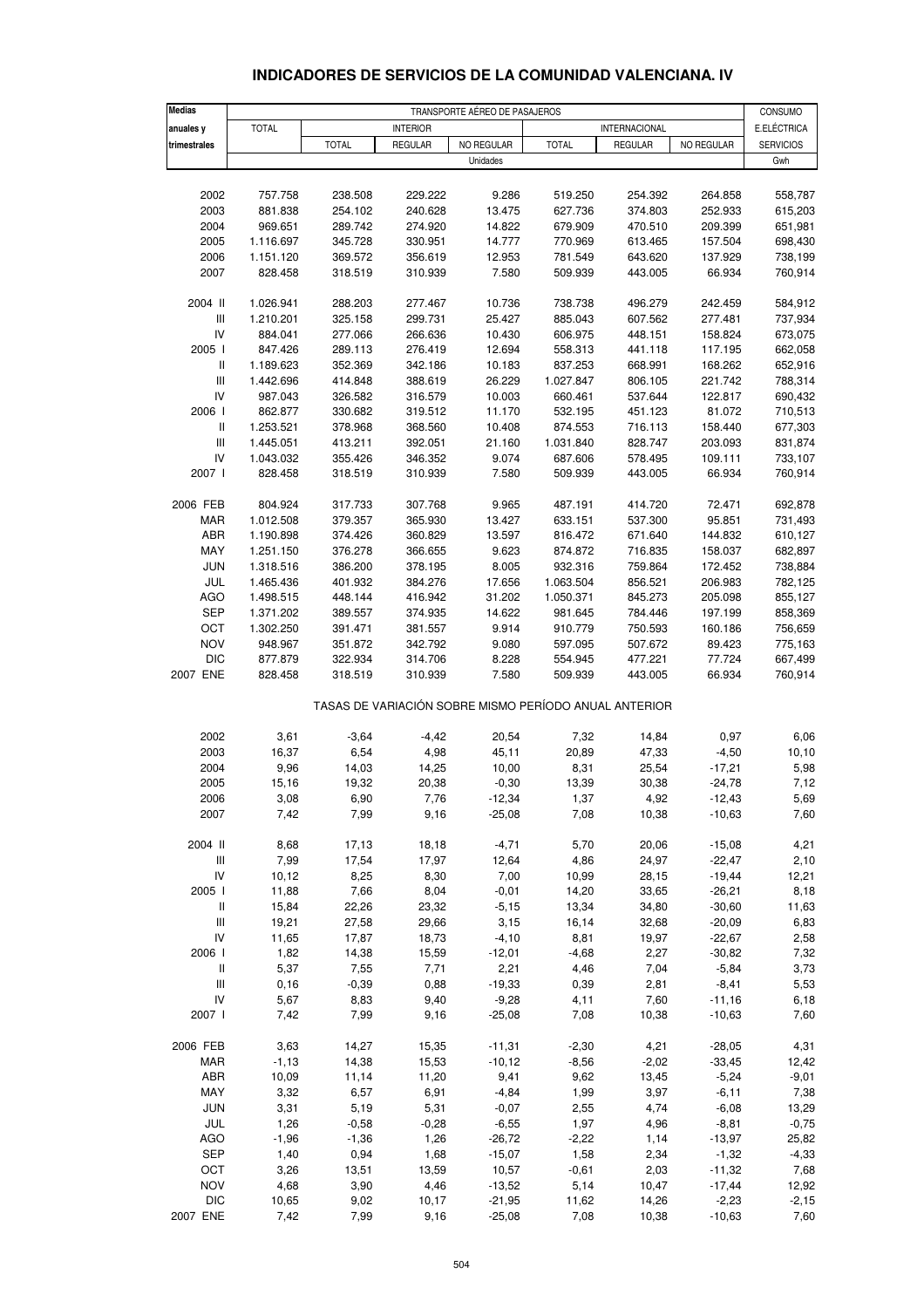| <b>Medias</b> |                                                       |                 | CONSUMO          |              |                  |
|---------------|-------------------------------------------------------|-----------------|------------------|--------------|------------------|
| anuales y     | IPI. INE                                              | <b>GASOLINA</b> | MATRICULACIÓN    | E. ELÉCTRICA | ÍNDICE           |
| trimestrales  | <b>B.CONSUMO</b>                                      | <b>AUTO</b>     | <b>TURISMOS</b>  | USOS DOM.    | COMERC. MENOR    |
|               | <b>Base 2000</b>                                      | Toneladas       | Unidades         | Gwh          | <b>Base 2005</b> |
|               |                                                       |                 |                  |              |                  |
| 2002          | 98,5                                                  | 69.970          | 13.470           | 482,440      | 86,90            |
| 2003          | 99,4                                                  | 70.044          | 14.914           | 529,627      | 91,84            |
| 2004          | 95,5                                                  | 69.836          | 16.548           | 566,989      | 96,05            |
| 2005          | 92,3                                                  | 66.834          | 16.995           | 629,869      | 100,00           |
| 2006          | 95,3                                                  | 62.981          | 16.783           | 637,028      | 104,71           |
| 2007          | 89,0                                                  |                 | 15.249           | 815,644      | 107,35           |
|               |                                                       |                 |                  |              |                  |
| 2004 II       | 97,6                                                  | 70.110          | 18.462           | 549,232      | 94,51            |
| Ш             | 94,4                                                  | 78.198          | 15.716           | 547,734      | 97,84            |
| IV            | 94,6                                                  | 66.957          | 14.527           | 505,175      | 104,09           |
| 2005 l        | 88,5                                                  | 61.683          | 16.999           | 804,503      | 92,92            |
| Ш             | 96,2                                                  | 67.065          | 20.489           | 583,525      | 98,55            |
| Ш             | 92,3                                                  | 75.896          | 16.282           | 580,602      | 101,14           |
| IV            | 92,4                                                  | 62.693          | 14.211           | 550,844      | 107,39           |
| 2006          | 94,0                                                  | 59.186          | 17.021           | 844,672      | 96,86            |
| Ш             | 96,4                                                  | 63.880          | 20.432           | 548,513      | 102,59           |
| Ш             |                                                       |                 |                  |              |                  |
|               | 93,6                                                  | 69.309          | 14.649           | 611,100      | 107,42           |
| IV            | 97,2                                                  | 59.548          | 15.030           | 543,825      | 111,98           |
| 2007 l        | 89,0                                                  |                 | 15.249           | 815,644      | 107,35           |
| 2006 MAR      | 107,9                                                 | 67.377          | 24.083           | 877,417      | 100,63           |
| ABR           | 81,4                                                  | 62.410          | 17.228           | 502,591      | 98,81            |
| MAY           | 103,3                                                 | 63.993          | 21.252           | 586,772      | 103,91           |
| JUN           | 104,6                                                 | 65.237          | 22.817           | 556,177      |                  |
|               |                                                       |                 |                  |              | 105,04           |
| JUL           | 104,9                                                 | 71.505          | 19.496           | 526,034      | 115,78           |
| <b>AGO</b>    | 74,7                                                  | 72.094          | 12.411           | 646,091      | 102,56           |
| SEP           | 101,2                                                 | 64.329          | 12.041           | 661,176      | 103,92           |
| ОСТ           | 100,9                                                 | 61.324          | 13.937           | 537,552      | 102,90           |
| <b>NOV</b>    | 105,8                                                 | 56.874          | 15.223           | 581,826      | 101,79           |
| <b>DIC</b>    | 85,0                                                  | 60.446          | 15.931           | 512,097      | 131,26           |
| 2007 ENE      | 89,0                                                  |                 | 13.541           | 815,644      | 107,35           |
| FEB           |                                                       |                 | 16.956           |              |                  |
|               | TASAS DE VARIACIÓN SOBRE MISMO PERÍODO ANUAL ANTERIOR |                 |                  |              |                  |
|               |                                                       |                 |                  |              |                  |
| 2002          |                                                       | $-3,66$         | $-1,63$<br>10,72 | 9,69         |                  |
| 2003          | 0,91                                                  | 0,11            |                  | 9,78         | 5,67             |
| 2004          | $-3,91$                                               | $-0,30$         | 10,96            | 7,05         | 4,59             |
| 2005          | $-3,36$                                               | $-4,30$         | 2,70             | 11,09        | 4,11             |
| 2006          | 3,23                                                  | $-5,77$         | $-1,25$          | 1,14         | 4,71             |
| 2007          | 7,62                                                  |                 | 13,04            | $-1,15$      | 6,20             |
| 2004 II       | $-2,66$                                               | $-2,08$         | 7,95             | 13,11        | 4,52             |
| Ш             | $-3,31$                                               | $-1,69$         | 6,14             | 2,21         | 3,01             |
| IV            | $-6,30$                                               | $-0,47$         | 0,36             | 7,93         | 5,94             |
| 2005 l        | $-7,36$                                               | $-3,74$         | $-2,79$          | 20,83        | 5,88             |
| Ш             | $-1,50$                                               | $-4,34$         | 10,98            | 6,24         | 4,27             |
| Ш             | $-2,19$                                               | $-2,94$         | 3,60             | 6,00         | 3,37             |
| IV            | $-2,40$                                               | $-6,37$         | $-2,18$          | 9,04         | 3,17             |
| 2006 l        | 6,22                                                  | $-4,05$         | 0,13             | 4,99         | 4,24             |
| Ш             | 0,28                                                  | $-4,75$         | $-0,27$          | $-6,00$      | 4,10             |
| Ш             | 1,41                                                  | $-8,68$         | $-10,03$         | 5,25         | 6,21             |
| IV            | 5,27                                                  | $-5,02$         | 5,76             | $-1,27$      | 4,28             |
| 2007 l        |                                                       |                 | 13,04            |              |                  |
|               | 7,62                                                  |                 |                  | $-1,15$      | 6,20             |
| 2006 MAR      | 16,27                                                 | $-1,07$         | 10,46            | 6,01         | 5,93             |
| ABR           | $-12,57$                                              | $-3,45$         | $-7,53$          | $-25,61$     | 0,24             |
| MAY           | 9,08                                                  | $-4,74$         | $-1,28$          | 1,75         | 7,14             |
| <b>JUN</b>    | 3,87                                                  | $-5,98$         | 7,08             | 11,63        | 4,95             |
| JUL           | 2,84                                                  | $-14, 14$       | $-14,86$         | 0,39         | 7,00             |
| <b>AGO</b>    | 3,61                                                  | $-8,21$         | $-5,79$          | 11,74        | 6,00             |
| <b>SEP</b>    | $-1,56$                                               | $-2,33$         | $-5,74$          | 3,37         | 5,55             |
| OCT           | 6,32                                                  | $-4,93$         | 0,14             | 3,87         | 2,91             |
| <b>NOV</b>    | 6,87                                                  | $-4,65$         | 10,28            | 7,53         | 3,79             |
| <b>DIC</b>    | 2,16                                                  | $-5,45$         | 6,83             | $-13,77$     | 5,76             |
| 2007 ENE      | 7,62                                                  |                 | 13,68            | $-1,15$      | 6,20             |
| FEB           |                                                       |                 | 12,54            |              |                  |
|               |                                                       |                 |                  |              |                  |

# **INDICADORES DE DEMANDA DE LA COMUNIDAD VALENCIANA. I**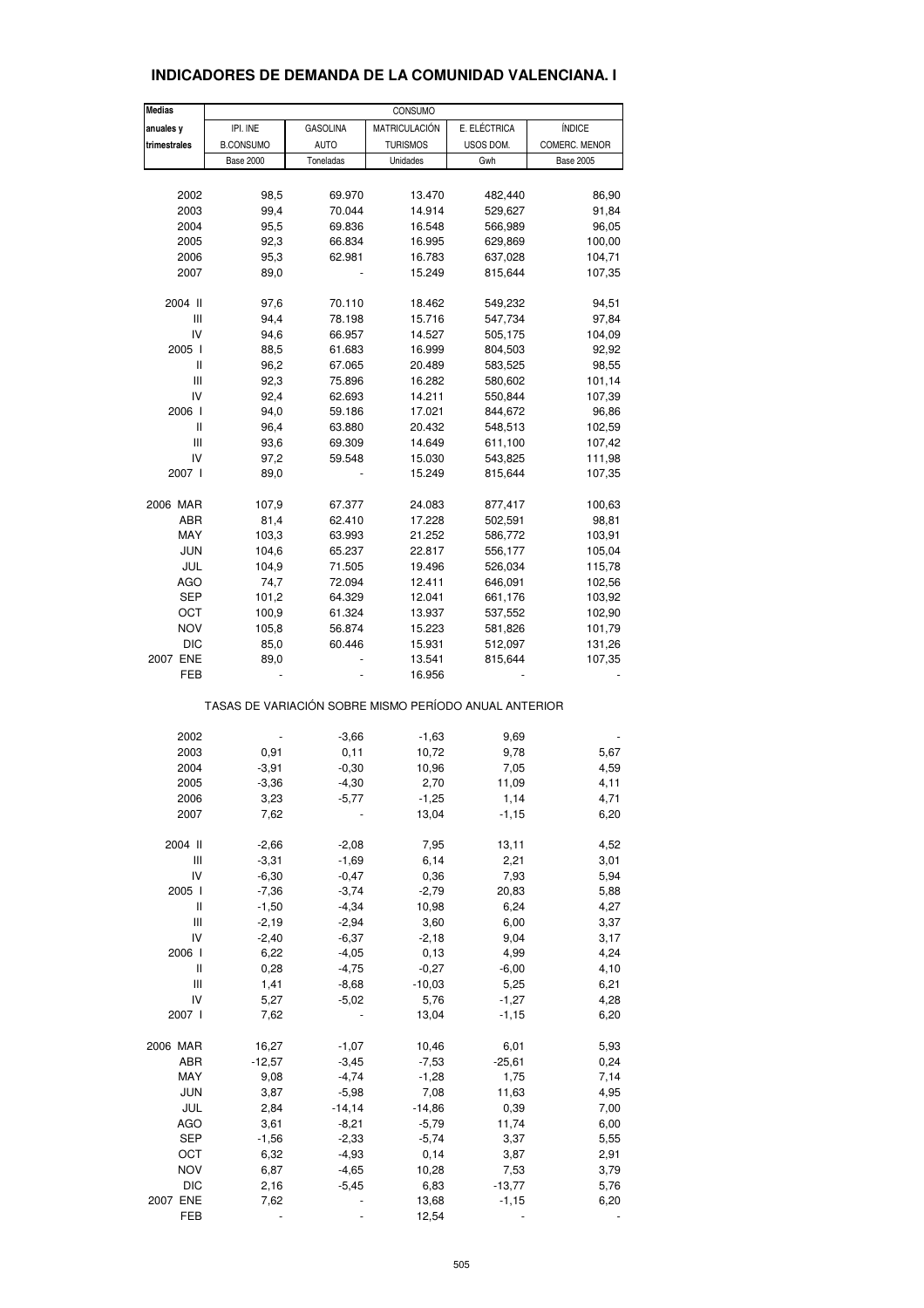| <b>Medias</b>                      |                  |                       | <b>INVERSIÓN</b> |                                                       |                     |  |  |
|------------------------------------|------------------|-----------------------|------------------|-------------------------------------------------------|---------------------|--|--|
| anuales y                          |                  | IPI. INE              |                  | MATRICULACIÓN                                         | <b>INSCRIPCIÓN</b>  |  |  |
| trimestrales                       | <b>B. EQUIPO</b> | <b>B. INTERMEDIOS</b> | <b>ENERGÍA</b>   | VEHÍCULOS CARGA                                       | MAQUINARIA AGRICOLA |  |  |
|                                    |                  | <b>Base 2000</b>      |                  |                                                       | Unidades            |  |  |
|                                    |                  |                       |                  |                                                       |                     |  |  |
| 2002                               | 89,4             | 102,5                 | 112,5            | 2.650                                                 | 110                 |  |  |
| 2003                               | 88,5             | 102,2                 | 113,8            | 2.913                                                 | 109                 |  |  |
| 2004                               | 89,5             | 102,7                 | 130,8            | 3.336                                                 | 98                  |  |  |
| 2005                               | 84,8             | 102,4                 | 119,2            | 3.657                                                 | 96                  |  |  |
| 2006                               | 96,9             | 105,2                 | 120,4            | 3.678                                                 | 92                  |  |  |
| 2007                               | 95,0             | 107,6                 | 121,8            | 3.418                                                 | 84                  |  |  |
| 2004 II                            |                  |                       |                  | 3.501                                                 |                     |  |  |
|                                    | 98,7             | 109,6                 | 121,7            |                                                       | 96                  |  |  |
| $\ensuremath{\mathsf{III}}\xspace$ | 81,8             | 92,2                  | 138,6            | 3.075                                                 | 104                 |  |  |
| IV                                 | 91,8             | 102,6                 | 133,0            | 3.475                                                 | 99                  |  |  |
| 2005 l                             | 78,5             | 101,0                 | 141,6            | 3.369                                                 | 95                  |  |  |
| Ш                                  | 94,1             | 112,5                 | 93,8             | 4.069                                                 | 98                  |  |  |
| Ш                                  | 74,0             | 92,2                  | 110,7            | 3.404                                                 | 84                  |  |  |
| IV                                 | 92,5             | 104,1                 | 130,7            | 3.788                                                 | 105                 |  |  |
| 2006                               | 101,0            | 109,1                 | 132,8            | 3.991                                                 | 94                  |  |  |
| Ш                                  | 101,4            | 111,6                 | 108,2            | 4.102                                                 | 92                  |  |  |
| Ш                                  | 86,6             | 92,8                  | 128,9            | 3.249                                                 | 88                  |  |  |
| IV                                 |                  |                       |                  |                                                       | 93                  |  |  |
|                                    | 98,5             | 107,1                 | 111,8            | 3.371                                                 |                     |  |  |
| 2007 l                             | 95,0             | 107,6                 | 121,8            | 3.418                                                 | 84                  |  |  |
| 2006 MAR                           | 125,9            | 120,3                 | 122,0            | 5.023                                                 | 79                  |  |  |
| ABR                                | 83,7             | 98,7                  | 103,2            | 3.447                                                 | 82                  |  |  |
| MAY                                | 109,0            | 118,8                 | 106,6            | 4.213                                                 | 90                  |  |  |
| <b>JUN</b>                         | 111,5            | 117,2                 | 114,8            | 4.646                                                 | 104                 |  |  |
| JUL                                | 101,4            | 109,8                 | 137,2            | 4.038                                                 | 86                  |  |  |
|                                    |                  |                       |                  |                                                       |                     |  |  |
| <b>AGO</b>                         | 54,7             | 62,8                  | 123,9            | 2.796                                                 | 73                  |  |  |
| SEP                                | 103,8            | 105,9                 | 125,6            | 2.912                                                 | 105                 |  |  |
| OCT                                | 103,0            | 110,7                 | 108,3            | 3.340                                                 | 100                 |  |  |
| <b>NOV</b>                         | 106,2            | 119,6                 | 101,7            | 3.619                                                 | 89                  |  |  |
| <b>DIC</b>                         | 86,4             | 91,1                  | 125,3            | 3.153                                                 | 89                  |  |  |
| 2007 ENE                           | 95,0             | 107,6                 | 121,8            | 3.177                                                 | 84                  |  |  |
| FEB                                |                  |                       |                  | 3.658                                                 |                     |  |  |
|                                    |                  |                       |                  | TASAS DE VARIACIÓN SOBRE MISMO PERÍODO ANUAL ANTERIOR |                     |  |  |
| 2002                               |                  |                       |                  |                                                       |                     |  |  |
|                                    |                  |                       |                  | 7,94                                                  | $-8,08$             |  |  |
| 2003                               | $-1,03$          | $-0,24$               | 1,22             | 9,93                                                  | $-0,99$             |  |  |
| 2004                               | 1,17             | 0,42                  | 14,94            | 14,53                                                 | $-9,65$             |  |  |
| 2005                               | $-5,32$          | $-0,23$               | $-8,90$          | 9,63                                                  | $-2,88$             |  |  |
| 2006                               | 14,33            | 2,64                  | 1,01             | 0,57                                                  | $-3,93$             |  |  |
| 2007                               | 14,60            | 6,01                  | $-14,29$         | $-1,67$                                               | 0,00                |  |  |
| 2004 II                            | 3,61             | 3,11                  | 4,70             | 16,58                                                 | $-3,34$             |  |  |
| Ш                                  | 1,07             | 0,95                  | 6,43             | 11,05                                                 | $-11,65$            |  |  |
| IV                                 | 0, 15            | $-4, 11$              | 29,47            | 10,82                                                 | $-12,61$            |  |  |
| 2005 l                             | $-8,51$          | $-5,02$               | 8,76             | 2,30                                                  | 0,71                |  |  |
|                                    |                  |                       |                  |                                                       |                     |  |  |
| Ш                                  | $-4,59$          | 2,68                  | $-22,90$         | 16,22                                                 | 2,08                |  |  |
| Ш                                  | $-9,61$          | $-0,04$               | $-20,11$         | 10,71                                                 | $-18,65$            |  |  |
| IV                                 | 0,73             | 1,46                  | $-1,68$          | 9,00                                                  | 5,37                |  |  |
| 2006                               | 28,76            | 8,02                  | $-6,22$          | 18,48                                                 | $-0,35$             |  |  |
| Ш                                  | 7,72             | $-0,83$               | 15,35            | 0,81                                                  | $-6,44$             |  |  |
| Ш                                  | 17,12            | 0,69                  | 16,44            | $-4,56$                                               | 4,35                |  |  |
| IV                                 | 6,56             | 2,91                  | $-14,51$         | $-11,02$                                              | $-11,46$            |  |  |
| 2007 l                             | 14,60            | 6,01                  | $-14,29$         | $-1,67$                                               | 0,00                |  |  |
|                                    |                  |                       |                  |                                                       |                     |  |  |
| 2006 MAR                           | 55,43            | 15,23                 | $-16,32$         | 32,64                                                 | $-24,04$            |  |  |
| ABR                                | $-11,99$         | $-10,76$              | $-5,49$          | $-9,95$                                               | $-19,61$            |  |  |
| MAY                                | 19,00            | 4,49                  | 16,76            | $-4,83$                                               | $-10,89$            |  |  |
| <b>JUN</b>                         | 16,51            | 3,53                  | 41,90            | 17,56                                                 | 13,04               |  |  |
| JUL                                | 21,73            | 1,10                  | 75,67            | $-5,41$                                               | 13,16               |  |  |
| AGO                                | 10,06            | 3,80                  | 3,60             | $-0,71$                                               | $-10,98$            |  |  |
| <b>SEP</b>                         | 16,76            | $-1,49$               | $-6,55$          | $-6,88$                                               | 10,53               |  |  |
| OCT                                | 17,58            | 3,36                  | $-11,81$         | $-0,95$                                               | $-4,76$             |  |  |
| <b>NOV</b>                         | 8,92             | 6,50                  | $-20,11$         | $-9,84$                                               | $-1, 11$            |  |  |
|                                    |                  |                       |                  |                                                       |                     |  |  |
| DIC                                | $-6,39$          | $-1,94$               | $-11,82$         | $-20,74$                                              | $-25,21$            |  |  |
| 2007 ENE                           | 14,60            | 6,01                  | $-14,29$         | 4,20                                                  | 0,00                |  |  |

#### **INDICADORES DE DEMANDA DE COMUNIDAD VALENCIANA. II**

FEB - - - -6,25 -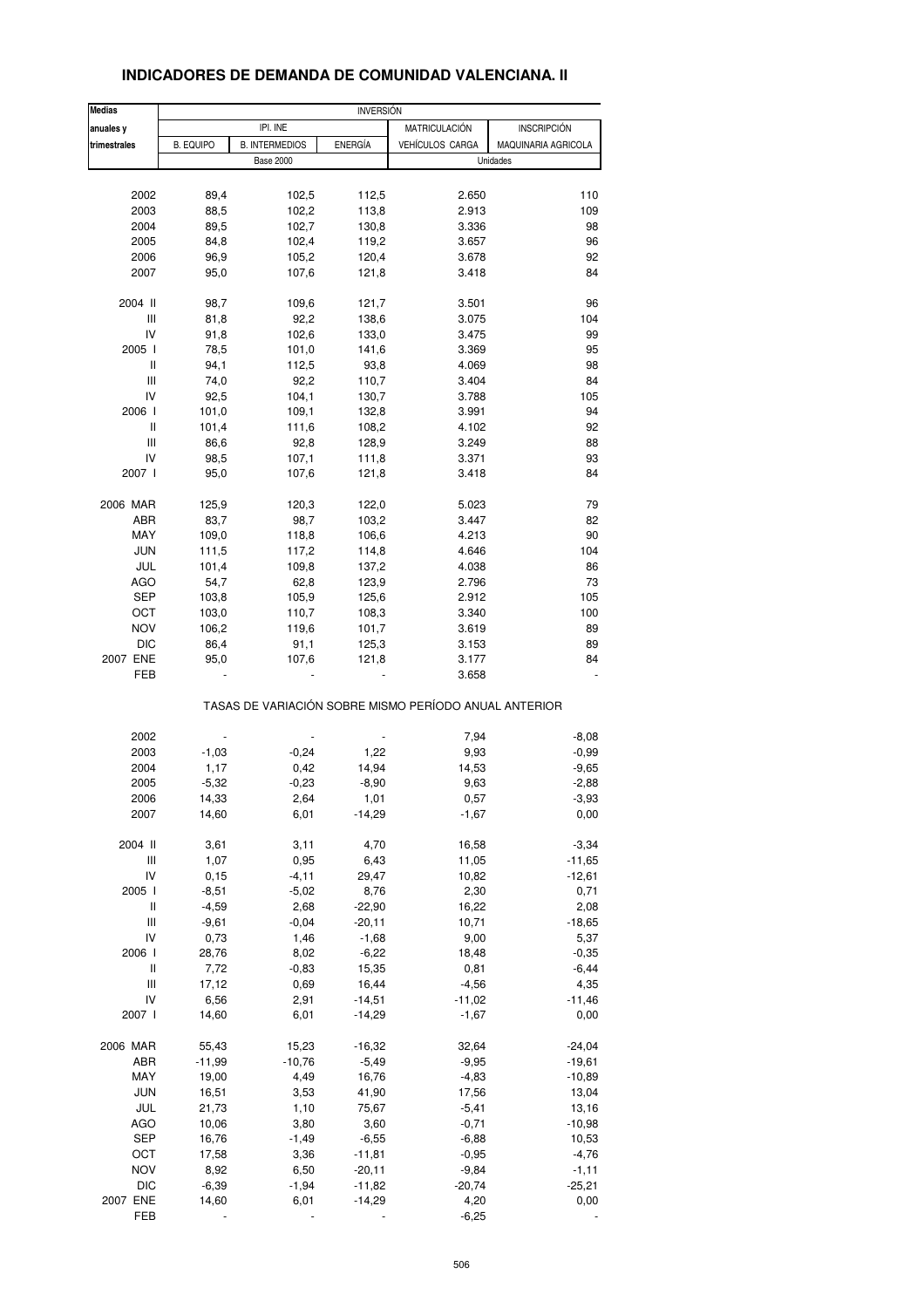# **INDICADORES DEL MERCADO DE TRABAJO DE LA COMUNIDAD VALENCIANA. I**

| <b>Medias</b>                      |              | POBLACIÓN ACTIVA (9) |                |                   |                                                       | POBLACIÓN OCUPADA (9) |           |                  |
|------------------------------------|--------------|----------------------|----------------|-------------------|-------------------------------------------------------|-----------------------|-----------|------------------|
| anuales y                          |              |                      |                |                   |                                                       |                       |           |                  |
| trimestrales                       | <b>TOTAL</b> | <b>VARONES</b>       | <b>MUJERES</b> | <b>TOTAL</b>      | AGRICULT.                                             | <b>INDUSTRIA</b>      | CONSTRUC. | <b>SERVICIOS</b> |
|                                    |              |                      |                | Miles de personas |                                                       |                       |           |                  |
|                                    |              |                      |                |                   |                                                       |                       |           |                  |
| 2001                               | 1.901,843    | 1.154,060            | 747,783        | 1.722,353         | 80,690                                                | 405,690               | 218,328   | 1.017,643        |
| 2002                               | 1.985,338    | 1.188,745            | 796,595        | 1.771,468         | 76,753                                                | 417,258               | 227,418   | 1.050,040        |
| 2003                               | 2.080,995    | 1.241,700            | 839,293        | 1.846,980         | 76,030                                                | 413,138               | 247,708   | 1.110,110        |
| 2004                               | 2.178,220    | 1.277,448            | 900,770        | 1.951,638         | 78,420                                                | 419,660               | 258,143   | 1.195,415        |
| 2005                               | 2.251,375    | 1.328,750            | 922,625        | 2.053,075         | 77,800                                                | 433,000               | 271,250   | 1.271,100        |
|                                    |              | 1.375,425            | 973,500        |                   |                                                       |                       |           | 1.338,575        |
| 2006                               | 2.348,950    |                      |                | 2.152,275         | 63,375                                                | 451,200               | 299,175   |                  |
| 2004 l                             |              |                      | 870,110        | 1.906,460         | 73,320                                                |                       | 252,550   |                  |
|                                    | 2.123,800    | 1.253,690            |                |                   |                                                       | 408,910               |           | 1.171,680        |
| Ш                                  | 2.156,980    | 1.267,540            | 889,440        | 1.937,490         | 80,940                                                | 413,130               | 257,610   | 1.185,810        |
| $\ensuremath{\mathsf{III}}\xspace$ | 2.198,120    | 1.288,200            | 909,910        | 1.953,710         | 81,420                                                | 416,250               | 262,250   | 1.193,790        |
| IV                                 | 2.233,980    | 1.300,360            | 933,620        | 2.008,890         | 78,000                                                | 440,350               | 260,160   | 1.230,380        |
| 2005 l                             | 2.233,800    | 1.314,200            | 919,600        | 2.007,500         | 71,700                                                | 450,600               | 253,100   | 1.232,200        |
| Ш                                  | 2.237,300    | 1.319,100            | 918,200        | 2.030,500         | 87,200                                                | 436,200               | 264,600   | 1.242,600        |
| $\mathsf{III}$                     | 2.245,400    | 1.331,000            | 914,500        | 2.068,600         | 82,600                                                | 412,800               | 277,400   | 1.295,900        |
| IV                                 | 2.289,000    | 1.350,700            | 938,200        | 2.105,700         | 69,700                                                | 432,400               | 289,900   | 1.313,700        |
| 2006                               | 2.314,700    | 1.363,400            | 951,300        | 2.108,600         | 69,800                                                | 448,600               | 300,500   | 1.289,800        |
| $\, \parallel$                     | 2.337,500    | 1.365,000            | 972,400        | 2.154,900         | 66,800                                                | 445,200               | 298,400   | 1.344,600        |
| $\mathsf{III}$                     | 2.348,200    | 1.383,900            | 964,300        | 2.153,400         | 56,000                                                | 454,700               | 288,900   | 1.353,800        |
| IV                                 | 2.395,400    | 1.389,400            | 1.006,000      | 2.192,200         | 60,900                                                | 456,300               | 308,900   | 1.366,100        |
|                                    |              |                      |                |                   |                                                       |                       |           |                  |
| 2006 ENE                           |              |                      |                |                   |                                                       |                       |           |                  |
| FEB                                |              |                      |                |                   |                                                       |                       |           |                  |
| <b>MAR</b>                         |              |                      |                |                   |                                                       |                       |           |                  |
| ABR                                |              |                      |                |                   |                                                       |                       |           |                  |
| MAY                                |              |                      |                |                   |                                                       |                       |           |                  |
| <b>JUN</b>                         |              |                      |                |                   |                                                       |                       |           |                  |
| JUL                                |              |                      |                |                   |                                                       |                       |           |                  |
| <b>AGO</b>                         |              |                      |                |                   |                                                       |                       |           |                  |
| <b>SEP</b>                         |              |                      |                |                   |                                                       |                       |           |                  |
|                                    |              |                      |                |                   |                                                       |                       |           |                  |
| OCT                                |              |                      |                |                   |                                                       |                       |           |                  |
| <b>NOV</b>                         |              |                      |                |                   |                                                       |                       |           |                  |
| <b>DIC</b>                         |              |                      |                |                   |                                                       |                       |           |                  |
|                                    |              |                      |                |                   | TASAS DE VARIACIÓN SOBRE MISMO PERÍODO ANUAL ANTERIOR |                       |           |                  |
|                                    |              |                      |                |                   |                                                       |                       |           |                  |
| 2001                               | 3,11         | 3,70                 | 2,21           | 5,62              | $-1,64$                                               | 4,29                  | 20,05     | 4,07             |
| 2002                               | 4,39         | 3,01                 | 6,53           | 2,85              | $-4,88$                                               | 2,85                  | 4,16      | 3,18             |
| 2003                               | 4,82         | 4,45                 | 5,36           | 4,26              | $-0,94$                                               | $-0,99$               | 8,92      | 5,72             |
| 2004                               | 4,67         | 2,88                 | 7,32           | 5,67              | 3,14                                                  | 1,58                  | 4,21      | 7,68             |
| 2005                               | 3,36         | 4,02                 | 2,43           | 5,20              | $-0,79$                                               | 3,18                  | 5,08      | 6,33             |
| 2006                               | 4,33         | 3,51                 | 5,51           | 4,83              | $-18,54$                                              | 4,20                  | 10,29     | 5,31             |
|                                    |              |                      |                |                   |                                                       |                       |           |                  |
| 2004 l                             | 3,42         | 1,92                 | 5,67           | 5,00              | 0,56                                                  | $-2,39$               | 6,66      | 7,78             |
| Ш                                  | 4,44         | 2,74                 | 6,97           | 5,86              | 9,79                                                  | 0,92                  | 3,83      | 7,89             |
| $\ensuremath{\mathsf{III}}\xspace$ | 5,48         | 3,58                 | 8,29           | 5,70              | $-1,62$                                               | $-0,82$               | 3,67      | 9,22             |
| IV                                 | 5,31         | 3,26                 | 8,31           | 6,09              | 4,38                                                  | 8,84                  | 2,84      | 5,95             |
| 2005 l                             | 5,18         | 4,83                 | 5,69           | 5,30              | $-2,21$                                               | 10,20                 | 0,22      | 5,17             |
| $\, \parallel$                     | 3,72         | 4,07                 | 3,23           | 4,80              | 7,73                                                  | 5,58                  | 2,71      | 4,79             |
| III                                | 2,15         | 3,32                 | 0,50           | 5,88              | 1,45                                                  | $-0,83$               | 5,78      | 8,55             |
| IV                                 | 2,46         | 3,87                 | 0,49           | 4,82              | $-10,64$                                              | $-1,81$               | 11,43     | 6,77             |
| 2006 l                             | 3,62         | 3,74                 | 3,45           | 5,04              | $-2,65$                                               | $-0,44$               | 18,73     | 4,67             |
| $\, \parallel$                     | 4,48         | 3,48                 | 5,90           | 6,13              | $-23,39$                                              | 2,06                  | 12,77     | 8,21             |
| $\ensuremath{\mathsf{III}}\xspace$ | 4,58         | 3,97                 | 5,45           | 4,10              | $-32,20$                                              | 10,15                 | 4,15      | 4,47             |
| IV                                 | 4,65         | 2,87                 | 7,23           | 4,11              | $-12,63$                                              | 5,53                  | 6,55      | 3,99             |
|                                    |              |                      |                |                   |                                                       |                       |           |                  |
| 2006 ENE                           |              |                      |                |                   |                                                       |                       |           |                  |
| FEB                                |              |                      |                |                   |                                                       |                       |           |                  |
| <b>MAR</b>                         |              |                      |                |                   |                                                       |                       |           |                  |
| ABR                                |              |                      |                |                   |                                                       |                       |           |                  |
| MAY                                |              |                      |                |                   |                                                       |                       |           |                  |
| <b>JUN</b>                         |              |                      |                |                   |                                                       |                       |           |                  |
|                                    |              |                      |                |                   |                                                       |                       |           |                  |
| JUL                                |              |                      |                |                   |                                                       |                       |           |                  |
| <b>AGO</b>                         |              |                      |                |                   |                                                       |                       |           |                  |
| <b>SEP</b>                         |              |                      |                |                   |                                                       |                       |           |                  |
| OCT                                |              |                      |                |                   |                                                       |                       |           |                  |
| <b>NOV</b>                         |              |                      |                |                   |                                                       |                       |           |                  |
| <b>DIC</b>                         |              |                      |                |                   |                                                       |                       |           |                  |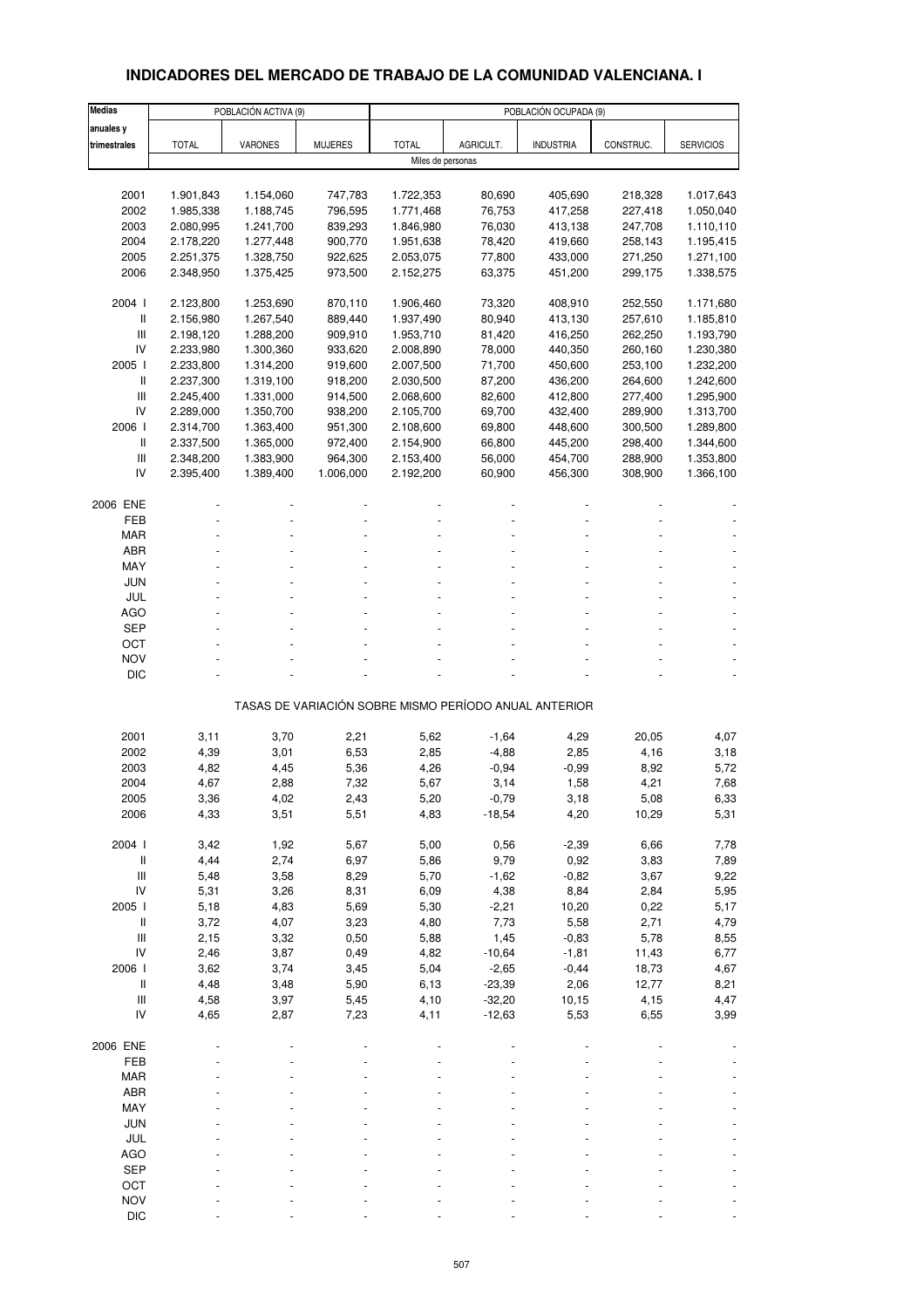# **INDICADORES DEL MERCADO DE TRABAJO DE LA COMUNIDAD VALENCIANA. II**

| <b>Medias</b>                      | POBLACIÓN ASALARIADA (9)                              |           |                   |           |                  |  |
|------------------------------------|-------------------------------------------------------|-----------|-------------------|-----------|------------------|--|
| anuales y                          |                                                       |           |                   |           |                  |  |
| trimestrales                       | <b>TOTAL</b>                                          | AGRICULT. | <b>INDUSTRIA</b>  | CONSTRUC. | <b>SERVICIOS</b> |  |
|                                    |                                                       |           | Miles de Personas |           |                  |  |
|                                    |                                                       |           |                   |           |                  |  |
| 2001                               | 1.397,193                                             | 43,278    | 361,223           | 174,398   | 818,295          |  |
| 2002                               | 1.443,400                                             | 39,668    | 369,988           | 189,215   | 844,530          |  |
| 2003                               | 1.512,095                                             | 41,968    | 364,843           | 206,525   | 898,760          |  |
| 2004                               | 1.609,335                                             | 49,575    | 376,853           | 207,625   | 975,283          |  |
| 2005                               | 1.669,700                                             | 43,400    | 380,675           | 214,925   | 1.030,700        |  |
| 2006                               |                                                       |           | 395,350           |           |                  |  |
|                                    | 1.773,125                                             | 38,450    |                   | 234,450   | 1.104,875        |  |
| 2004 l                             | 1.575,130                                             | 43,710    | 364,180           | 202,190   | 965,050          |  |
| Ш                                  | 1.585,110                                             | 48,850    | 369,880           | 203,960   | 962,420          |  |
| Ш                                  | 1.619,450                                             | 55,090    | 377,650           | 213,470   | 973,240          |  |
| IV                                 | 1.657,650                                             | 50,650    | 395,700           | 210,880   | 1.000,420        |  |
| 2005 l                             | 1.630,100                                             | 37,600    | 396,500           | 201,200   | 994,800          |  |
| Ш                                  | 1.653,800                                             | 50,200    | 388,500           | 210,800   | 1.004,300        |  |
| Ш                                  | 1.671,400                                             | 45,000    | 359,300           | 219,000   | 1.048,100        |  |
| IV                                 | 1.723,500                                             | 40,800    | 378,400           | 228,700   | 1.075,600        |  |
| 2006                               |                                                       |           |                   |           |                  |  |
|                                    | 1.726,400                                             | 39,800    | 393,200           | 242,200   | 1.051,200        |  |
| Ш                                  | 1.766,700                                             | 40,500    | 385,000           | 232,200   | 1.109,000        |  |
| Ш                                  | 1.780,200                                             | 33,200    | 400,200           | 223,600   | 1.123,200        |  |
| IV                                 | 1.819,200                                             | 40,300    | 403,000           | 239,800   | 1.136,100        |  |
| 2006 ENE                           |                                                       |           |                   |           |                  |  |
| FEB                                |                                                       |           |                   |           |                  |  |
| MAR                                |                                                       |           |                   |           |                  |  |
| ABR                                |                                                       |           |                   |           |                  |  |
| MAY                                |                                                       |           |                   |           |                  |  |
| JUN                                |                                                       |           |                   |           |                  |  |
| JUL                                |                                                       |           |                   |           |                  |  |
| <b>AGO</b>                         |                                                       |           |                   |           |                  |  |
|                                    |                                                       |           |                   |           |                  |  |
| <b>SEP</b>                         |                                                       |           |                   |           |                  |  |
| ост                                |                                                       |           |                   |           |                  |  |
| <b>NOV</b>                         |                                                       |           |                   |           |                  |  |
| DIC                                |                                                       |           |                   |           |                  |  |
|                                    | TASAS DE VARIACIÓN SOBRE MISMO PERÍODO ANUAL ANTERIOR |           |                   |           |                  |  |
| 2001                               | 5,63                                                  | 1,33      | 3,83              | 19,69     | 4,06             |  |
|                                    | 3,31                                                  |           |                   |           |                  |  |
| 2002                               |                                                       | $-8,34$   | 2,43              | 8,50      | 3,21             |  |
| 2003                               | 4,76                                                  | 5,80      | $-1,39$           | 9,15      | 6,42             |  |
| 2004                               | 6,43                                                  | 18,13     | 3,29              | 0,53      | 8,51             |  |
| 2005                               | 3,75                                                  | -12,46    | 1,01              | 3,52      | 5,68             |  |
| 2006                               | 6,19                                                  | $-11,41$  | 3,85              | 9,08      | 7,20             |  |
| 2004 l                             | 6,36                                                  | 15,48     | $-0,88$           | 1,67      | 10,07            |  |
| $\sf II$                           | 6,23                                                  | 30,55     | 2,83              | $-2,82$   | 8,74             |  |
| Ш                                  | 7,20                                                  | 18,14     | 1,47              | 1,13      | 10,50            |  |
| IV                                 | 5,94                                                  | 10,18     | 9,89              | 2,23      | 5,04             |  |
| 2005 l                             | 3,49                                                  | $-13,98$  | 8,87              | $-0,49$   | 3,08             |  |
| $\sf II$                           | 4,33                                                  | 2,76      | 5,03              | 3,35      |                  |  |
| $\ensuremath{\mathsf{III}}\xspace$ |                                                       | $-18,32$  | $-4,86$           | 2,59      | 4,35             |  |
|                                    | 3,21                                                  |           |                   |           | 7,69             |  |
| IV                                 | 3,97                                                  | $-19,45$  | $-4,37$           | 8,45      | 7,51             |  |
| 2006                               | 5,91                                                  | 5,85      | $-0,83$           | 20,38     | 5,67             |  |
| $\sf II$                           | 6,83                                                  | $-19,32$  | $-0,90$           | 10,15     | 10,43            |  |
| Ш                                  | 6,51                                                  | $-26,22$  | 11,38             | 2,10      | 7,17             |  |
| IV                                 | 5,55                                                  | $-1,23$   | 6,50              | 4,85      | 5,62             |  |
| 2006 ENE                           |                                                       |           |                   |           |                  |  |
| FEB                                |                                                       |           |                   |           |                  |  |
| MAR                                |                                                       |           |                   |           |                  |  |
| ABR                                |                                                       |           |                   |           |                  |  |
| MAY                                |                                                       |           |                   |           |                  |  |
| JUN                                |                                                       |           |                   |           |                  |  |
|                                    |                                                       |           |                   |           |                  |  |
| JUL                                |                                                       |           |                   |           |                  |  |
| <b>AGO</b>                         |                                                       |           |                   |           |                  |  |
| <b>SEP</b>                         |                                                       |           |                   |           |                  |  |
| OCT                                |                                                       |           |                   |           |                  |  |
| <b>NOV</b>                         |                                                       |           |                   |           |                  |  |
| DIC                                |                                                       |           |                   |           |                  |  |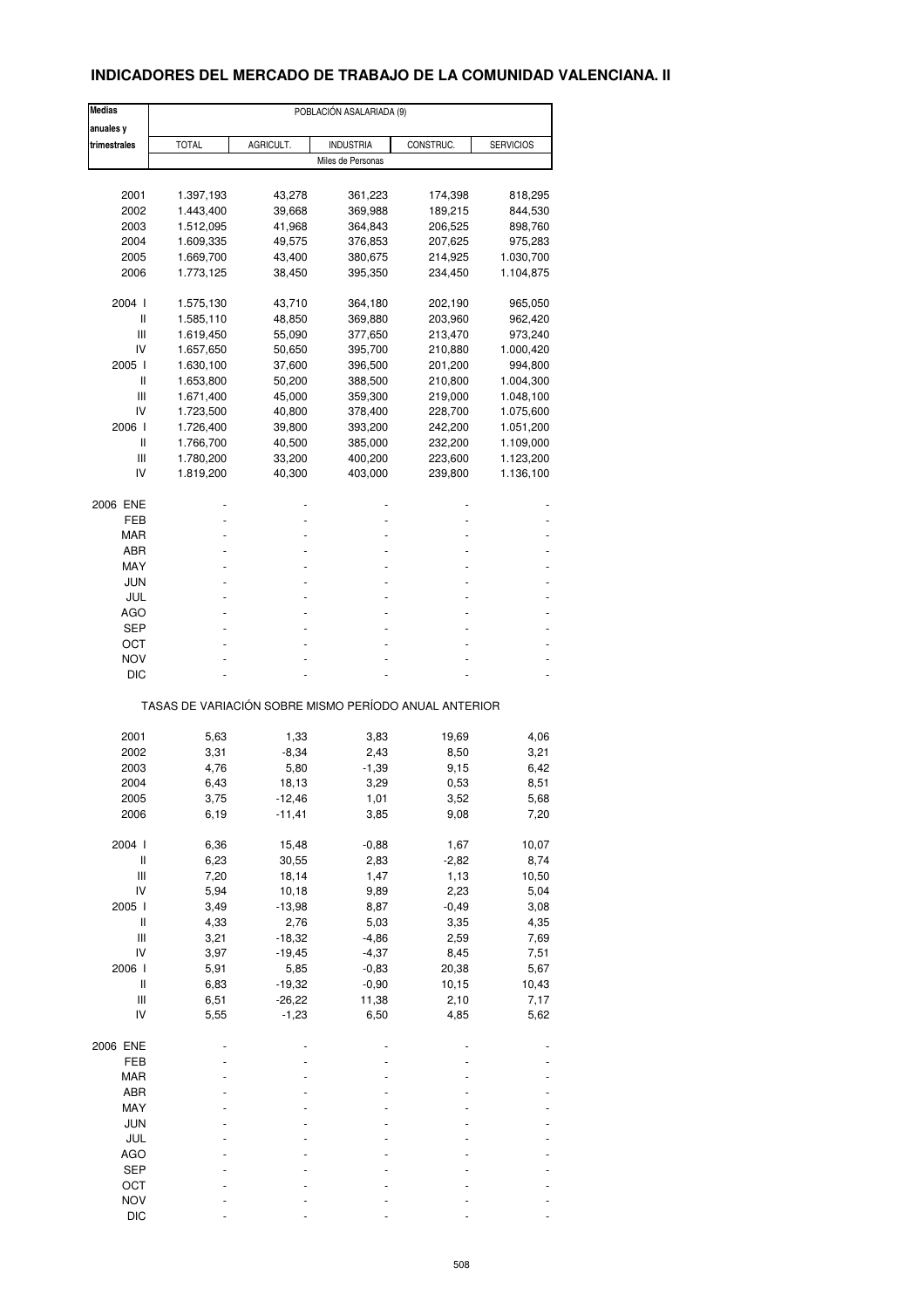# **INDICADORES DEL MERCADO DE TRABAJO DE LA COMUNIDAD VALENCIANA. III**

| <b>Medias</b>                      |              | PARADOS (9)       |                |                                                       | TASA DE ACTIVIDAD (9) |                |              | TASA DE PARO (9) |                |
|------------------------------------|--------------|-------------------|----------------|-------------------------------------------------------|-----------------------|----------------|--------------|------------------|----------------|
| anuales y                          |              |                   |                |                                                       | <b>MENORES</b>        |                |              | <b>MENORES</b>   |                |
| trimestrales                       | <b>TOTAL</b> | VARONES           | <b>MUJERES</b> | <b>TOTAL</b>                                          | 20 AÑOS               | <b>MUJERES</b> | <b>TOTAL</b> | 20 AÑOS          | <b>MUJERES</b> |
|                                    |              | Miles de personas |                |                                                       |                       | Porcentaje     |              |                  |                |
|                                    |              |                   |                |                                                       |                       |                |              |                  |                |
| 2001                               | 179,493      | 76,140            | 103,353        | 55,14                                                 | 33,60                 | 42,34          | 9,44         | 26,95            | 13,82          |
| 2002                               |              | 96,113            |                |                                                       |                       |                |              |                  |                |
|                                    | 213,873      |                   | 117,755        | 56,10                                                 | 33,10                 | 44,07          | 10,77        | 27,11            | 14,79          |
| 2003                               | 234,015      | 105,588           | 128,425        | 57,20                                                 | 34,10                 | 45,26          | 11,25        | 28,68            | 15,32          |
| 2004                               | 226,583      | 102,668           | 123,913        | 58,27                                                 | 34,57                 | 47,37          | 10,40        | 29,32            | 13,75          |
| 2005                               | 198,300      | 89,850            | 108,475        | 58,64                                                 | 32,92                 | 47,35          | 8,82         | 29,36            | 11,76          |
| 2006                               | 196,675      | 87,775            | 108,900        | 59,62                                                 | 35,11                 | 48,81          | 8,37         | 30,01            | 11,19          |
|                                    |              |                   |                |                                                       |                       |                |              |                  |                |
| 2004 l                             | 217,350      | 102,910           | 114,430        | 57,40                                                 | 31,22                 | 46,19          | 10,23        | 32,84            | 13,15          |
| II                                 | 219,490      | 99,450            | 120,040        | 57,90                                                 | 32,26                 | 46,93          | 10,18        | 29,26            | 13,50          |
| $\ensuremath{\mathsf{III}}\xspace$ | 244,400      | 110,390           | 134,010        | 58,61                                                 | 38,70                 | 47,71          | 11,12        | 26,82            | 14,73          |
| IV                                 | 225,090      | 97,920            | 127,170        | 59,17                                                 | 36,09                 | 48,66          | 10,07        | 28,34            | 13,62          |
| 2005 l                             | 226,300      | 104,600           | 121,700        | 58,77                                                 | 31,12                 | 47,64          | 10,13        | 34,25            | 13,23          |
| Ш                                  | 206,800      | 96,400            | 110,400        | 58,48                                                 | 34,12                 | 47,28          | 9,24         | 32,11            | 12,03          |
| $\ensuremath{\mathsf{III}}\xspace$ | 176,800      | 73,100            | 103,800        | 58,29                                                 | 36,19                 | 46,79          | 7,88         | 23,97            | 11,35          |
| IV                                 | 183,300      | 85,300            | 98,000         | 59,00                                                 | 30,25                 | 47,70          | 8,01         | 27,12            | 10,44          |
| 2006                               | 206,100      | 94,900            | 111,200        | 59,28                                                 | 30,48                 | 48,09          | 8,90         | 30,21            | 11,69          |
| II                                 | 182,600      | 80,200            | 102,400        | 59,52                                                 | 35,02                 | 48,90          | 7,81         | 30,37            | 10,53          |
| $\ensuremath{\mathsf{III}}\xspace$ | 194,800      | 89,900            | 104,900        | 59,46                                                 | 39,92                 | 48,24          | 8,29         | 27,08            | 10,88          |
| IV                                 | 203,200      | 86,100            | 117,100        | 60,23                                                 | 35,00                 | 50,01          | 8,48         | 32,37            | 11,64          |
|                                    |              |                   |                |                                                       |                       |                |              |                  |                |
| 2006 ENE                           |              |                   |                |                                                       |                       |                |              |                  |                |
| FEB                                |              |                   |                |                                                       |                       |                |              |                  |                |
|                                    |              |                   |                |                                                       |                       |                |              |                  |                |
| <b>MAR</b>                         |              |                   |                |                                                       |                       |                |              |                  |                |
| <b>ABR</b>                         |              |                   |                |                                                       |                       |                |              |                  |                |
| MAY                                |              |                   |                |                                                       |                       |                |              |                  |                |
| <b>JUN</b>                         |              |                   |                |                                                       |                       |                |              |                  |                |
| JUL                                |              |                   |                |                                                       |                       |                |              |                  |                |
| <b>AGO</b>                         |              |                   |                |                                                       |                       |                |              |                  |                |
| <b>SEP</b>                         |              |                   |                |                                                       |                       |                |              |                  |                |
| OCT                                |              |                   |                |                                                       |                       |                |              |                  |                |
| <b>NOV</b>                         |              |                   |                |                                                       |                       |                |              |                  |                |
| <b>DIC</b>                         |              |                   |                |                                                       |                       |                |              |                  |                |
|                                    |              |                   |                |                                                       |                       |                |              |                  |                |
|                                    |              |                   |                | TASAS DE VARIACIÓN SOBRE MISMO PERÍODO ANUAL ANTERIOR |                       |                |              |                  |                |
|                                    |              |                   |                |                                                       |                       |                |              |                  |                |
| 2001                               | $-16,03$     | $-12,13$          | $-18,69$       |                                                       |                       |                |              |                  |                |
| 2002                               | 19,15        | 26,23             | 13,94          |                                                       |                       |                |              |                  |                |
| 2003                               | 9,42         | 9,86              | 9,06           |                                                       |                       |                |              |                  |                |
| 2004                               | $-3,18$      | $-2,77$           | $-3,51$        |                                                       |                       |                |              |                  |                |
| 2005                               | -12,48       | -12,48            | -12,46         |                                                       |                       |                |              |                  |                |
| 2006                               | $-0,82$      | $-2,31$           | 0,39           |                                                       |                       |                |              |                  |                |
|                                    |              |                   |                |                                                       |                       |                |              |                  |                |
| 2004 l                             | $-8,62$      | $-1,57$           | $-14,15$       |                                                       |                       |                |              |                  |                |
| II                                 | $-6,60$      | $-3,70$           | $-8,87$        |                                                       |                       |                |              |                  |                |
| $\ensuremath{\mathsf{III}}\xspace$ |              |                   |                |                                                       |                       |                |              |                  |                |
|                                    | 3,74         | 0,07              | 6,98           |                                                       |                       |                |              |                  |                |
| IV                                 | $-1,12$      | $-6,04$           | 3,04           |                                                       |                       |                |              |                  |                |
| 2005 l                             | 4,12         | 1,64              | 6,35           |                                                       |                       |                |              |                  |                |
| II                                 | $-5,78$      | $-3,07$           | $-8,03$        |                                                       |                       |                |              |                  |                |
| $\ensuremath{\mathsf{III}}\xspace$ | $-27,66$     | $-33,78$          | $-22,54$       |                                                       |                       |                |              |                  |                |
| IV                                 | $-18,57$     | $-12,89$          | $-22,94$       |                                                       |                       |                |              |                  |                |
| 2006                               | $-8,93$      | $-9,27$           | $-8,63$        |                                                       |                       |                |              |                  |                |
| Ш                                  | $-11,70$     | $-16,80$          | $-7,25$        |                                                       |                       |                |              |                  |                |
| $\ensuremath{\mathsf{III}}\xspace$ | 10,18        | 22,98             | 1,06           |                                                       |                       |                |              |                  |                |
| IV                                 | 10,86        | 0,94              | 19,49          |                                                       |                       |                |              |                  |                |
|                                    |              |                   |                |                                                       |                       |                |              |                  |                |
| 2006 ENE                           |              |                   |                |                                                       |                       |                |              |                  |                |
| FEB                                |              |                   |                |                                                       |                       |                |              |                  |                |
| <b>MAR</b>                         |              |                   |                |                                                       |                       |                |              |                  |                |
| ABR                                |              |                   |                |                                                       |                       |                |              |                  |                |
| MAY                                |              |                   |                |                                                       |                       |                |              |                  |                |
| JUN                                |              |                   |                |                                                       |                       |                |              |                  |                |
| JUL                                |              |                   |                |                                                       |                       |                |              |                  |                |
| <b>AGO</b>                         |              |                   |                |                                                       |                       |                |              |                  |                |
|                                    |              |                   |                |                                                       |                       |                |              |                  |                |
| SEP                                |              |                   |                |                                                       |                       |                |              |                  |                |
| OCT                                |              |                   |                |                                                       |                       |                |              |                  |                |
| <b>NOV</b>                         |              |                   |                |                                                       |                       |                |              |                  |                |
| <b>DIC</b>                         |              |                   |                |                                                       |                       |                |              |                  |                |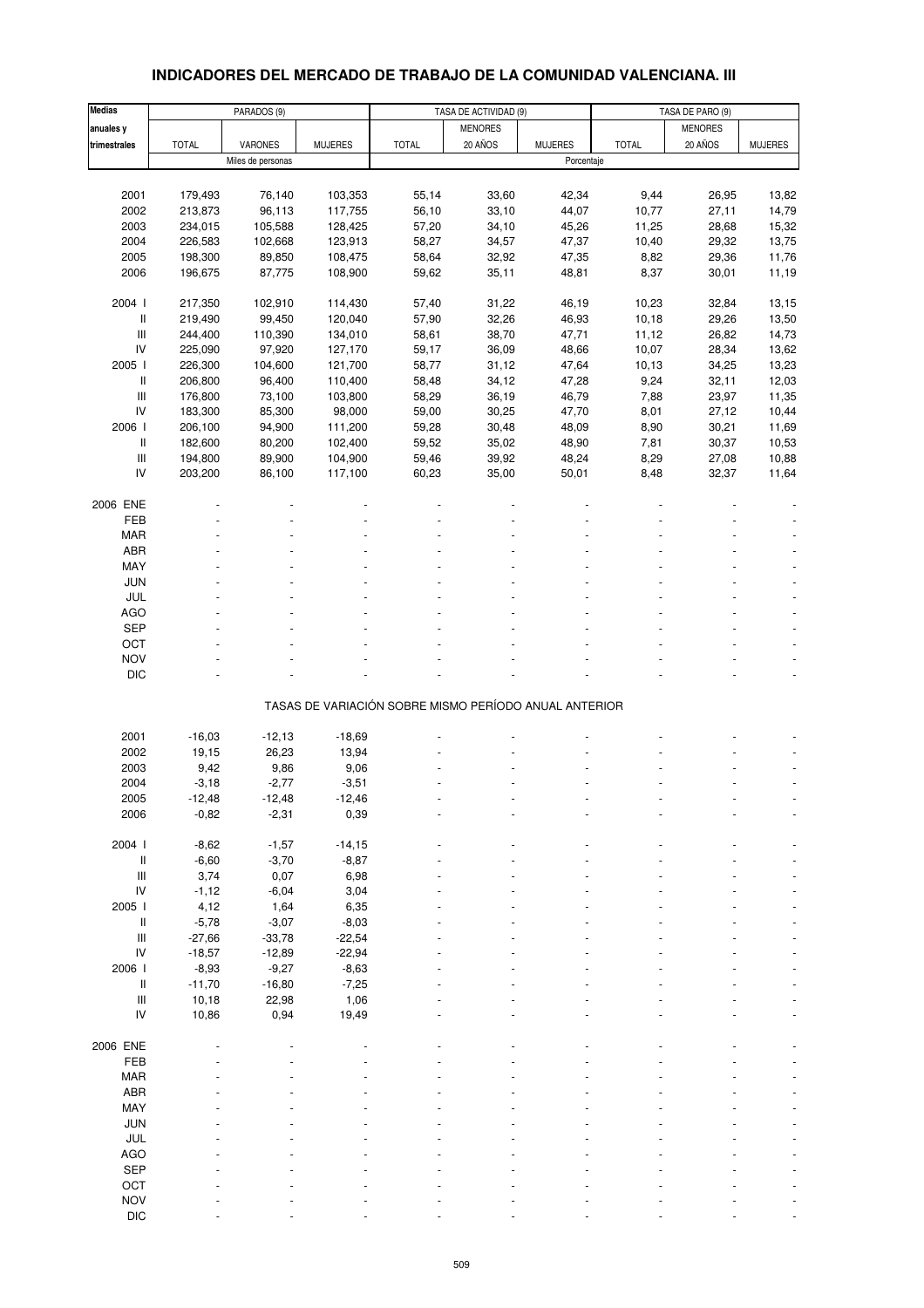## **INDICADORES DEL MERCADO DE TRABAJO DE LA COMUNIDAD VALENCIANA. IV**

| <b>Medias</b>                      |                    |                      | PARO REGISTRADO                                       |                 |                    |                     |
|------------------------------------|--------------------|----------------------|-------------------------------------------------------|-----------------|--------------------|---------------------|
| anuales y                          |                    |                      |                                                       |                 |                    | SIN EMPLEO          |
| trimestrales                       | <b>TOTAL</b>       | <b>AGRICULTURA</b>   | <b>INDUSTRIA</b>                                      | CONSTRUCCIÓN    | <b>SERVICIOS</b>   | <b>ANTERIOR</b>     |
|                                    |                    |                      | Personas                                              |                 |                    |                     |
|                                    |                    |                      |                                                       |                 |                    |                     |
| 2002                               | 170.992            | 3.594                | 39.188                                                | 15.326          | 95.993             | 16.891              |
| 2003                               | 179.781            | 3.688                | 41.857                                                | 17.320          | 100.646            | 16.269              |
| 2004                               | 190.946            | 4.093                | 43.779                                                | 18.586          | 108.218            | 16.271              |
| 2005                               | 197.747            | 4.434                | 45.884                                                | 19.093          | 112.981            | 15.356              |
| 2006                               | 195.878            | 4.199                | 43.841                                                | 19.540          | 113.433            | 14.865              |
| 2007                               | 200.352            | 3.868                | 43.068                                                | 20.337          | 118.985            | 14.094              |
| 2004 II                            | 192.325            | 4.656                | 43.877                                                | 17.966          | 108.743            | 17.083              |
| $\mathsf{III}$                     | 188.967            | 4.175                | 43.677                                                | 19.470          | 106.140            | 15.506              |
| IV                                 | 189.172            | 3.346                | 44.281                                                | 18.616          | 107.393            | 15.535              |
| 2005 l                             | 199.189            | 4.106                | 46.520                                                | 19.728          | 115.806            | 13.030              |
| Ш                                  | 199.277            | 5.002                | 46.572                                                | 18.464          | 113.528            | 15.711              |
| $\mathsf{III}$                     | 196.199            | 4.700                | 45.178                                                | 19.392          | 109.782            | 17.147              |
| IV                                 | 196.323            | 3.929                | 45.264                                                | 18.786          | 112.809            | 15.535              |
| 2006                               | 207.116            | 4.694                | 45.578                                                | 19.532          | 121.037            | 16.275              |
| $\mathsf{I}$                       | 194.089            | 4.464                | 43.664                                                | 18.206          | 112.388            | 15.366              |
| $\ensuremath{\mathsf{III}}\xspace$ | 191.461            | 4.164                | 43.410                                                | 20.767          | 109.003            | 14.117              |
| IV                                 | 190.844            | 3.475                | 42.710                                                | 19.656          | 111.302            | 13.701              |
| 2007 l                             | 200.352            | 3.868                | 43.068                                                | 20.337          | 118.985            | 14.094              |
| 2006 MAR                           | 204.527            | 4.832                | 45.039                                                | 19.086          | 119.668            | 15.902              |
| ABR                                | 199.324            | 4.560                | 45.070                                                | 18.759          | 115.540            | 15.395              |
| <b>MAY</b>                         | 193.085            | 4.209                | 43.574                                                | 17.986          | 112.041            | 15.275              |
| <b>JUN</b>                         | 189.859            | 4.624                | 42.349                                                | 17.874          | 109.584            | 15.428              |
| JUL                                | 187.156            | 4.342                | 42.002                                                | 19.027          | 107.334            | 14.451              |
| <b>AGO</b>                         | 196.663            | 4.146                | 45.192                                                | 23.145          | 110.404            | 13.776              |
| <b>SEP</b>                         | 190.563            | 4.004                | 43.035                                                | 20.128          | 109.272            | 14.124              |
| OCT                                | 187.768            | 3.478                | 42.531                                                | 19.171          | 108.840            | 13.748              |
| <b>NOV</b>                         | 189.885            | 3.444                | 42.069                                                | 18.992          | 111.498            | 13.882              |
| <b>DIC</b>                         | 194.879            | 3.502                | 43.530                                                | 20.806          | 113.567            | 13.474              |
| 2007 ENE                           | 200.584            | 3.833                | 43.447                                                | 20.447          | 118.918            | 13.939              |
| FEB                                | 200.119            | 3.902                | 42.689                                                | 20.227          | 119.052            | 14.249              |
|                                    |                    |                      | TASAS DE VARIACIÓN SOBRE MISMO PERÍODO ANUAL ANTERIOR |                 |                    |                     |
| 2002                               | 7,58               | $-1,10$              | 10,87                                                 | 14,50           | 7,69               | $-3, 14$            |
| 2003                               | 5,14               | 2,63                 | 6,81                                                  | 13,01           | 4,85               | $-3,68$             |
| 2004                               | 6,21               | 10,98                | 4,59                                                  | 7,31            | 7,52               | 0,01                |
| 2005                               | 3,56               | 8,34                 | 4,81                                                  | 2,73            | 4,40               | $-5,63$             |
| 2006                               | $-0,95$            | $-5,30$              | $-4,45$                                               | 2,35            | 0,40               | $-3,20$             |
| 2007                               | $-3,87$            | $-16,37$             | $-6,06$                                               | 2,94            | $-2,25$            | $-14,38$            |
|                                    |                    |                      |                                                       |                 |                    |                     |
| 2004 II                            | 8,45               | 11,64                | 5,19                                                  | 7,85            | 10,57              | 3,78                |
| $\ensuremath{\mathsf{III}}\xspace$ | 6,36               | 9,49                 | 3,85                                                  | 6,56            | 8,35               | $-0,40$             |
| IV<br>2005 l                       | 3,82               | 11,01                | 4,92                                                  | 4,64            | 4,38               | $-4,75$             |
| Ш                                  | 3,04<br>3,61       | $-2,11$<br>7,42      | 7,48<br>6,14                                          | 7,86<br>2,77    | 4,71<br>4,40       | $-23,17$<br>$-8,03$ |
| $\ensuremath{\mathsf{III}}\xspace$ | 3,83               | 12,58                | 3,44                                                  | $-0,40$         | 3,43               | 10,58               |
| IV                                 | 3,78               | 17,42                | 2,22                                                  | 0,91            | 5,04               | 0,00                |
| 2006 l                             | 3,98               | 14,30                | $-2,02$                                               | $-0,99$         | 4,52               | 24,91               |
| $\, \parallel$                     | $-2,60$            | $-10,74$             | $-6,24$                                               | $-1,40$         | $-1,00$            | $-2,20$             |
| Ш                                  | $-2,42$            | $-11,40$             | $-3,91$                                               | 7,09            | $-0,71$            | $-17,67$            |
| IV                                 | $-2,79$            | $-11,57$             | $-5,64$                                               | 4,63            | $-1,34$            | $-11,80$            |
| 2007 l                             | $-3,87$            | $-16,37$             | $-6,06$                                               | 2,94            | $-2,25$            | $-14,38$            |
|                                    |                    |                      |                                                       |                 |                    |                     |
| 2006 MAR                           | 2,03               | 5,25                 | $-4,59$                                               | $-5,20$         | 3,57               | 22,46               |
| ABR                                | $-0,93$            | $-7,32$              | $-5,90$                                               | $-3,97$         | 0,90               | 7,45                |
| MAY<br>JUN                         | $-2,86$<br>$-4,05$ | $-14,75$<br>$-10,18$ | $-7,16$<br>$-5,65$                                    | $-1,02$<br>1,07 | $-1,11$<br>$-2,83$ | $-1,03$<br>$-11,20$ |
| JUL                                | $-3,79$            | $-14,63$             | $-4,24$                                               | 4,60            | $-2,81$            | $-14,76$            |
| <b>AGO</b>                         | $-1,63$            | $-10,63$             | $-3,88$                                               | 8,14            | 0,31               | $-18,02$            |
| <b>SEP</b>                         | $-1,84$            | $-8,48$              | $-3,63$                                               | 8,31            | 0,39               | $-20,12$            |
| OCT                                | $-2,38$            | $-12,94$             | $-5,39$                                               | 4,98            | $-1,24$            | $-7,95$             |
| <b>NOV</b>                         | $-3,07$            | $-10,22$             | $-5,66$                                               | 3,72            | $-1,43$            | $-13,44$            |
| <b>DIC</b>                         | $-2,91$            | $-11,50$             | $-5,87$                                               | 5,15            | $-1,33$            | $-13,81$            |
| 2007 ENE                           | $-3,87$            | $-13,46$             | $-5,89$                                               | 2,49            | $-2,36$            | $-14,66$            |
| FEB                                | $-3,86$            | $-19,05$             | $-6,23$                                               | 3,40            | $-2,14$            | $-14, 11$           |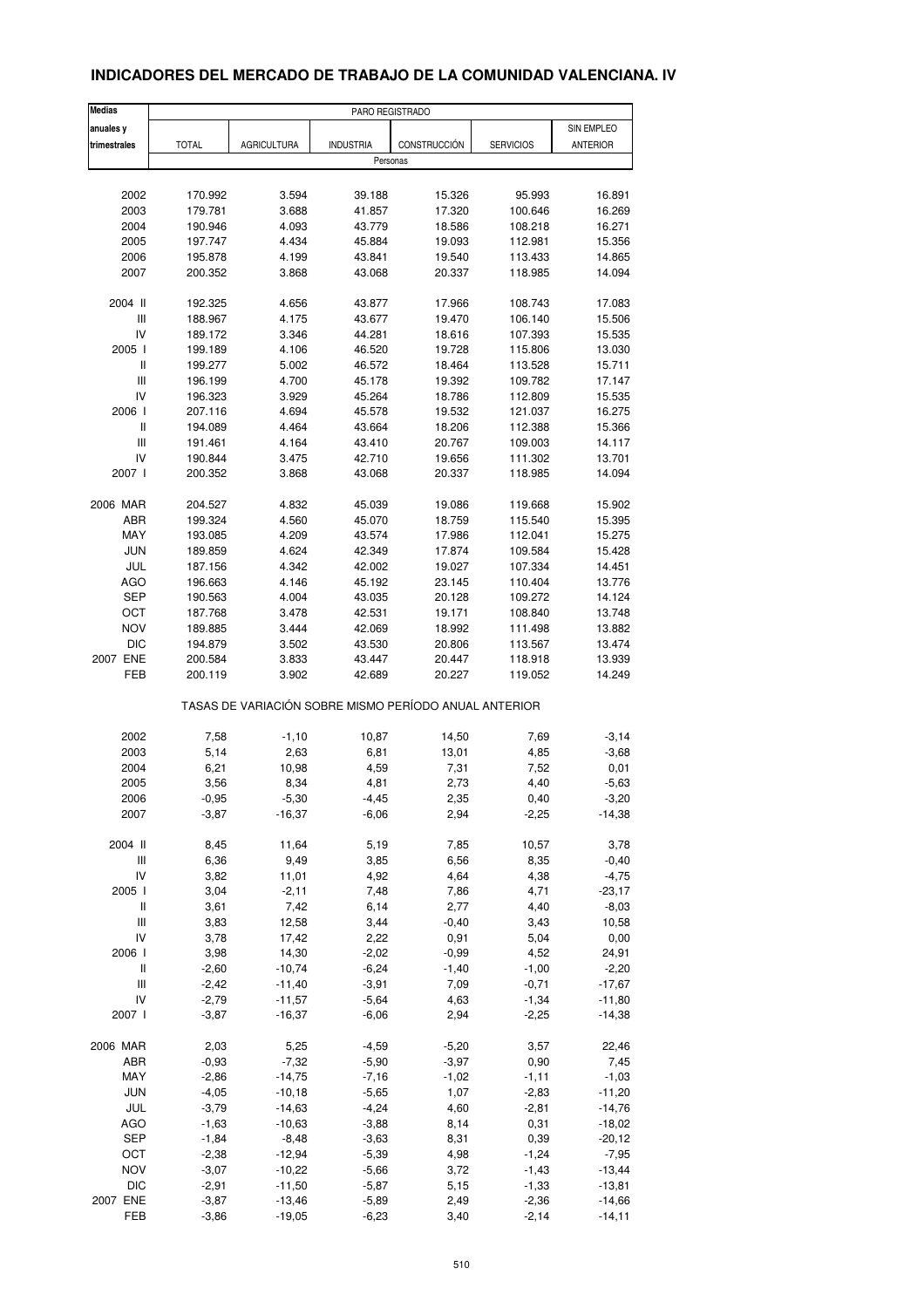# **INDICADORES DEL MERCADO DE TRABAJO DE LA COMUNIDAD VALENCIANA. V**

| Medias                                                | AFILIADOS A LA SEGURIDAD SOCIAL EN ALTA LABORAL |                    |                  |              |                  |  |  |
|-------------------------------------------------------|-------------------------------------------------|--------------------|------------------|--------------|------------------|--|--|
| anuales y                                             |                                                 |                    | <b>TOTAL</b>     |              |                  |  |  |
| trimestrales                                          | <b>TOTAL</b>                                    | <b>AGRICULTURA</b> | <b>INDUSTRIA</b> | CONSTRUCCIÓN | <b>SERVICIOS</b> |  |  |
|                                                       |                                                 |                    | Personas         |              |                  |  |  |
|                                                       |                                                 |                    |                  |              |                  |  |  |
| 2002                                                  | 1.657.117                                       | 90.259             | 351.306          | 199.146      | 1.015.204        |  |  |
| 2003                                                  | 1.716.155                                       | 94.666             | 346.418          | 210.772      | 1.063.104        |  |  |
| 2004                                                  | 1.769.248                                       | 89.648             | 340.316          | 225.013      | 1.113.292        |  |  |
| 2005                                                  | 1.851.167                                       | 84.811             | 334.649          | 245.492      | 1.185.619        |  |  |
| 2006                                                  | 1.936.746                                       | 83.913             | 332.018          | 266.388      | 1.254.365        |  |  |
| 2007                                                  | 1.974.262                                       | 88.083             | 336.758          | 275.753      | 1.273.664        |  |  |
| 2004 II                                               | 1.763.580                                       | 88.853             | 342.936          | 227.085      | 1.103.681        |  |  |
| Ш                                                     | 1.758.323                                       | 84.649             | 336.272          | 223.005      | 1.113.653        |  |  |
| IV                                                    | 1.800.913                                       | 90.403             | 336.919          | 228.851      | 1.144.076        |  |  |
| 2005                                                  | 1.800.929                                       | 85.687             | 336.794          | 233.646      | 1.144.156        |  |  |
| Ш                                                     | 1.830.656                                       | 82.291             | 337.006          | 244.443      | 1.166.296        |  |  |
| $\mathbf{III}$                                        | 1.858.853                                       | 81.061             | 332.220          | 247.723      | 1.197.269        |  |  |
| IV                                                    | 1.914.229                                       | 90.204             | 332.577          | 256.156      | 1.234.755        |  |  |
| 2006 l                                                | 1.913.468                                       | 86.531             | 333.144          | 261.476      | 1.232.085        |  |  |
| Ш                                                     | 1.934.462                                       | 82.547             | 334.134          | 269.039      | 1.248.736        |  |  |
| Ш                                                     | 1.928.529                                       | 78.054             | 329.911          | 263.953      | 1.256.605        |  |  |
| IV                                                    | 1.970.524                                       | 88.520             | 330.882          | 271.084      | 1.280.032        |  |  |
| 2007 l                                                | 1.974.262                                       | 88.083             | 336.758          | 275.753      | 1.273.664        |  |  |
| 2006 MAR                                              | 1.921.037                                       | 85.100             | 332.632          | 264.696      | 1.238.583        |  |  |
| ABR                                                   | 1.933.540                                       | 84.128             | 332.193          | 266.735      | 1.250.478        |  |  |
| MAY                                                   | 1.934.041                                       | 83.780             | 333.503          | 269.232      | 1.247.520        |  |  |
| <b>JUN</b>                                            | 1.935.806                                       | 79.733             | 336.705          | 271.151      | 1.248.211        |  |  |
| JUL                                                   | 1.945.271                                       | 77.565             | 333.708          | 267.902      | 1.266.090        |  |  |
| AGO                                                   | 1.901.237                                       | 76.091             | 324.510          | 255.313      | 1.245.317        |  |  |
| <b>SEP</b>                                            | 1.939.079                                       | 80.506             | 331.515          | 268.643      | 1.258.409        |  |  |
| OCT                                                   | 1.961.236                                       | 86.383             | 330.620          | 271.109      | 1.273.118        |  |  |
| <b>NOV</b>                                            | 1.983.271                                       | 89.241             | 333.078          | 274.837      | 1.286.109        |  |  |
| DIC                                                   | 1.967.065                                       | 89.936             | 328.948          | 267.306      | 1.280.869        |  |  |
| 2007 ENE                                              | 1.968.976                                       | 88.276             | 333.923          | 274.099      | 1.272.673        |  |  |
| FEB                                                   | 1.979.548                                       | 87.889             | 339.593          | 277.406      | 1.274.655        |  |  |
| TASAS DE VARIACIÓN SOBRE MISMO PERÍODO ANUAL ANTERIOR |                                                 |                    |                  |              |                  |  |  |
| 2002                                                  | 3,79                                            | 1,09               | $-0,60$          | 7,75         | 4,96             |  |  |
| 2003                                                  | 3,56                                            | 4,88               | $-1,39$          | 5,84         | 4,72             |  |  |
| 2004                                                  | 3,09                                            | $-5,30$            | $-1,76$          | 6,76         | 4,72             |  |  |
| 2005                                                  | 4,63                                            | $-5,40$            | $-1,67$          | 9,10         | 6,50             |  |  |
| 2006                                                  | 4,62                                            | -1,06              | $-0,79$          | 8,51         | 5,80             |  |  |
| 2007                                                  | 3,38                                            | 0,96               | 1,01             | 6,11         | 3,65             |  |  |
|                                                       |                                                 |                    |                  |              |                  |  |  |
| 2004 II                                               | 2,99                                            | $-3,62$            | $-1,63$          | 6,99         | 4,29             |  |  |
| Ш                                                     | 3,11                                            | $-5,47$            | $-1,68$          | 7,11         | 4,63             |  |  |
| IV                                                    | 3,02                                            | $-9,24$            | $-1,96$          | 7,08         | 4,99             |  |  |
| 2005 l                                                | 2,67                                            | $-9,51$            | $-2,42$          | 5,67         | 4,80             |  |  |
| Ш                                                     | 3,80                                            | $-7,38$            | $-1,73$          | 7,64         | 5,67             |  |  |
| Ш                                                     | 5,72                                            | $-4,24$            | $-1,20$          | 11,08        | 7,51             |  |  |
| IV                                                    | 6,29                                            | $-0,22$            | $-1,29$          | 11,93        | 7,93             |  |  |
| 2006 l                                                | 6,25                                            | 0,98               | $-1,08$          | 11,91        | 7,68             |  |  |
| Ш                                                     | 5,67                                            | 0,31               | $-0,85$          | 10,06        | 7,07             |  |  |
| Ш                                                     | 3,75                                            | $-3,71$            | $-0,69$          | 6,55         | 4,96             |  |  |
| IV<br>2007 l                                          | 2,94<br>3,38                                    | $-1,87$<br>0,96    | $-0,51$<br>1,01  | 5,83<br>6,11 | 3,67<br>3,65     |  |  |
|                                                       |                                                 |                    |                  |              |                  |  |  |
| 2006 MAR                                              | 6,59                                            | 1,65               | $-0,48$          | 12,62        | 7,83             |  |  |
| ABR                                                   | 6,64                                            | 2,90               | $-0,54$          | 11,58        | 8,01             |  |  |
| MAY                                                   | 5,67                                            | 1,40               | $-0,78$          | 10,07        | 6,96             |  |  |
| <b>JUN</b>                                            | 4,73                                            | $-3,34$            | $-1,23$          | 8,60         | 6,25             |  |  |
| JUL                                                   | 3,70                                            | $-4,70$            | $-0,98$          | 7,16         | 4,91             |  |  |
| AGO                                                   | 3,44                                            | $-4,41$            | $-0,73$          | 6,08         | 4,63             |  |  |
| <b>SEP</b>                                            | 4,10                                            | $-2,05$            | $-0,37$          | 6,40         | 5,33             |  |  |
| OCT                                                   | 2,84                                            | $-2,72$            | $-0,65$          | 5,82         | 3,61             |  |  |
| <b>NOV</b>                                            | 2,96                                            | $-2,17$            | $-0,75$          | 6,01         | 3,75             |  |  |
| <b>DIC</b>                                            | 3,02                                            | $-0,73$            | $-0, 13$         | 5,65         | 3,64             |  |  |
| 2007 ENE                                              | 3,38                                            | 0,17               | 0,29             | 6,27         | 3,87             |  |  |
| FEB                                                   | 3,39                                            | 1,76               | 1,72             | 5,96         | 3,43             |  |  |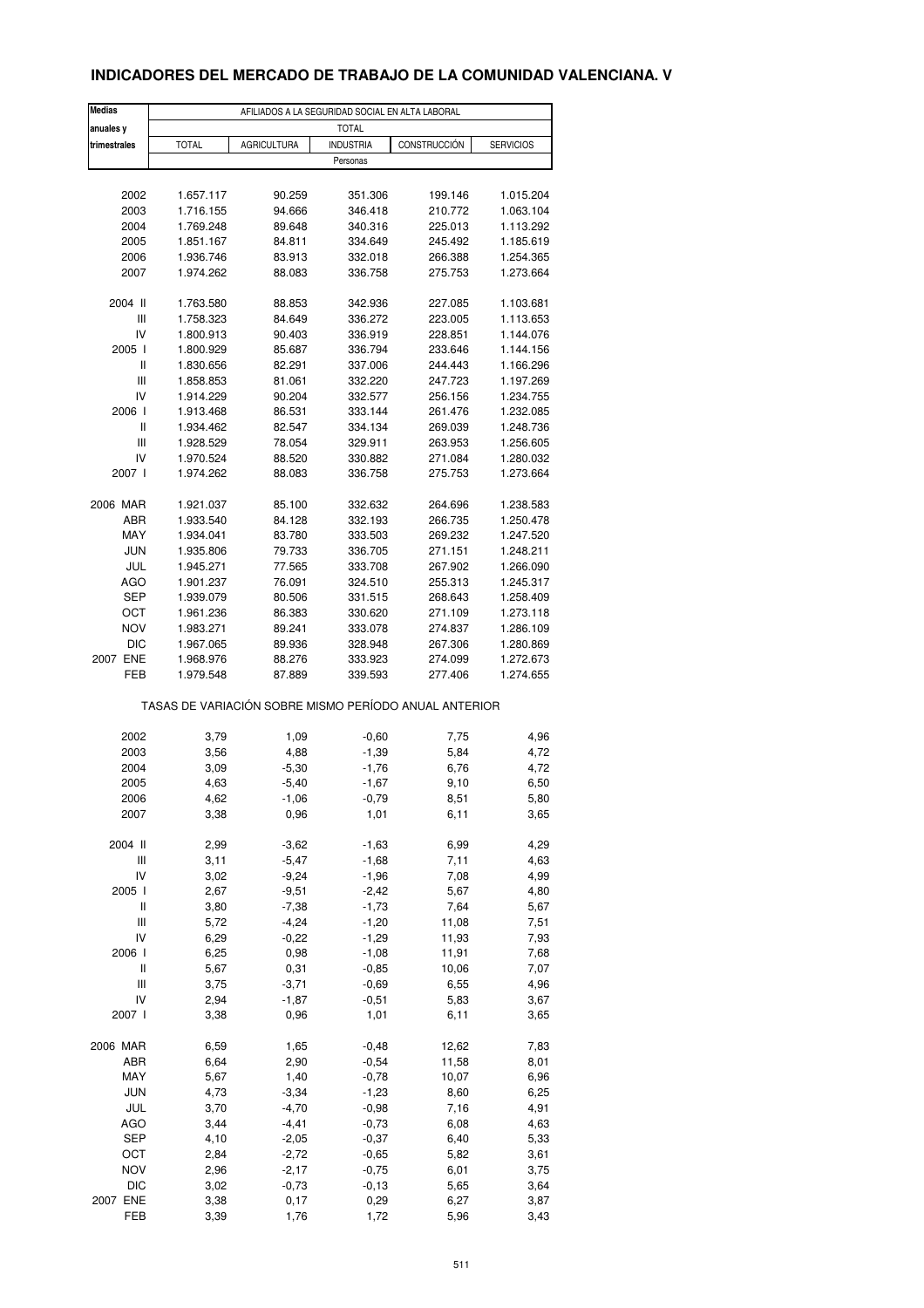# **INDICADORES DEL MERCADO DE TRABAJO DE LA COMUNIDAD VALENCIANA. VI**

| <b>Medias</b><br>anuales y                            | AFILIADOS A LA SEGURIDAD SOCIAL EN ALTA LABORAL<br><b>CUENTA AJENA</b> |                    |                              |              |                  |  |  |
|-------------------------------------------------------|------------------------------------------------------------------------|--------------------|------------------------------|--------------|------------------|--|--|
|                                                       |                                                                        |                    |                              |              |                  |  |  |
| trimestrales                                          | <b>TOTAL</b>                                                           | <b>AGRICULTURA</b> | <b>INDUSTRIA</b><br>Personas | CONSTRUCCIÓN | <b>SERVICIOS</b> |  |  |
|                                                       |                                                                        |                    |                              |              |                  |  |  |
| 2002                                                  | 1.340.252                                                              | 72.674             | 314.523                      | 157.721      | 794.830          |  |  |
| 2003                                                  | 1.386.811                                                              | 74.972             | 310.274                      | 166.588      | 834.419          |  |  |
| 2004                                                  | 1.425.620                                                              | 69.556             | 304.605                      | 177.147      | 873.891          |  |  |
| 2005                                                  | 1.487.827                                                              | 64.560             | 299.721                      | 193.379      | 930.071          |  |  |
| 2006                                                  | 1.558.715                                                              | 64.234             | 297.532                      | 210.348      | 986.592          |  |  |
| 2007                                                  | 1.595.703                                                              | 68.827             | 302.530                      | 217.517      | 1.006.830        |  |  |
|                                                       |                                                                        |                    |                              |              |                  |  |  |
| 2004 II                                               | 1.420.442                                                              | 68.752             | 307.116                      | 179.561      | 864.549          |  |  |
| Ш                                                     | 1.411.977                                                              | 64.531             | 300.598                      | 174.606      | 872.040          |  |  |
| IV                                                    | 1.452.593                                                              | 70.277             | 301.408                      | 179.502      | 901.278          |  |  |
| 2005 l                                                | 1.450.301                                                              | 65.427             | 301.564                      | 183.370      | 899.817          |  |  |
| Ш                                                     | 1.470.352                                                              | 61.926             | 301.904                      | 192.609      | 913.802          |  |  |
| Ш                                                     | 1.489.887                                                              | 60.830             | 297.467                      | 195.053      | 936.450          |  |  |
| IV                                                    | 1.540.766                                                              | 70.057             | 297.949                      | 202.484      | 970.214          |  |  |
| 2006                                                  | 1.538.605                                                              | 66.598             | 298.579                      | 206.894      | 966.500          |  |  |
| Ш                                                     | 1.555.027                                                              | 62.766             | 299.529                      | 213.143      | 979.589          |  |  |
| $\ensuremath{\mathsf{III}}\xspace$                    | 1.549.102                                                              | 58.441             | 295.482                      | 207.528      | 987.651          |  |  |
| IV                                                    | 1.592.125                                                              | 69.131             | 296.539                      | 213.827      | 1.012.627        |  |  |
| 2007 l                                                | 1.595.703                                                              | 68.827             | 302.530                      | 217.517      | 1.006.830        |  |  |
|                                                       |                                                                        |                    |                              |              |                  |  |  |
| 2006 MAR                                              | 1.544.637                                                              | 65.222             | 298.010                      | 209.560      | 971.845          |  |  |
| ABR                                                   | 1.555.160                                                              | 64.299             | 297.587                      | 211.185      | 982.089          |  |  |
| MAY                                                   | 1.554.406                                                              | 63.988             | 298.872                      | 213.342      | 978.204          |  |  |
| <b>JUN</b>                                            | 1.555.515                                                              | 60.011             | 302.127                      | 214.902      | 978.475          |  |  |
| JUL                                                   | 1.564.740                                                              | 57.895             | 299.191                      | 211.485      | 996.169          |  |  |
| <b>AGO</b>                                            | 1.522.506                                                              | 56.489             | 290.129                      | 199.176      | 976.712          |  |  |
| <b>SEP</b>                                            | 1.560.060                                                              | 60.940             | 297.125                      | 211.924      | 990.071          |  |  |
| ОСТ                                                   | 1.582.981                                                              | 66.928             | 296.267                      | 214.190      | 1.005.596        |  |  |
| <b>NOV</b>                                            | 1.604.725                                                              | 69.858             | 298.728                      | 217.449      | 1.018.690        |  |  |
| <b>DIC</b>                                            | 1.588.668                                                              | 70.607             | 294.622                      | 209.843      | 1.013.596        |  |  |
| 2007 ENE                                              | 1.591.241                                                              | 68.998             | 299.718                      | 216.341      | 1.006.184        |  |  |
| FEB                                                   | 1.600.164                                                              | 68.655             | 305.341                      | 218.692      | 1.007.476        |  |  |
| TASAS DE VARIACIÓN SOBRE MISMO PERÍODO ANUAL ANTERIOR |                                                                        |                    |                              |              |                  |  |  |
|                                                       |                                                                        |                    |                              |              |                  |  |  |
| 2002                                                  | 4,20                                                                   | 1,93               | $-0,51$                      | 8,26         | 5,62             |  |  |
| 2003                                                  | 3,47                                                                   | 3,16               | $-1,35$                      | 5,62         | 4,98             |  |  |
| 2004                                                  | 2,80                                                                   | $-7,22$            | $-1,83$                      | 6,34         | 4,73             |  |  |
| 2005                                                  | 4,36                                                                   | $-7,18$            | $-1,60$                      | 9,16         | 6,43             |  |  |
| 2006                                                  | 4,76                                                                   | $-0,51$            | $-0,73$                      | 8,78         | 6,08             |  |  |
| 2007                                                  | 3,91                                                                   | 2,29               | 1,23                         | 5,82         | 4,46             |  |  |
| 2004 II                                               | 2,69                                                                   | $-5,07$            | $-1,66$                      | 6,70         | 4,19             |  |  |
| Ш                                                     | 2,81                                                                   | $-7,32$            | $-1,75$                      | 6,74         | 4,60             |  |  |
| IV                                                    | 2,68                                                                   | $-11,79$           | $-2,06$                      | 6,58         | 5,04             |  |  |
|                                                       |                                                                        |                    |                              |              |                  |  |  |
| 2005 l<br>$\sf II$                                    | 2,32                                                                   | $-12,37$           | $-2,50$                      | 4,83         | 4,91             |  |  |
|                                                       | 3,51                                                                   | $-9,93$            | $-1,70$                      | 7,27         | 5,70             |  |  |
| Ш                                                     | 5,52                                                                   | $-5,74$            | $-1,04$                      | 11,71        | 7,39             |  |  |
| IV                                                    | 6,07                                                                   | $-0,31$            | $-1,15$                      | 12,80        | 7,65             |  |  |
| 2006                                                  | 6,09                                                                   | 1,79               | $-0,99$                      | 12,83        | 7,41             |  |  |
| $\sf II$                                              | 5,76                                                                   | 1,36               | $-0,79$                      | 10,66        | 7,20             |  |  |
| Ш                                                     | 3,97                                                                   | $-3,93$            | $-0,67$                      | 6,40         | 5,47             |  |  |
| IV                                                    | 3,33                                                                   | $-1,32$            | $-0,47$                      | 5,60         | 4,37             |  |  |
| 2007 l                                                | 3,91                                                                   | 2,29               | 1,23                         | 5,82         | 4,46             |  |  |
| 2006 MAR                                              |                                                                        |                    |                              |              |                  |  |  |
|                                                       | 6,57                                                                   | 2,89               | $-0,35$                      | 13,76        | 7,66             |  |  |
| ABR                                                   | 6,72                                                                   | 4,72               | $-0,43$                      | 12,50        | 8,04             |  |  |
| MAY                                                   | 5,75                                                                   | 2,79               | $-0,71$                      | 10,69        | 7,05             |  |  |
| <b>JUN</b>                                            | 4,82                                                                   | $-3,41$            | $-1,21$                      | 8,89         | 6,52             |  |  |
| JUL                                                   | 3,76                                                                   | $-5,26$            | $-0,97$                      | 7,13         | 5,15             |  |  |
| <b>AGO</b>                                            | 3,62                                                                   | $-4,86$            | $-0,71$                      | 5,82         | 5,09             |  |  |
| <b>SEP</b>                                            | 4,54                                                                   | $-1,72$            | $-0,32$                      | 6,21         | 6,16             |  |  |
| OCT                                                   | 3,14                                                                   | $-2,48$            | $-0,62$                      | 5,63         | 4,18             |  |  |
| <b>NOV</b>                                            | 3,38                                                                   | $-1,74$            | $-0,74$                      | 5,84         | 4,51             |  |  |
| <b>DIC</b>                                            | 3,48                                                                   | 0,23               | $-0,06$                      | 5,32         | 4,41             |  |  |
| 2007 ENE                                              | 3,92                                                                   | 1,31               | 0,43                         | 6,09         | 4,74             |  |  |
| FEB                                                   | 3,90                                                                   | 3,30               | 2,02                         | 5,55         | 4,18             |  |  |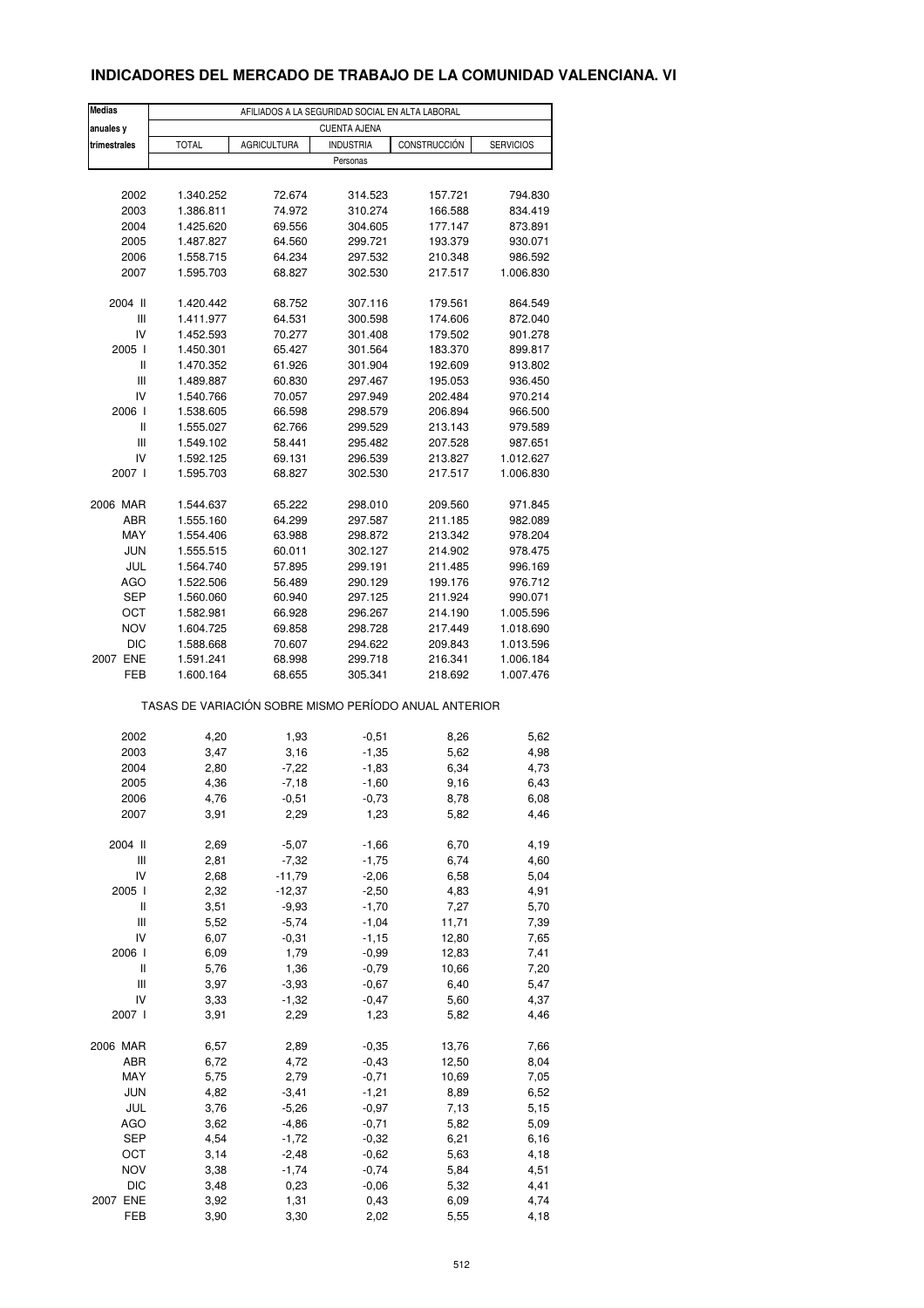# **INDICADORES DEL MERCADO DE TRABAJO DE LA COMUNIDAD VALENCIANA. VII**

| <b>Medias</b>                      | AFILIADOS A LA SEGURIDAD SOCIAL EN ALTA LABORAL |                    |                                                       |              |                  |  |  |
|------------------------------------|-------------------------------------------------|--------------------|-------------------------------------------------------|--------------|------------------|--|--|
| anuales y                          | <b>CUENTA PROPIA</b>                            |                    |                                                       |              |                  |  |  |
| trimestrales                       | <b>TOTAL</b>                                    | <b>AGRICULTURA</b> | <b>INDUSTRIA</b>                                      | CONSTRUCCIÓN | <b>SERVICIOS</b> |  |  |
|                                    |                                                 |                    | Personas                                              |              |                  |  |  |
|                                    |                                                 |                    |                                                       |              |                  |  |  |
| 2002                               | 316.865                                         | 17.585             | 36.783                                                | 41.425       | 220.374          |  |  |
| 2003                               | 329.344                                         | 19.694             | 36.144                                                | 44.184       | 228.685          |  |  |
| 2004                               | 343.628                                         | 20.092             | 35.711                                                | 47.866       | 239.402          |  |  |
| 2005                               | 363.340                                         | 20.251             | 34.928                                                | 52.113       | 255.548          |  |  |
| 2006                               | 378.031                                         | 19.679             | 34.486                                                | 56.040       | 267.773          |  |  |
| 2007                               | 378.560                                         | 19.256             | 34.229                                                | 58.236       | 266.834          |  |  |
| 2004 II                            | 343.137                                         | 20.101             | 35.821                                                | 47.524       | 239.132          |  |  |
| Ш                                  | 346.346                                         | 20.118             | 35.673                                                | 48.399       | 241.613          |  |  |
| IV                                 | 348.319                                         | 20.126             | 35.511                                                | 49.350       | 242.798          |  |  |
| 2005 l                             | 350.628                                         | 20.260             | 35.230                                                | 50.276       | 244.339          |  |  |
| Ш                                  | 360.304                                         | 20.365             | 35.102                                                | 51.834       | 252.494          |  |  |
| $\ensuremath{\mathsf{III}}\xspace$ | 368.967                                         | 20.231             | 34.752                                                | 52.670       | 260.819          |  |  |
| IV                                 |                                                 |                    |                                                       |              |                  |  |  |
|                                    | 373.463                                         | 20.146             | 34.628                                                | 53.672       | 264.541          |  |  |
| 2006                               | 374.863                                         | 19.933             | 34.565                                                | 54.582       | 265.584          |  |  |
| Ш                                  | 379.435                                         | 19.781             | 34.605                                                | 55.896       | 269.147          |  |  |
| Ш                                  | 379.427                                         | 19.613             | 34.429                                                | 56.424       | 268.955          |  |  |
| IV                                 | 378.399                                         | 19.389             | 34.343                                                | 57.257       | 267.405          |  |  |
| 2007 l                             | 378.560                                         | 19.256             | 34.229                                                | 58.236       | 266.834          |  |  |
| 2006 MAR                           | 376.400                                         | 19.878             | 34.622                                                | 55.136       | 266.738          |  |  |
| ABR                                | 378.380                                         | 19.829             | 34.606                                                | 55.550       | 268.389          |  |  |
| MAY                                | 379.635                                         | 19.792             | 34.631                                                | 55.890       | 269.316          |  |  |
| <b>JUN</b>                         | 380.291                                         | 19.722             | 34.578                                                | 56.249       | 269.736          |  |  |
| JUL                                | 380.531                                         | 19.670             | 34.517                                                | 56.417       | 269.921          |  |  |
| AGO                                | 378.731                                         | 19.602             | 34.381                                                | 56.137       | 268.605          |  |  |
| <b>SEP</b>                         | 379.019                                         | 19.566             | 34.390                                                | 56.719       | 268.338          |  |  |
|                                    |                                                 |                    |                                                       |              |                  |  |  |
| ОСТ                                | 378.255                                         | 19.455             | 34.353                                                | 56.919       | 267.522          |  |  |
| <b>NOV</b>                         | 378.546                                         | 19.383             | 34.350                                                | 57.388       | 267.419          |  |  |
| <b>DIC</b>                         | 378.397                                         | 19.329             | 34.326                                                | 57.463       | 267.273          |  |  |
| 2007 ENE                           | 377.735                                         | 19.278             | 34.205                                                | 57.758       | 266.489          |  |  |
| FEB                                | 379.384                                         | 19.234             | 34.252                                                | 58.714       | 267.179          |  |  |
|                                    |                                                 |                    | TASAS DE VARIACIÓN SOBRE MISMO PERÍODO ANUAL ANTERIOR |              |                  |  |  |
| 2002                               | 2,07                                            | $-2,24$            | $-1,36$                                               | 5,85         | 2,63             |  |  |
| 2003                               | 3,94                                            | 11,99              | $-1,74$                                               | 6,66         | 3,77             |  |  |
| 2004                               | 4,34                                            | 2,02               | $-1,20$                                               | 8,33         | 4,69             |  |  |
| 2005                               | 5,74                                            | 0,79               | $-2,19$                                               |              | 6,74             |  |  |
|                                    |                                                 |                    |                                                       | 8,87         |                  |  |  |
| 2006<br>2007                       | 4,04<br>1,19                                    | $-2,82$<br>$-3,53$ | -1,27<br>$-0,89$                                      | 7,54<br>7,24 | 4,78<br>0,69     |  |  |
|                                    |                                                 |                    |                                                       |              |                  |  |  |
| 2004 II                            | 4,26                                            | 1,68               | $-1,29$                                               | 8,09         | 4,67             |  |  |
| $\ensuremath{\mathsf{III}}\xspace$ | 4,35                                            | 1,03               | $-1,10$                                               | 8,47         | 4,73             |  |  |
| IV                                 | 4,47                                            | 0,94               | $-1,15$                                               | 8,93         | 4,83             |  |  |
| 2005 l                             | 4,13                                            | 1,17               | $-1,70$                                               | 8,85         | 4,39             |  |  |
| Ш                                  | 5,00                                            | 1,32               | $-2,01$                                               | 9,07         | 5,59             |  |  |
| Ш                                  | 6,53                                            | 0,56               | $-2,58$                                               | 8,83         | 7,95             |  |  |
| IV                                 | 7,22                                            | 0, 10              | $-2,49$                                               | 8,76         | 8,96             |  |  |
| 2006                               | 6,91                                            | $-1,61$            | $-1,89$                                               | 8,56         | 8,70             |  |  |
| Ш                                  | 5,31                                            | $-2,87$            | $-1,41$                                               | 7,84         | 6,60             |  |  |
| $\ensuremath{\mathsf{III}}\xspace$ | 2,84                                            | $-3,06$            | $-0,93$                                               | 7,13         | 3,12             |  |  |
| IV                                 | 1,32                                            | $-3,76$            | $-0,82$                                               | 6,68         | 1,08             |  |  |
| 2007 l                             | 1,19                                            | $-3,53$            | $-0,89$                                               | 7,24         | 0,69             |  |  |
|                                    |                                                 |                    |                                                       |              |                  |  |  |
| 2006 MAR                           | 6,70                                            | $-2,24$            | $-1,58$                                               | 8,48         | 8,46             |  |  |
| ABR                                | 6,27                                            | $-2,61$            | $-1,45$                                               | 8,23         | 7,90             |  |  |
| MAY                                | 5,33                                            | $-2,87$            | $-1,36$                                               | 7,79         | 6,62             |  |  |
| <b>JUN</b>                         | 4,36                                            | $-3,12$            | $-1,43$                                               | 7,50         | 5,30             |  |  |
| JUL                                | 3,48                                            | $-3,03$            | $-1,05$                                               | 7,28         | 4,02             |  |  |
| <b>AGO</b>                         | 2,72                                            | $-3,07$            | $-0,89$                                               | 6,99         | 2,98             |  |  |
| SEP                                | 2,31                                            | $-3,08$            | $-0,85$                                               | 7,12         | 2,37             |  |  |
| OCT                                | 1,59                                            | $-3,52$            | $-0,93$                                               | 6,55         | 1,50             |  |  |
| <b>NOV</b>                         | 1,23                                            | $-3,71$            | $-0,83$                                               | 6,63         | 0,96             |  |  |
| DIC                                | 1,14                                            | $-4,05$            | $-0,71$                                               | 6,86         | 0,79             |  |  |
| 2007 ENE                           | 1,12                                            | $-3,68$            | $-0,95$                                               | 6,95         | 0,69             |  |  |
| FEB                                | 1,26                                            | $-3,38$            | $-0,83$                                               | 7,52         | 0,69             |  |  |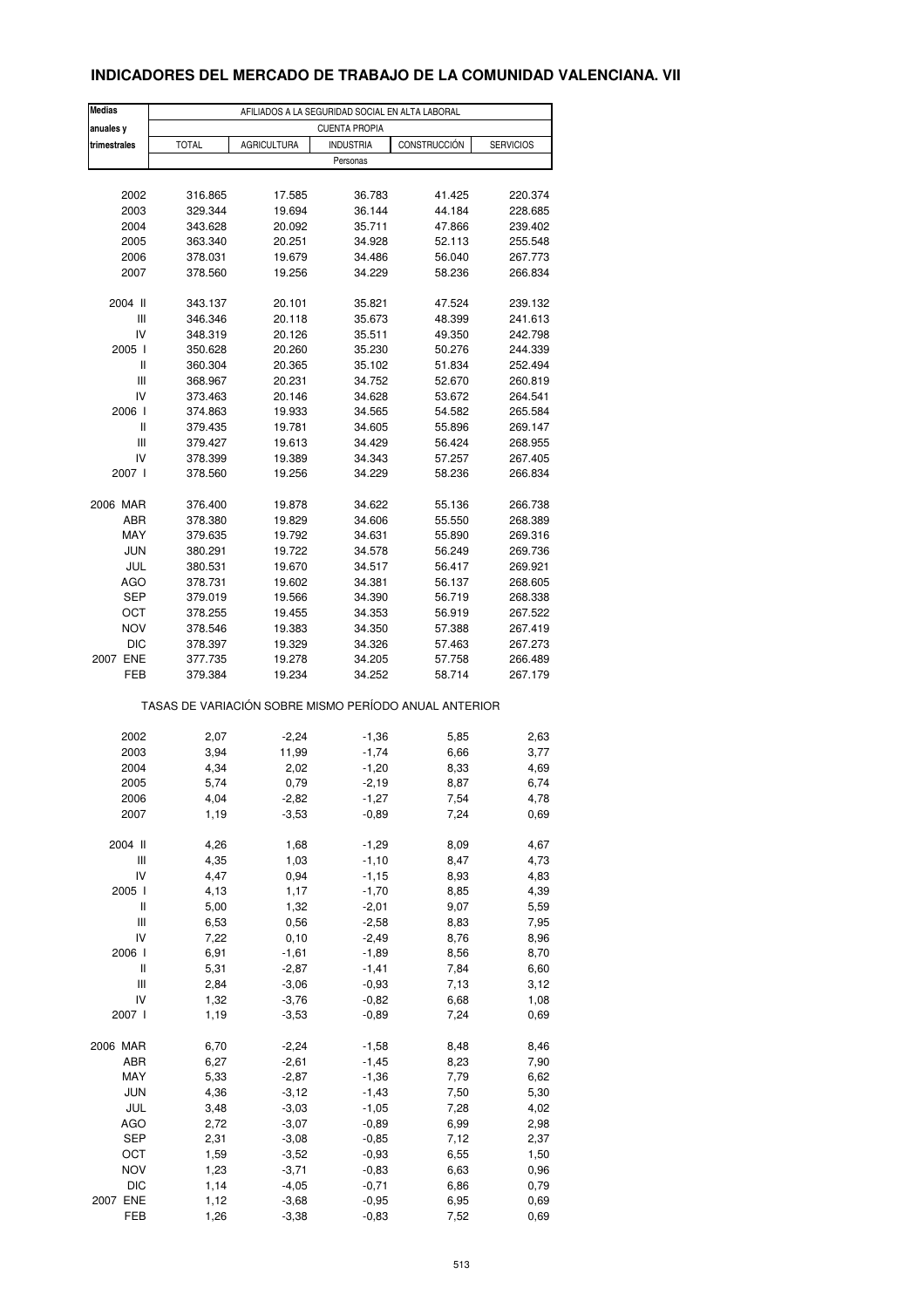| <b>Medias</b>                           |              |                    | EFECTIVOS LABORALES |                  |                                                       |                 |                    | JORNADA MEDIA POR TRABAJADOR Y TRIM. |                |
|-----------------------------------------|--------------|--------------------|---------------------|------------------|-------------------------------------------------------|-----------------|--------------------|--------------------------------------|----------------|
| anuales y                               | <b>TOTAL</b> |                    | <b>SECTORES</b>     |                  | CONTRATO                                              | CONTRATO        | <b>TOTAL</b>       | A TIEMPO                             | A TIEMPO       |
| trimestrales                            |              | <b>INDUSTRIA</b>   | CONSTRUC.           | <b>SERVICIOS</b> | <b>INDEFINIDO</b>                                     | <b>TEMPORAL</b> |                    | <b>COMPLETO</b>                      | <b>PARCIAL</b> |
|                                         |              |                    | Miles de personas   |                  |                                                       |                 |                    | Horas                                |                |
|                                         |              |                    |                     |                  |                                                       |                 |                    |                                      |                |
| 2001                                    | 1.114,6      | 323,6              | 146,7               | 644,2            | 705,4                                                 | 409,1           | 419,5              | 443,8                                | 260,2          |
| 2002                                    | 1.160,1      | 318,0              | 158,0               | 684,2            | 727,1                                                 | 433,1           | 419,1              | 444,4                                | 261,9          |
| 2003                                    | 1.197,1      | 312,3              | 166,6               | 718,2            | 760,3                                                 | 436,9           | 416,4              | 442,5                                | 260,5          |
| 2004                                    | 1.238,6      | 305,8              | 177,0               | 755,8            | 797,8                                                 | 440,8           | 412,5              | 440,8                                | 264,2          |
| 2005                                    | 1.300,6      | 301,9              | 194,1               | 804,7            | 854,1                                                 | 446,5           | 410,1              | 437,8                                | 264,8          |
| 2006                                    | 1.368,7      | 300,8              | 212,1               | 855,8            | 915,9                                                 | 452,8           | 410,7              | 436,2                                | 262,6          |
| 2004 l                                  | 1.229,1      | 308,5              | 176,2               | 744,5            | 785,0                                                 | 444,1           | 433,8              | 465,1                                | 272,0          |
| Ш                                       | 1.240,3      | 310,9              | 181,6               | 747,8            | 790,2                                                 | 450,1           | 434,7              | 464,7                                | 271,1          |
| Ш                                       | 1.228,5      | 302,7              | 176,1               | 749,7            | 801,2                                                 | 427,3           | 357,6              | 378,6                                | 238,8          |
| IV                                      | 1.256,4      | 301,0              | 174,2               | 781,2            | 814,7                                                 | 441,7           | 423,7              | 454,7                                | 274,9          |
| 2005 l                                  | 1.268,6      | 300,0              | 182,9               | 785,8            | 851,5                                                 | 417,2           | 430,2              | 461,0                                | 277,8          |
| Ш                                       | 1.297,8      | 307,8              | 196,0               | 794,0            | 844,7                                                 | 453,1           | 433,9              | 462,8                                | 280,6          |
| Ш                                       | 1.301,3      | 300,4              | 198,9               | 802,0            | 844,2                                                 | 457,1           | 356,4              | 379,4                                | 232,1          |
| IV                                      | 1.334,9      | 299,4              | 198,6               | 836,9            | 876,1                                                 | 458,8           | 420,0              | 447,9                                | 268,8          |
| 2006                                    | 1.349,7      | 299,4              | 210,2               | 840,2            | 888,6                                                 | 461,1           | 429,7              | 457,9                                | 269,8          |
| Ш                                       | 1.364,8      | 304,6              | 215,1               | 845,1            | 894,1                                                 | 470,7           | 431,8              | 458,4                                | 272,3          |
| Ш                                       | 1.370,7      | 303,8              | 212,5               | 854,4            | 922,7                                                 | 448,0           | 360,5              | 379,6                                | 242,1          |
| IV                                      | 1.389,6      | 295,3              | 210,7               | 883,6            | 958,1                                                 | 431,5           | 420,7              | 449,1                                | 266,2          |
| 2006 ENE                                |              |                    |                     |                  |                                                       |                 |                    |                                      |                |
| <b>FEB</b>                              |              |                    |                     |                  |                                                       |                 |                    |                                      |                |
| <b>MAR</b>                              |              |                    |                     |                  |                                                       |                 |                    |                                      |                |
| ABR                                     |              |                    |                     |                  |                                                       |                 |                    |                                      |                |
| MAY                                     |              |                    |                     |                  |                                                       |                 |                    |                                      |                |
| <b>JUN</b>                              |              |                    |                     |                  |                                                       |                 |                    |                                      |                |
| JUL                                     |              |                    |                     |                  |                                                       |                 |                    |                                      |                |
| <b>AGO</b>                              |              |                    |                     |                  |                                                       |                 |                    |                                      |                |
| <b>SEP</b>                              |              |                    |                     |                  |                                                       |                 |                    |                                      |                |
| OCT                                     |              |                    |                     |                  |                                                       |                 |                    |                                      |                |
| <b>NOV</b>                              |              |                    |                     |                  |                                                       |                 |                    |                                      |                |
| <b>DIC</b>                              |              |                    |                     |                  |                                                       |                 |                    |                                      | ÷,             |
|                                         |              |                    |                     |                  | TASAS DE VARIACIÓN SOBRE MISMO PERÍODO ANUAL ANTERIOR |                 |                    |                                      |                |
|                                         |              |                    |                     |                  |                                                       |                 |                    |                                      |                |
| 2001                                    | 5,47         | 2,45               | 9,17                | 6,22             | 10,42                                                 | $-2,09$         | $-0,18$            | $-0,21$                              | 3,25           |
| 2002                                    | 4,09         | $-1,74$            | 7,65                | 6,21             | 3,07                                                  | 5,85            | $-0,11$            | 0,14                                 | 0,64           |
| 2003                                    | 3,19         | $-1,80$            | 5,49                | 4,97             | 4,56                                                  | 0,87            | $-0,63$            | $-0,43$                              | $-0,51$        |
| 2004                                    | 3,46         | $-2,07$            | 6,24                | 5,24             | 4,94                                                  | 0,90            | $-0,95$            | $-0,40$                              | 1,41           |
| 2005                                    | 5,01         | $-1,27$            | 9,64                | 6,47             | 7,06                                                  | 1,30            | $-0,57$            | $-0,68$                              | 0,23           |
| 2006                                    | 5,23         | $-0,38$            | 9,29                | 6,36             | 7,23                                                  | 1,41            | 0, 13              | $-0,35$                              | $-0,85$        |
|                                         |              |                    |                     |                  |                                                       |                 |                    |                                      |                |
| 2004 l                                  | 3,22         | $-2,00$            | 4,20                | 5,33             | 6,54                                                  | $-2,16$         | $-0,64$            | $-0,28$                              | 1,83           |
| Ш<br>$\ensuremath{\mathsf{III}}\xspace$ | 3,14<br>3,71 | $-3,33$<br>$-1,62$ | 7,77<br>5,39        | 4,97<br>5,65     | 4,48<br>5,57                                          | 0,87<br>0,42    | $-0,66$<br>$-0,83$ | $-0,04$<br>$-0,47$                   | 0,89           |
| IV                                      | 3,77         | $-1,28$            | 7,66                | 5,00             | 3,26                                                  | 4,72            | $-1,67$            | $-0,81$                              | 1,88<br>1,10   |
| 2005 l                                  | 3,21         | $-2,76$            | 3,80                | 5,55             | 8,47                                                  | $-6,06$         | $-0,83$            | $-0,88$                              | 2,13           |
| Ш                                       | 4,64         | $-1,00$            | 7,93                | 6,18             | 6,90                                                  | 0,67            | $-0,18$            | $-0,41$                              | 3,50           |
| $\ensuremath{\mathsf{III}}\xspace$      | 5,93         | $-0,76$            | 12,95               | 6,98             | 5,37                                                  | 6,97            | $-0,34$            | 0,21                                 | $-2,81$        |
| IV                                      | 6,25         | $-0,55$            | 14,00               | 7,13             | 7,54                                                  | 3,87            | $-0,88$            | $-1,49$                              | $-2,23$        |
| 2006                                    | 6,39         | $-0,21$            | 14,90               | 6,92             | 4,36                                                  | 10,53           | $-0,12$            | $-0,66$                              | $-2,89$        |
| $\, \parallel$                          | 5,16         | $-1,03$            | 9,73                | 6,44             | 5,84                                                  | 3,89            | $-0,49$            | $-0,96$                              | $-2,97$        |
| $\ensuremath{\mathsf{III}}\xspace$      | 5,33         | 1,13               | 6,86                | 6,53             | 9,30                                                  | $-1,99$         | 1,14               | 0,06                                 | 4,30           |
| IV                                      | 4,10         | $-1,37$            | 6,11                | 5,58             | 9,36                                                  | $-5,94$         | 0, 18              | 0,25                                 | $-0,95$        |
|                                         |              |                    |                     |                  |                                                       |                 |                    |                                      |                |
| 2006 ENE<br>FEB                         |              |                    |                     |                  |                                                       |                 |                    |                                      |                |
| <b>MAR</b>                              |              |                    |                     |                  |                                                       |                 |                    |                                      |                |
| ABR                                     |              |                    |                     |                  |                                                       |                 |                    |                                      |                |
| MAY                                     |              |                    |                     |                  |                                                       |                 |                    |                                      |                |
| JUN                                     |              |                    |                     |                  |                                                       |                 |                    |                                      |                |
| JUL                                     |              |                    |                     |                  |                                                       |                 |                    |                                      |                |
| AGO                                     |              |                    |                     |                  |                                                       |                 |                    |                                      |                |
| <b>SEP</b>                              |              |                    |                     |                  |                                                       |                 |                    |                                      |                |
| OCT                                     |              |                    |                     |                  |                                                       |                 |                    |                                      |                |
| <b>NOV</b>                              |              |                    |                     |                  |                                                       |                 |                    |                                      |                |

#### **INDICADORES DEL MERCADO DE TRABAJO DE LA COMUNIDAD VALENCIANA. VIII**

DIC - - - - - - - - -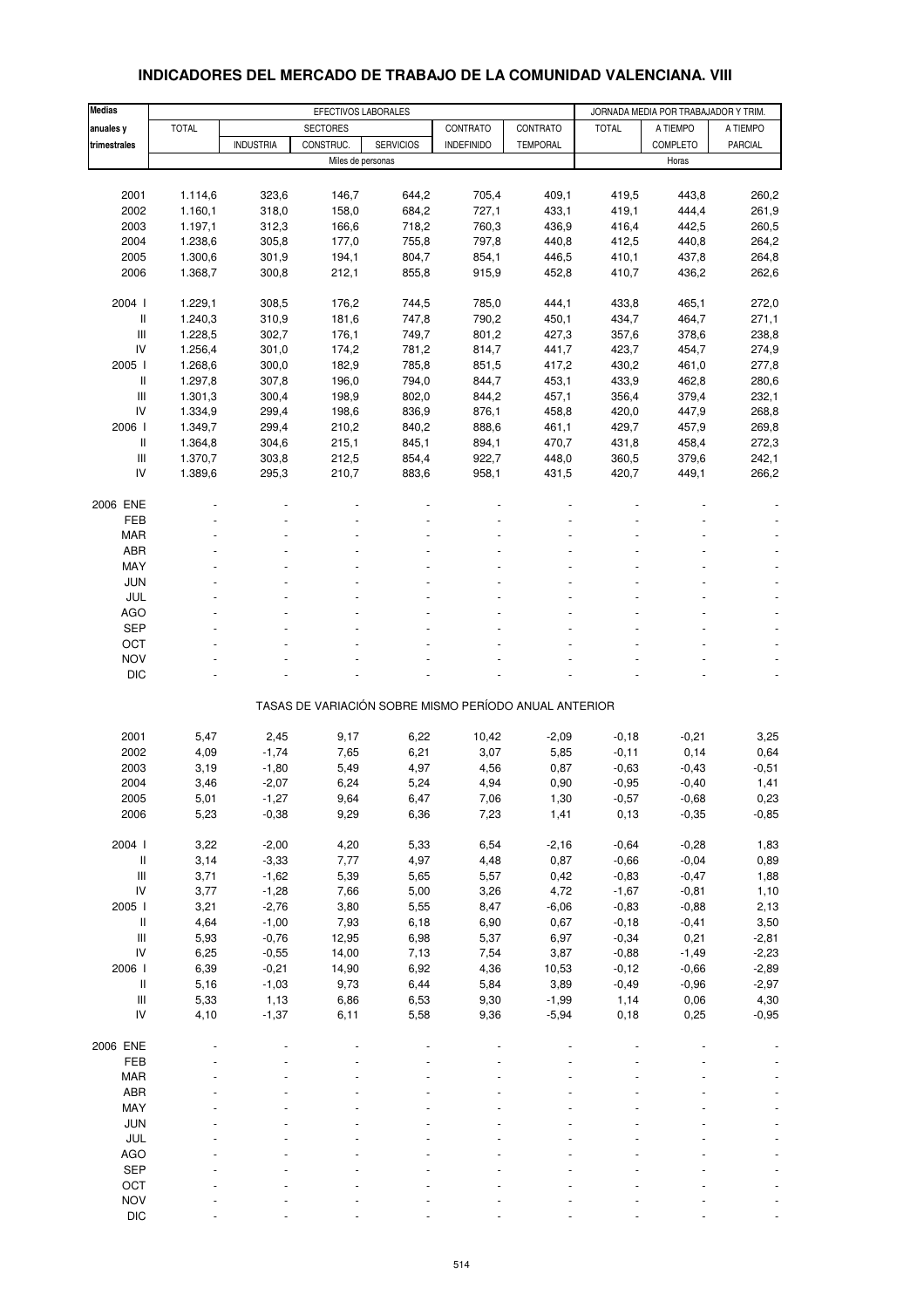# **INDICADORES DE PRECIOS DE LA COMUNIDAD VALENCIANA. I**

| Medias       |                                                       | INDICES DE PRECIOS DE CONSUMO (10) |                     | DIFERENCIAL DE |
|--------------|-------------------------------------------------------|------------------------------------|---------------------|----------------|
| anuales y    | <b>GENERAL</b>                                        | ALIMENTACIÓN                       | SIN                 | INFLACIÓN      |
| trimestrales |                                                       | <b>AGREGADO</b>                    | <b>ALIMENTACIÓN</b> | RTO. ESPAÑA    |
|              |                                                       | <b>Base 2006</b>                   |                     | P.Porcentuales |
|              |                                                       |                                    |                     |                |
| 2002         | 88,312                                                | 86,368                             | 88,974              | $-0,07$        |
| 2003         | 90,857                                                | 89,753                             | 91,235              | $-0,16$        |
| 2004         | 93,582                                                | 93,194                             | 93,718              | $-0,04$        |
| 2005         | 96,723                                                | 96,718                             | 96,729              | $-0,01$        |
| 2006         | 100,000                                               | 100,000                            | 100,000             | $-0,13$        |
| 2007         | 100,498                                               | 102,214                            | 99,954              | $-0,05$        |
|              |                                                       |                                    |                     |                |
| 2004 II      | 93,945                                                | 92,969                             | 94,282              | $-0,06$        |
| Ш            | 93,743                                                | 93,966                             | 93,670              | $-0,02$        |
| IV           | 95,000                                                | 94,325                             | 95,235              | 0,04           |
| 2005 l       | 94,751                                                | 95,407                             | 94,532              | 0,14           |
| Ш            | 97,101                                                | 96,968                             | 97,150              | 0,14           |
| Ш            | 96,840                                                | 96,747                             | 96,876              | $-0, 13$       |
| IV           | 98,201                                                | 97,749                             | 98,359              | $-0,18$        |
| 2006         | 98,429                                                | 98,926                             | 98,266              | $-0,13$        |
| Ш            | 100,686                                               | 99,608                             | 101,040             | $-0,27$        |
| Ш            | 100,179                                               | 100,608                            | 100,038             | $-0,07$        |
| IV           | 100,706                                               | 100,859                            | 100,656             | $-0,03$        |
| 2007 l       | 100,498                                               | 102,214                            | 99,954              | $-0,05$        |
| 2006 MAR     | 98,869                                                | 99,197                             | 98,761              | $-0,19$        |
| ABR          | 100,381                                               | 99,309                             | 100,733             | $-0,30$        |
| MAY          | 100,808                                               | 99,504                             | 101,236             | $-0,30$        |
| <b>JUN</b>   | 100,869                                               | 100,010                            | 101,151             | $-0,20$        |
| JUL          | 100,145                                               | 100,588                            | 99,999              | $-0,10$        |
| AGO          |                                                       | 100,577                            |                     |                |
|              | 100,334                                               |                                    | 100,254             | $-0,10$        |
| SEP          | 100,059                                               | 100,659                            | 99,862              | 0,00           |
| OCT          | 100,497                                               | 100,643                            | 100,449             | 0,00           |
| <b>NOV</b>   | 100,730                                               | 100,745                            | 100,726             | 0,00           |
| DIC          | 100,891                                               | 101,188                            | 100,793             | $-0,10$        |
| 2007 ENE     | 100,488                                               | 102,284                            | 99,919              | 0,00           |
| FEB          | 100,508                                               | 102,144                            | 99,989              | $-0,10$        |
|              | TASAS DE VARIACIÓN SOBRE MISMO PERÍODO ANUAL ANTERIOR |                                    |                     |                |
| 2002         | 3,47                                                  | 4,82                               | 3,03                |                |
| 2003         | 2,88                                                  | 3,92                               | 2,54                |                |
| 2004         | 3,00                                                  | 3,83                               | 2,72                |                |
| 2005         | 3,36                                                  | 3,78                               | 3,21                |                |
| 2006         | 3,39                                                  | 3,39                               | 3,38                |                |
| 2007         | 2,33                                                  | 3,47                               | 1,98                |                |
|              |                                                       |                                    |                     |                |
| 2004 II      | 3,15                                                  | 4,34                               | 2,76                |                |
| Ш            | 3,29                                                  | 3,96                               | 3,05                |                |
| IV           | 3,48                                                  | 3,80                               | 3,37                |                |
| 2005 l       | 3,40                                                  | 4,25                               | 3,11                |                |
| Ш            | 3,36                                                  | 4,30                               | 3,04                |                |
| Ш            | 3,30                                                  | 2,96                               | 3,42                |                |
| IV           | 3,37                                                  | 3,63                               | 3,28                |                |
| 2006 l       | 3,88                                                  | 3,69                               | 3,95                |                |
| Ш            | 3,69                                                  | 2,72                               | 4,00                |                |
| Ш            | 3,45                                                  | 3,99                               | 3,26                |                |
| IV           | 2,55                                                  | 3,18                               | 2,33                |                |
| 2007 l       | 2,33                                                  | 3,47                               | 1,98                |                |
| 2006 MAR     | 3,70                                                  | 3,51                               | 3,76                |                |
| ABR          | 3,61                                                  | 2,49                               | 3,97                |                |
| MAY          | 3,74                                                  | 2,45                               | 4,15                |                |
| JUN          | 3,73                                                  | 3,23                               | 3,89                |                |
| JUL          | 3,88                                                  | 4,16                               | 3,79                |                |
| <b>AGO</b>   | 3,61                                                  | 3,87                               | 3,52                |                |
| SEP          | 2,85                                                  | 3,94                               | 2,49                |                |
| ост          | 2,51                                                  | 3,85                               | 2,06                |                |
| <b>NOV</b>   | 2,58                                                  | 3,27                               | 2,35                |                |
| DIC          | 2,56                                                  | 2,44                               | 2,59                |                |
| 2007 ENE     | 2,36                                                  | 3,18                               | 2,10                |                |
| FEB          | 2,30                                                  | 3,75                               | 1,85                |                |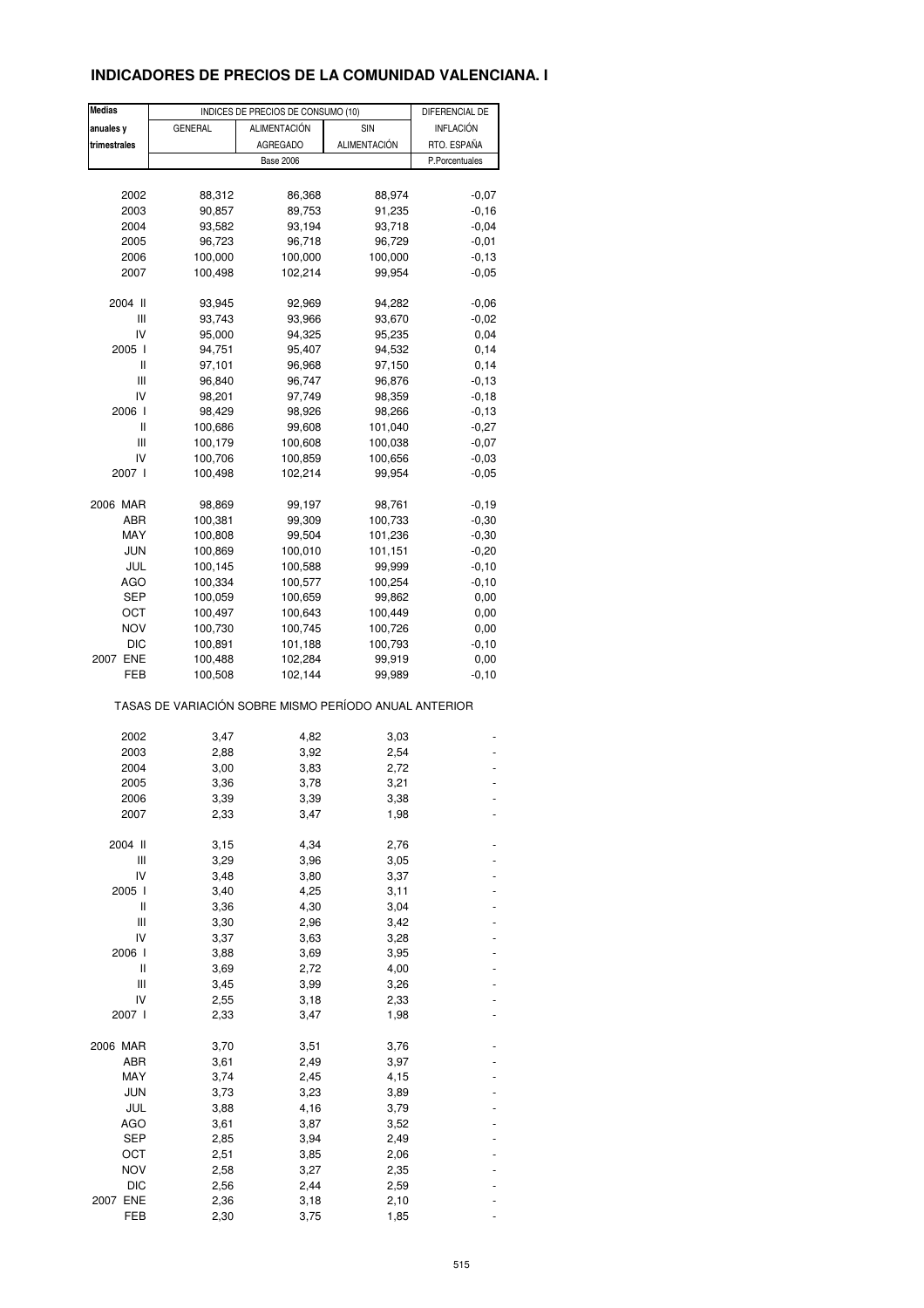# **INDICADORES DE PRECIOS DE COMUNIDAD VALENCIANA. II**

| <b>Medias</b>                                         |                    |                     | INDICES DE PRECIOS DE CONSUMO (10) |                 |         |                 |  |
|-------------------------------------------------------|--------------------|---------------------|------------------------------------|-----------------|---------|-----------------|--|
| anuales y                                             | <b>ALIMENTOS Y</b> | <b>BEBIDAS ALC.</b> | <b>VESTIDO Y</b>                   | <b>VIVIENDA</b> | MENAJE  | <b>MEDICINA</b> |  |
| trimestrales                                          | BEB.NO ALCOH.      | Y TABACO            | CALZADO                            |                 |         |                 |  |
|                                                       |                    |                     | <b>Base 2006</b>                   |                 |         |                 |  |
|                                                       |                    |                     |                                    |                 |         |                 |  |
|                                                       |                    |                     |                                    |                 |         |                 |  |
| 2002                                                  | 86,352             | 86,451              | 91,156                             | 84,540          | 92,712  | 95,725          |  |
| 2003                                                  | 89,817             | 89,367              | 94,981                             | 86,497          | 94,499  | 97,606          |  |
| 2004                                                  | 93,190             | 93,251              | 96,621                             | 89,960          | 96,110  | 97,499          |  |
| 2005                                                  | 96,495             | 98,167              | 98,557                             | 94,117          | 97,985  | 98,408          |  |
| 2006                                                  | 100,000            | 100,000             | 100,000                            | 100,000         | 100,000 | 100,000         |  |
| 2007                                                  | 101,581            | 106,958             | 94,440                             | 102,299         | 100,677 | 101,040         |  |
|                                                       |                    |                     |                                    |                 |         |                 |  |
| 2004 II                                               | 92,956             | 93,086              | 102,495                            | 89,639          | 96,630  | 97,211          |  |
| $\ensuremath{\mathsf{III}}\xspace$                    | 93,823             | 94,895              | 90,951                             | 90,489          | 95,903  | 97,677          |  |
| IV                                                    | 94,236             | 94,917              | 102,711                            | 91,095          | 97,196  | 97,828          |  |
|                                                       |                    |                     |                                    |                 |         |                 |  |
| 2005 l                                                | 95,458             | 95,118              | 92,423                             | 92,095          | 96,763  | 97,962          |  |
| Ш                                                     | 96,723             | 98,559              | 104,839                            | 93,876          | 98,580  | 98,093          |  |
| $\ensuremath{\mathsf{III}}\xspace$                    | 96,386             | 99,075              | 92,454                             | 94,893          | 97,580  | 98,578          |  |
| IV                                                    | 97,413             | 99,917              | 104,511                            | 95,602          | 99,016  | 98,999          |  |
| 2006                                                  | 99,126             | 97,615              | 93,602                             | 98,218          | 98,964  | 99,199          |  |
| Ш                                                     | 99,428             | 100,786             | 106,649                            | 100,503         | 100,654 | 99,895          |  |
| $\mathsf{III}$                                        | 100,603            | 100,640             | 93,730                             | 100,695         | 99,521  | 100,318         |  |
| IV                                                    | 100,843            | 100,958             | 106,018                            | 100,584         | 100,861 | 100,588         |  |
| 2007 l                                                | 101,581            | 106,958             | 94,440                             | 102,299         | 100,677 | 101,040         |  |
|                                                       |                    |                     |                                    |                 |         |                 |  |
| 2006 MAR                                              |                    | 100,418             | 94,704                             | 99,042          | 99,213  |                 |  |
|                                                       | 99,011             |                     |                                    |                 |         | 99,120          |  |
| ABR                                                   | 99,103             | 100,654             | 106,087                            | 100,428         | 100,148 | 99,774          |  |
| MAY                                                   | 99,304             | 100,814             | 107,825                            | 100,488         | 100,676 | 99,832          |  |
| JUN                                                   | 99,876             | 100,891             | 106,036                            | 100,593         | 101,139 | 100,080         |  |
| JUL                                                   | 100,541            | 100,898             | 92,971                             | 100,655         | 99,279  | 100,401         |  |
| AGO                                                   | 100,584            | 100,530             | 92,891                             | 100,738         | 99,428  | 100,239         |  |
| SEP                                                   | 100,684            | 100,491             | 95,328                             | 100,691         | 99,856  | 100,313         |  |
| ост                                                   | 100,638            | 100,680             | 104,570                            | 100,532         | 100,462 | 100,530         |  |
| <b>NOV</b>                                            | 100,733            | 100,820             | 107,476                            | 100,635         | 100,912 | 100,586         |  |
| <b>DIC</b>                                            | 101,159            | 101,375             | 106,008                            | 100,586         | 101,210 | 100,648         |  |
|                                                       |                    |                     |                                    |                 |         |                 |  |
| 2007 ENE                                              | 101,674            | 106,854             | 95,121                             | 102,247         | 100,785 | 100,833         |  |
| FEB                                                   | 101,488            | 107,061             | 93,758                             | 102,350         | 100,568 | 101,247         |  |
| TASAS DE VARIACIÓN SOBRE MISMO PERÍODO ANUAL ANTERIOR |                    |                     |                                    |                 |         |                 |  |
|                                                       |                    |                     |                                    |                 |         |                 |  |
| 2002                                                  | 4,67               | 5,76                | 4,54                               | 2,53            | 1,69    | 3,03            |  |
| 2003                                                  | 4,01               | 3,37                | 4,20                               | 2,31            | 1,93    | 1,97            |  |
| 2004                                                  | 3,76               | 4,35                | 1,73                               | 4,00            | 1,70    | $-0,11$         |  |
| 2005                                                  | 3,55               | 5,27                | 2,00                               | 4,62            | 1,95    | 0,93            |  |
| 2006                                                  | 3,63               | 1,87                | 1,46                               | 6,25            | 2,06    | 1,62            |  |
| 2007                                                  | 2,42               | 11,17               | 1,49                               | 4,59            | 1,86    | 1,82            |  |
|                                                       |                    |                     |                                    |                 |         |                 |  |
| 2004 II                                               | 4,36               | 4,28                | 2,07                               | 3,77            | 1,70    | $-0,46$         |  |
| Ш                                                     | 3,71               | 5,61                | 1,30                               | 4,43            | 2,12    | $-0,28$         |  |
| IV                                                    | 3,51               | 5,64                | 2,41                               | 4,48            | 1,98    | $-0,34$         |  |
| 2005 l                                                | 4,05               | 5,56                | 2,32                               | 3,92            | 2,17    | 0,70            |  |
| $\sf II$                                              | 4,05               | 5,88                | 2,29                               | 4,73            | 2,02    | 0,91            |  |
| $\ensuremath{\mathsf{III}}\xspace$                    | 2,73               | 4,40                | 1,65                               | 4,87            | 1,75    | 0,92            |  |
| IV                                                    | 3,37               | 5,27                | 1,75                               | 4,95            | 1,87    | 1,20            |  |
| 2006                                                  | 3,84               | 2,63                | 1,28                               | 6,65            | 2,27    | 1,26            |  |
| Ш                                                     | 2,80               | 2,26                | 1,73                               | 7,06            | 2,10    | 1,84            |  |
|                                                       |                    |                     |                                    |                 |         |                 |  |
| Ш                                                     | 4,37               | 1,58                | 1,38                               | 6,11            | 1,99    | 1,76            |  |
| IV                                                    | 3,52               | 1,04                | 1,44                               | 5,21            | 1,86    | 1,61            |  |
| 2007 l                                                | 2,42               | 11,17               | 1,49                               | 4,59            | 1,86    | 1,82            |  |
| 2006 MAR                                              | 3,20               | 5,56                | 1,43                               | 6,97            | 2,21    | 1,56            |  |
| ABR                                                   | 2,51               | 2,36                | 1,69                               | 7,06            | 2,01    | 1,95            |  |
| MAY                                                   | 2,47               | 2,39                | 1,84                               | 7,09            | 2,23    | 1,74            |  |
| <b>JUN</b>                                            | 3,42               | 2,03                | 1,65                               | 7,03            | 2,07    | 1,82            |  |
| JUL                                                   | 4,48               | 2,17                | 1,46                               | 6,47            | 2,08    | 1,99            |  |
| <b>AGO</b>                                            | 4,22               | 1,68                | 1,27                               | 6,06            | 1,96    | 1,73            |  |
|                                                       |                    |                     |                                    |                 |         |                 |  |
| SEP                                                   | 4,42               | 0,89                | 1,41                               | 5,82            | 1,93    | 1,58            |  |
| OCT                                                   | 4,32               | 0,89                | 1,53                               | 5,03            | 1,86    | 1,44            |  |
| <b>NOV</b>                                            | 3,65               | 0,88                | 1,48                               | 5,06            | 1,90    | 1,63            |  |
| <b>DIC</b>                                            | 2,61               | 1,35                | 1,32                               | 5,55            | 1,83    | 1,74            |  |
| 2007 ENE                                              | 2,35               | 9,30                | 1,58                               | 4,80            | 2,04    | 1,89            |  |
| FEB                                                   | 2,48               | 13,09               | 1,40                               | 4,39            | 1,68    | 1,74            |  |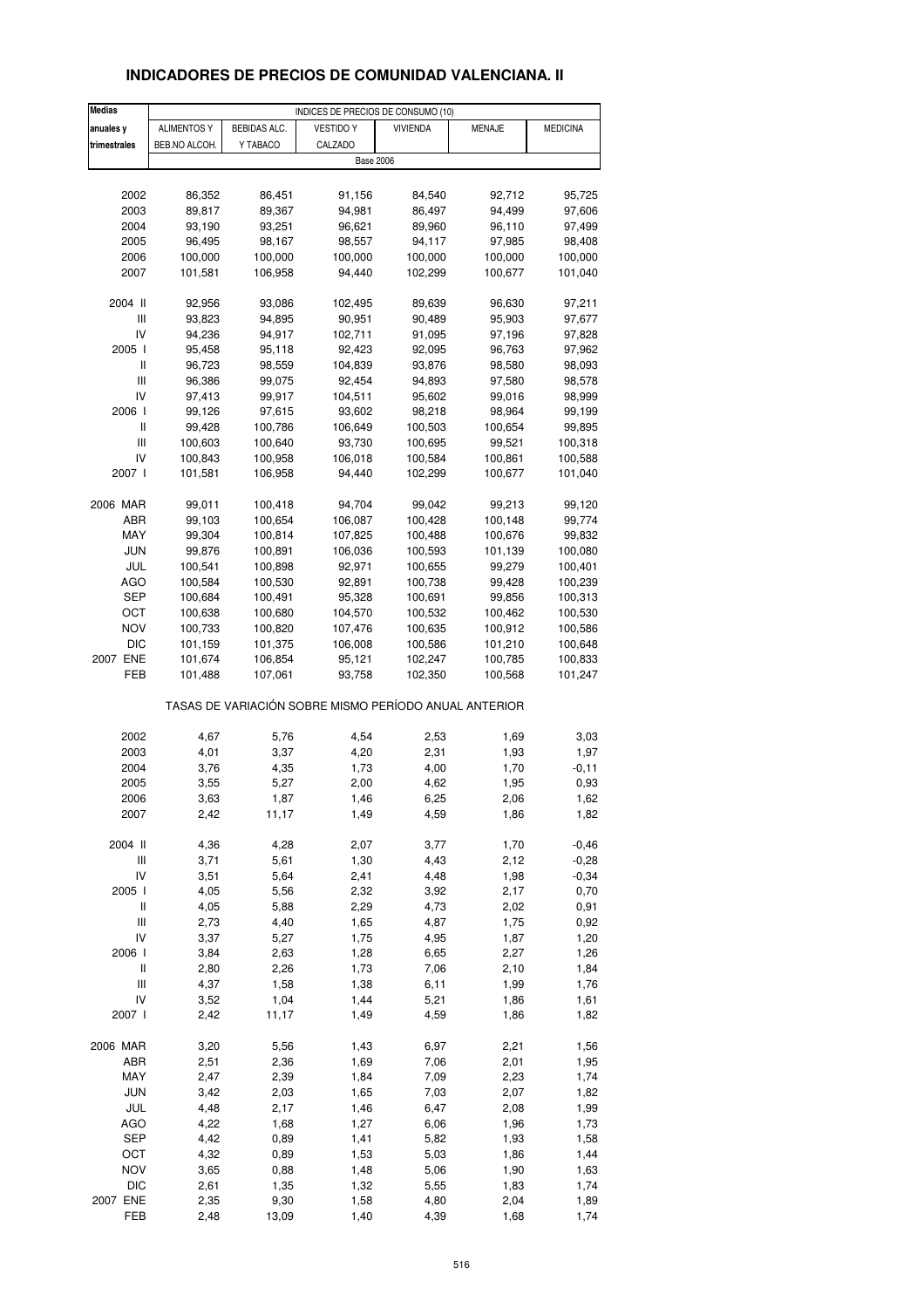| <b>Medias</b>                         | INDICES DE PRECIOS DE CONSUMO (10) |                    |                                                       |              |               |              |  |  |  |
|---------------------------------------|------------------------------------|--------------------|-------------------------------------------------------|--------------|---------------|--------------|--|--|--|
| anuales y                             | <b>TRANSPORTE</b>                  | COMUNICA -         | OCIO Y                                                | ENSEÑANZA    | HOTELES,      | <b>OTROS</b> |  |  |  |
| trimestrales                          |                                    | <b>CIONES</b>      | <b>CULTURA</b>                                        |              | CAFÉS Y REST. |              |  |  |  |
|                                       | <b>Base 2006</b>                   |                    |                                                       |              |               |              |  |  |  |
|                                       |                                    |                    |                                                       |              |               |              |  |  |  |
| 2002                                  | 84,464                             | 109,476            | 100,733                                               | 85,035       | 84,394        | 87,753       |  |  |  |
| 2003                                  | 86,028                             | 106,010            | 101,406                                               | 87,882       | 88,056        | 90,701       |  |  |  |
| 2004                                  | 89,805                             | 104,190            | 100,734                                               | 91,952       | 91,792        | 93,518       |  |  |  |
| 2005                                  | 95,223                             | 101,910            | 100,466                                               | 96,449       | 95,426        | 96,564       |  |  |  |
| 2006                                  | 100,000                            | 100,000            | 100,000                                               | 100,000      | 100,000       | 100,000      |  |  |  |
| 2007                                  | 98,512                             | 99,090             | 98,603                                                | 102,780      | 102,422       | 102,022      |  |  |  |
|                                       |                                    |                    |                                                       |              |               |              |  |  |  |
| 2004 II                               | 89,666                             | 104,790            | 100,573                                               | 90,800       | 91,547        | 93,464       |  |  |  |
| Ш                                     | 91,061                             | 104,124            | 101,894                                               | 91,151       | 92,693        | 93,773       |  |  |  |
| IV                                    | 91,576                             | 103,496            | 100,531                                               | 95,048       | 92,592        | 93,998       |  |  |  |
| 2005 l                                | 91,606                             | 102,976            | 100,305                                               | 95,723       | 93,741        | 95,776       |  |  |  |
| Ш                                     | 94,254                             | 101,979            | 100,081                                               | 95,698       | 95,046        | 96,666       |  |  |  |
| $\begin{array}{c} \hline \end{array}$ | 97,761                             | 101,529            | 101,201                                               | 95,883       | 96,482        | 96,690       |  |  |  |
| IV                                    | 97,271                             | 101,153            | 100,276                                               | 98,492       | 96,435        | 97,125       |  |  |  |
| 2006 l                                | 98,764                             | 101,112            | 99,951                                                | 98,934       | 97,922        | 98,944       |  |  |  |
| Ш                                     | 101,418                            | 100,138            | 99,561                                                | 99,104       | 99,663        | 99,980       |  |  |  |
| $\begin{array}{c} \hline \end{array}$ | 101,683                            | 99,674             | 100,970                                               | 99,449       | 101,325       | 100,229      |  |  |  |
| IV                                    | 98,134                             | 99,076             | 99,518                                                | 102,514      | 101,089       | 100,847      |  |  |  |
| 2007 l                                | 98,512                             | 99,090             | 98,603                                                | 102,780      | 102,422       | 102,022      |  |  |  |
|                                       |                                    |                    |                                                       |              |               |              |  |  |  |
| 2006 MAR                              | 99,366                             | 100,666            | 99,869                                                | 98,954       | 98,465        | 99,475       |  |  |  |
| ABR                                   | 100,768                            | 100,321            | 99,618                                                | 99,133       | 99,388        | 99,799       |  |  |  |
| MAY                                   | 101,927                            | 100,186            | 99,389                                                | 99,090       | 99,565        | 99,910       |  |  |  |
| <b>JUN</b>                            | 101,558                            | 99,908             | 99,677                                                | 99,090       | 100,037       | 100,230      |  |  |  |
| JUL                                   | 102,380                            | 99,568             | 100,671                                               | 99,096       | 101,141       | 100,091      |  |  |  |
| <b>AGO</b>                            | 102,539                            | 99,694             | 101,851                                               | 99,096       | 101,753       | 100,148      |  |  |  |
| SEP                                   | 100,131                            | 99,760             | 100,389                                               | 100,154      | 101,082       | 100,448      |  |  |  |
|                                       |                                    |                    |                                                       |              |               |              |  |  |  |
| ОСТ<br><b>NOV</b>                     | 98,174                             | 99,406             | 99,639                                                | 102,090      | 100,965       | 100,715      |  |  |  |
|                                       | 97,940                             | 99,106             | 98,917                                                | 102,731      | 101,004       | 100,875      |  |  |  |
| <b>DIC</b>                            | 98,288                             | 98,716             | 99,998                                                | 102,722      | 101,298       | 100,952      |  |  |  |
| 2007 ENE                              | 98,297                             | 99,295             | 98,230                                                | 102,780      | 102,259       | 101,957      |  |  |  |
| FEB                                   | 98,726                             | 98,885             | 98,976                                                | 102,780      | 102,585       | 102,087      |  |  |  |
|                                       |                                    |                    | TASAS DE VARIACIÓN SOBRE MISMO PERÍODO ANUAL ANTERIOR |              |               |              |  |  |  |
|                                       |                                    |                    |                                                       |              |               |              |  |  |  |
| 2002                                  | 1,94                               | $-3,11$            | 2,64                                                  | 3,05         | 5,83          | 3,70         |  |  |  |
| 2003                                  | 1,85                               | $-3,17$            | 0,67                                                  | 3,35         | 4,34          | 3,36         |  |  |  |
| 2004                                  | 4,39                               | $-1,72$            | $-0,66$                                               | 4,63         | 4,24          | 3,11         |  |  |  |
| 2005                                  | 6,03                               | $-2,19$            | $-0,27$                                               | 4,89         | 3,96          | 3,26         |  |  |  |
| 2006                                  | 5,02                               | $-1,87$            | $-0,46$                                               | 3,68         | 4,79          | 3,56         |  |  |  |
| 2007                                  | 0,05                               | $-2,22$            | $-1,39$                                               | 3,90         | 4,89          | 3,39         |  |  |  |
| 2004 II                               | 4,77                               | $-1,38$            | $-0,88$                                               | 4,48         | 4,33          | 2,82         |  |  |  |
|                                       |                                    |                    |                                                       |              |               |              |  |  |  |
| Ш<br>IV                               | 5,73<br>7,08                       | $-1,56$<br>$-1,44$ | $-0,74$                                               | 3,96<br>4,98 | 4,17          | 3,33         |  |  |  |
|                                       |                                    |                    | $-0,48$                                               |              | 3,67          | 3,17         |  |  |  |
| 2005 l<br>$\sf II$                    | 5,39                               | $-1,32$            | 0,37                                                  | 5,41         | 3,77          | 3,17         |  |  |  |
|                                       | 5,12                               | $-2,68$            | $-0,49$                                               | 5,39         | 3,82          | 3,43         |  |  |  |
| Ш                                     | 7,36                               | $-2,49$            | $-0,68$                                               | 5,19         | 4,09          | 3,11         |  |  |  |
| IV                                    | 6,22                               | $-2,26$            | $-0,25$                                               | 3,62         | 4,15          | 3,33         |  |  |  |
| 2006 l                                | 7,81                               | $-1,81$            | $-0,35$                                               | 3,35         | 4,46          | 3,31         |  |  |  |
| Ш                                     | 7,60                               | $-1,81$            | $-0,52$                                               | 3,56         | 4,86          | 3,43         |  |  |  |
| Ш                                     | 4,01                               | $-1,83$            | $-0,23$                                               | 3,72         | 5,02          | 3,66         |  |  |  |
| IV                                    | 0,89                               | $-2,05$            | $-0,76$                                               | 4,08         | 4,83          | 3,83         |  |  |  |
| 2007 l                                | 0,05                               | $-2,22$            | $-1,39$                                               | 3,90         | 4,89          | 3,39         |  |  |  |
| 2006 MAR                              | 7,07                               | $-1,60$            | $-1,15$                                               | 3,42         | 4,13          | 3,39         |  |  |  |
| ABR                                   | 7,23                               | $-1,71$            | $-0,06$                                               | 3,59         | 4,94          | 3,34         |  |  |  |
| MAY                                   | 8,40                               | $-1,71$            | $-0,63$                                               | 3,54         | 4,68          | 3,44         |  |  |  |
| <b>JUN</b>                            | 7,17                               | $-1,99$            | $-0,87$                                               | 3,54         | 4,96          | 3,50         |  |  |  |
| JUL                                   | 6,27                               | $-2,04$            | $-0,44$                                               | 3,55         | 5,10          | 3,58         |  |  |  |
| AGO                                   | 5,29                               | $-1,79$            | $-0,33$                                               | 3,44         | 5,07          | 3,74         |  |  |  |
| SEP                                   | 0,58                               | $-1,65$            | 0, 10                                                 | 4,16         | 4,89          | 3,66         |  |  |  |
| OCT                                   | $-0,59$                            | $-1,84$            | $-0,50$                                               | 4,24         | 4,84          | 4,01         |  |  |  |
| <b>NOV</b>                            | 1,00                               | $-2,07$            | $-0,79$                                               | 3,99         | 4,82          | 3,97         |  |  |  |
| <b>DIC</b>                            | 2,29                               | $-2,26$            | $-0,97$                                               | 4,03         | 4,82          | 3,52         |  |  |  |
| 2007 ENE                              | 0, 18                              | $-2,20$            | $-1, 15$                                              | 4,07         | 5,02          | 3,38         |  |  |  |
|                                       |                                    |                    |                                                       |              |               |              |  |  |  |

#### **INDICADORES DE PRECIOS DE COMUNIDAD VALENCIANA. III**

FEB -0,08 -2,24 -1,63 3,73 4,75 3,40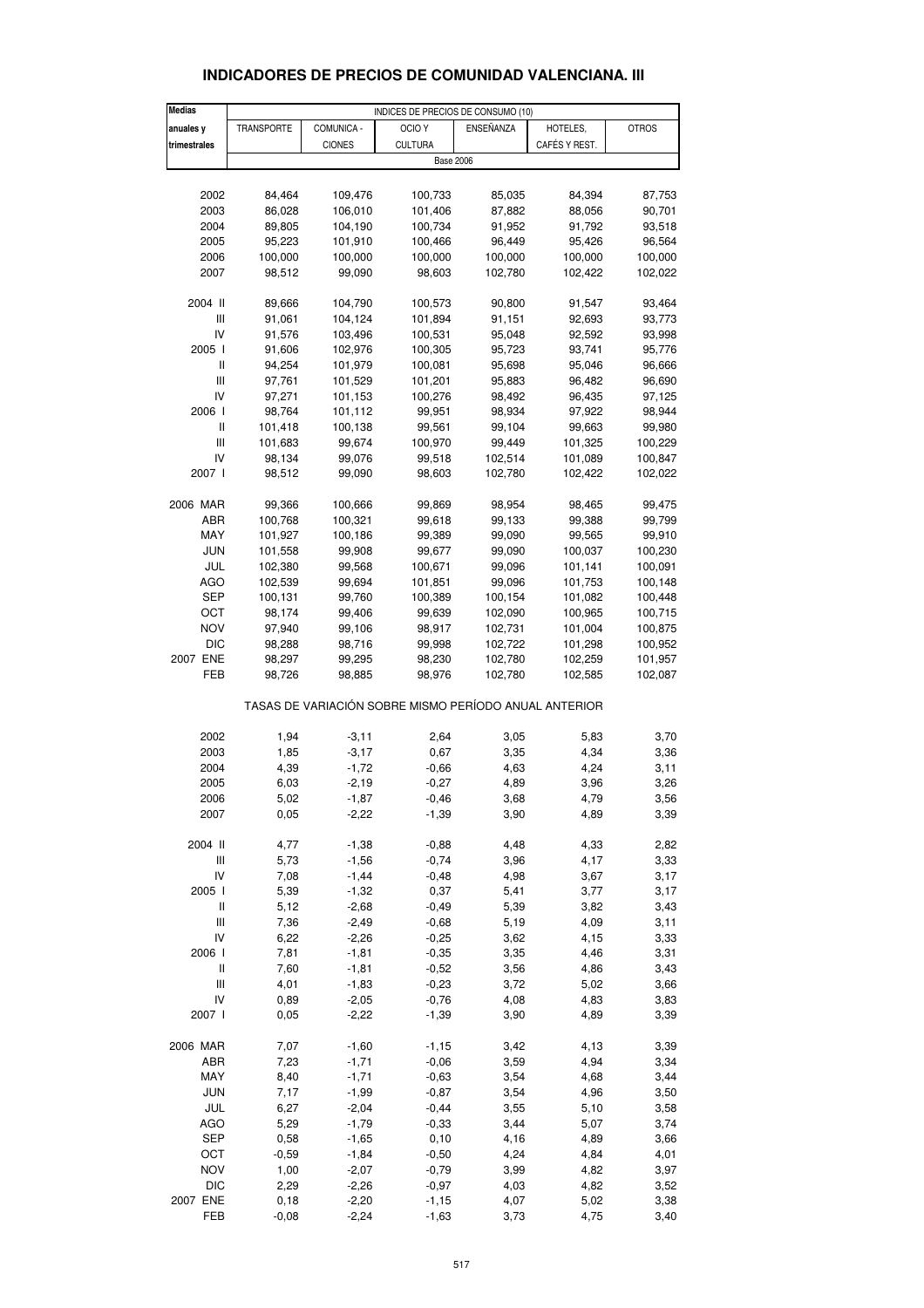|                |                      | COSTE SALARIAL   |                                                       |                  |              |        |                                              |         |       |
|----------------|----------------------|------------------|-------------------------------------------------------|------------------|--------------|--------|----------------------------------------------|---------|-------|
| <b>Medias</b>  |                      |                  | <b>SALARIOS</b>                                       |                  |              |        |                                              |         |       |
| anuales y      | POR TRABAJADOR Y MES |                  | POR HORA EFECTIVA DE TRABAJO                          |                  |              |        | INCREMENTO SALARIAL PACTADO EN CONVENIO (11) |         |       |
| trimestrales   | <b>TOTAL</b>         | <b>ORDINARIO</b> | <b>TOTAL</b>                                          | <b>ORDINARIO</b> | <b>TOTAL</b> | AGRIC. | CONST.                                       | INDUST. | SERV. |
|                |                      |                  | €                                                     |                  |              |        | $\%$                                         |         |       |
|                |                      |                  |                                                       |                  |              |        |                                              |         |       |
| 2002           | 1.262,72             | 1.109,03         | 9,03                                                  | 7,94             | 3,55         | 3,67   | 3,52                                         | 3,82    | 3,41  |
| 2003           | 1.319,05             | 1.145,82         | 9,40                                                  | 8,17             | 3,81         | 4,18   | 4,75                                         | 3,40    | 3,63  |
| 2004           | 1.350,39             | 1.175,97         | 9,71                                                  | 8,46             | 3,74         | 4,38   | 4,58                                         | 3,79    | 3,28  |
| 2005           | 1.388,00             | 1.205,37         | 10,00                                                 | 8,70             | 4,09         | 4,82   | 4,50                                         | 4,14    | 3,80  |
| 2006           | 1.438,18             | 1.251,97         | 10,49                                                 | 9,14             | 3,53         | 5,20   |                                              | 3,47    | 3,28  |
|                |                      |                  |                                                       |                  |              |        | 3,46                                         |         |       |
| 2007           |                      |                  |                                                       |                  | 2,62         | 2,88   | 2,00                                         | 2,64    | 2,60  |
|                |                      |                  |                                                       |                  |              |        |                                              |         |       |
| 2004 II        | 1.362,04             | 1.168,25         | 9,44                                                  | 8,10             | 2,74         | 2,82   | 3,38                                         | 2,78    | 2,39  |
| Ш              | 1.302,31             | 1.185,10         | 10,04                                                 | 9,14             | 2,74         | 2,82   | 3,38                                         | 2,79    | 2,41  |
| IV             | 1.442,64             | 1.187,77         | 10,40                                                 | 8,56             | 2,96         | 4,39   | 3,38                                         | 2,85    | 2,43  |
| 2005 l         | 1.336,63             | 1.194,99         | 9,51                                                  | 8,51             | 2,50         | 2,21   | 2,80                                         | 2,61    | 2,40  |
| $\sf II$       | 1.408,94             | 1.200,68         | 9,56                                                  | 8,15             | 2,62         | 3,01   | 2,80                                         | 2,75    | 2,41  |
| $\mathbf{III}$ | 1.320,24             | 1.210,22         | 10,23                                                 | 9,38             | 2,68         | 3,01   | 2,80                                         | 2,77    | 2,55  |
| IV             | 1.486,18             | 1.215,57         | 10,70                                                 | 8,75             | 2,70         | 3,34   | 2,80                                         | 2,78    | 2,59  |
| 2006           | 1.373,27             | 1.227,66         | 9,36                                                  | 8,37             | 2,67         | 3,66   | 2,00                                         | 2,76    | 2,61  |
| $\mathbf{I}$   | 1.448,93             | 1.237,05         | 10,35                                                 | 8,84             | 2,80         | 3,66   | 2,80                                         | 2,90    | 2,73  |
|                |                      |                  |                                                       |                  |              |        |                                              |         |       |
| $\mathbf{III}$ | 1.383,49             | 1.273,12         | 10,80                                                 | 9,94             | 2,88         | 3,66   | 2,80                                         | 3,12    | 2,73  |
| IV             | 1.547,02             | 1.270,03         | 11,45                                                 | 9,40             | 3,14         | 5,19   | 2,80                                         | 3,12    | 2,91  |
| 2007 l         |                      |                  |                                                       |                  | 2,62         | 2,88   | 2,00                                         | 2,64    | 2,60  |
|                |                      |                  |                                                       |                  |              |        |                                              |         |       |
| 2006 FEB       |                      |                  |                                                       |                  | 2,61         | 3,66   | 2,00                                         | 2,67    | 2,56  |
| <b>MAR</b>     |                      |                  |                                                       |                  | 2,67         | 3,66   | 2,00                                         | 2,76    | 2,61  |
| <b>ABR</b>     |                      |                  |                                                       | ÷,               | 2,77         | 3,66   | 2,80                                         | 2,90    | 2,65  |
| MAY            |                      |                  |                                                       |                  | 2,77         | 3,66   | 2,80                                         | 2,90    | 2,65  |
| <b>JUN</b>     |                      |                  |                                                       |                  | 2,80         | 3,66   | 2,80                                         | 2,90    | 2,73  |
| JUL            |                      |                  |                                                       | ÷,               | 2,80         | 3,66   | 2,80                                         | 2,90    | 2,73  |
| <b>AGO</b>     |                      |                  |                                                       |                  | 2,83         | 3,66   | 2,80                                         | 2,99    | 2,73  |
| <b>SEP</b>     |                      |                  |                                                       |                  |              |        |                                              |         |       |
|                |                      |                  |                                                       |                  | 2,88         | 3,66   | 2,80                                         | 3,12    | 2,73  |
| OCT            |                      |                  |                                                       | ÷,               | 2,88         | 3,66   | 2,80                                         | 3,12    | 2,74  |
| <b>NOV</b>     |                      |                  |                                                       |                  | 2,88         | 3,66   | 2,80                                         | 3,12    | 2,74  |
| <b>DIC</b>     |                      |                  |                                                       |                  | 3,14         | 5,19   | 2,80                                         | 3,12    | 2,91  |
| 2007 ENE       |                      |                  |                                                       |                  | 2,62         | 2,88   | 2,00                                         | 2,64    | 2,60  |
|                |                      |                  |                                                       |                  |              |        |                                              |         |       |
|                |                      |                  | TASAS DE VARIACIÓN SOBRE MISMO PERÍODO ANUAL ANTERIOR |                  |              |        |                                              |         |       |
|                |                      |                  |                                                       |                  |              |        |                                              |         |       |
| 2002           | 2,02                 | 1,57             | 2,24                                                  | 1,83             |              |        |                                              |         |       |
| 2003           | 4,46                 | 3,32             | 4,04                                                  | 2,87             |              |        |                                              |         |       |
| 2004           | 2,38                 | 2,63             | 3,27                                                  | 3,55             |              |        |                                              |         |       |
|                |                      |                  |                                                       |                  |              |        |                                              |         |       |
| 2005           | 2,79                 | 2,50             | 3,04                                                  | 2,84             |              |        |                                              |         |       |
| 2006           | 3,62                 | 3,87             | 4,90                                                  | 5,06             |              |        |                                              |         |       |
| 2007           |                      |                  |                                                       |                  |              |        |                                              |         |       |
|                |                      |                  |                                                       |                  |              |        |                                              |         |       |
| 2004 II        | 2,88                 | 2,50             | 2,39                                                  | 2,02             |              |        |                                              |         |       |
| $\mathbf{III}$ | 2,21                 | 2,73             | 3,19                                                  | 3,75             |              |        |                                              |         |       |
| IV             | 1,11                 | 2,35             | 3,48                                                  | 4,77             |              |        |                                              |         |       |
| 2005 l         | 3,25                 | 2,77             | 6,38                                                  | 5,98             |              |        |                                              |         |       |
| Ш              | 3,44                 | 2,78             | 1,27                                                  | 0,62             |              |        |                                              |         |       |
| $\mathbf{III}$ | 1,38                 | 2,12             | 1,89                                                  | 2,63             |              |        |                                              |         |       |
| IV             | 3,02                 | 2,34             | 2,88                                                  | 2,22             |              |        |                                              |         |       |
| 2006 l         | 2,74                 | 2,73             | $-1,58$                                               | $-1,65$          |              |        |                                              |         |       |
| $\sf II$       |                      | 3,03             |                                                       | 8,47             |              |        |                                              |         |       |
|                | 2,84                 |                  | 8,26                                                  |                  |              |        |                                              |         |       |
| Ш              | 4,79                 | 5,20             | 5,57                                                  | 5,97             |              |        |                                              |         |       |
| IV             | 4,09                 | 4,48             | 7,01                                                  | 7,43             |              |        |                                              |         |       |
| 2007 l         |                      |                  |                                                       |                  |              |        |                                              |         |       |
|                |                      |                  |                                                       |                  |              |        |                                              |         |       |
| 2006 FEB       |                      |                  |                                                       |                  |              |        |                                              |         |       |
| <b>MAR</b>     |                      |                  |                                                       |                  |              |        |                                              |         |       |
| <b>ABR</b>     |                      |                  |                                                       |                  |              |        |                                              |         |       |
| MAY            |                      |                  |                                                       |                  |              |        |                                              |         |       |
| <b>JUN</b>     |                      |                  |                                                       |                  |              |        |                                              |         |       |
| JUL            |                      |                  |                                                       |                  |              |        |                                              |         |       |
|                |                      |                  |                                                       |                  |              |        |                                              |         |       |
| <b>AGO</b>     |                      |                  |                                                       |                  |              |        |                                              |         |       |
| <b>SEP</b>     |                      |                  |                                                       |                  |              |        |                                              |         |       |
| OCT            |                      |                  |                                                       |                  |              |        |                                              |         |       |
| <b>NOV</b>     |                      |                  |                                                       |                  |              |        |                                              |         |       |
| <b>DIC</b>     |                      |                  |                                                       |                  |              |        |                                              |         |       |

#### **INDICADORES DE SALARIOS DE LA COMUNIDAD VALENCIANA**

2007 ENE - - - - - - - - -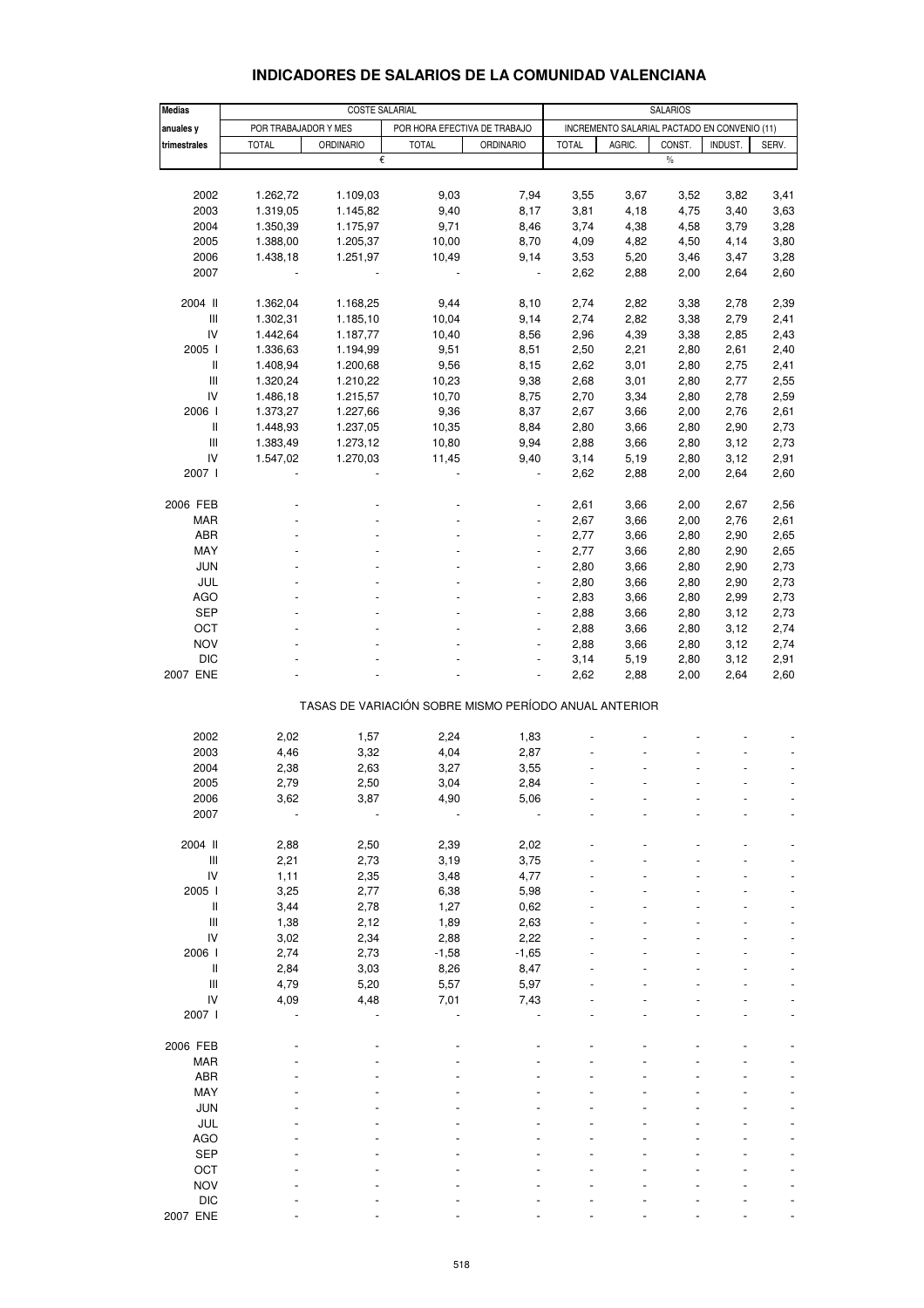# **INDICADORES MONETARIOS Y FINANCIEROS DE LA COMUNIDAD VALENCIANA**

| <b>Medias</b>              |                | CRÉDITOS Y DEPÓSITOS DEL SISTEMA BANCARIO | HIPOTECAS INMOBILIARIAS                               |           |                           |                |  |
|----------------------------|----------------|-------------------------------------------|-------------------------------------------------------|-----------|---------------------------|----------------|--|
| anuales y                  | CRÉDITOS       |                                           | <b>DEPÓSITOS</b>                                      |           | FINCAS RÚSTICAS Y URBANAS |                |  |
| trimestrales               | S.PRIVADO      | S.PÚBLICO                                 | S.PRIVADO                                             | S.PÚBLICO | NÚMERO                    | <b>IMPORTE</b> |  |
|                            |                |                                           | Millones de €                                         |           | Unidades                  | Miles de €     |  |
|                            |                |                                           |                                                       |           |                           |                |  |
| 2001                       | 53.800,20      | 2.942,20                                  | 42.400,14                                             | 1.083,53  | 13.545                    | 832.807        |  |
| 2002                       | 60.747,51      | 3.209,12                                  | 46.265,11                                             | 1.391,94  | 13.796                    | 1.006.927      |  |
| 2003                       | 68.771,47      | 3.604,36                                  | 51.002,50                                             | 1.288,61  | 14.449                    | 1.190.735      |  |
| 2004                       | 82.046,00      | 3.674,16                                  | 59.848,52                                             | 1.621,51  | 17.367                    | 1.681.852      |  |
| 2005                       | 106.847,92     | 3.798,03                                  | 67.167,27                                             | 2.038,72  | 20.348                    | 2.352.475      |  |
|                            |                |                                           | 77.422,84                                             |           | 22.992                    |                |  |
| 2006                       | 133.493,22     | 3.662,86                                  |                                                       | 2.317,49  |                           | 3.047.601      |  |
| 2004 l                     | 76.692,03      | 3.921,69                                  | 56.599,74                                             | 1.301,11  | 17.220                    | 1.589.567      |  |
| Ш                          | 80.654,73      | 3.956,10                                  | 59.500,46                                             | 1.930,58  | 17.898                    | 1.677.790      |  |
| Ш                          | 83.319,28      | 3.455,56                                  | 60.293,98                                             | 1.799,90  | 17.172                    | 1.704.949      |  |
| IV                         | 87.517,94      | 3.363,29                                  | 62.999,87                                             | 1.454,45  | 17.178                    | 1.755.104      |  |
| 2005 l                     | 92.675,81      | 3.467,38                                  | 65.959,21                                             | 1.903,77  | 19.197                    | 2.038.947      |  |
| Ш                          | 106.471,99     | 4.168,24                                  | 66.321,20                                             | 1.783,86  | 21.479                    | 2.358.948      |  |
|                            |                |                                           |                                                       |           |                           |                |  |
| Ш                          | 110.739,74     | 3.797,66                                  | 66.741,94                                             | 2.281,83  | 21.095                    | 2.601.841      |  |
| IV                         | 117.504,14     | 3.758,86                                  | 69.646,74                                             | 2.185,44  | 19.623                    | 2.410.163      |  |
| 2006                       | 126.848,88     | 3.665,28                                  | 73.485,55                                             | 2.320,34  | 25.480                    | 3.249.500      |  |
| $\ensuremath{\mathsf{II}}$ | 134.275,56     | 3.658,36                                  | 77.059,91                                             | 1.996,69  | 23.570                    | 3.066.287      |  |
| Ш                          | 139.355,21     | 3.664,95                                  | 81.723,06                                             | 2.635,45  | 22.054                    | 2.980.876      |  |
| IV                         |                |                                           |                                                       |           | 20.864                    | 2.893.742      |  |
|                            |                |                                           |                                                       |           |                           |                |  |
| 2006 ENE                   |                |                                           |                                                       |           | 26.903                    | 3.274.125      |  |
| FEB                        |                |                                           |                                                       |           | 23.774                    | 3.107.462      |  |
| <b>MAR</b>                 |                |                                           |                                                       |           | 25.764                    | 3.366.914      |  |
| ABR                        |                |                                           |                                                       |           | 19.601                    | 2.456.690      |  |
| MAY                        |                |                                           |                                                       |           | 25.426                    | 3.369.620      |  |
| <b>JUN</b>                 | $\overline{a}$ |                                           |                                                       |           | 25.683                    | 3.372.552      |  |
| JUL                        |                |                                           |                                                       |           | 23.782                    | 3.102.668      |  |
| AGO                        |                |                                           |                                                       |           | 18.274                    | 2.508.102      |  |
| SEP                        |                |                                           |                                                       |           | 24.107                    | 3.331.857      |  |
| OCT                        |                |                                           |                                                       |           | 21.998                    | 2.882.811      |  |
| <b>NOV</b>                 |                |                                           |                                                       |           | 22.896                    | 3.232.759      |  |
| <b>DIC</b>                 |                |                                           |                                                       |           | 17.698                    | 2.565.655      |  |
|                            |                |                                           | TASAS DE VARIACIÓN SOBRE MISMO PERÍODO ANUAL ANTERIOR |           |                           |                |  |
|                            |                |                                           |                                                       |           |                           |                |  |
| 2001                       | 14,81          | $-2,77$                                   | 12,01                                                 | 5,83      | 8,63                      | 17,58          |  |
| 2002                       | 12,91          | 9,07                                      | 9,12                                                  | 28,46     | 1,85                      | 20,91          |  |
| 2003                       | 13,21          | 12,32                                     | 10,24                                                 | $-7,42$   | 4,73                      | 18,25          |  |
| 2004                       | 19,30          | 1,94                                      | 17,34                                                 | 25,83     | 20,19                     | 41,24          |  |
| 2005                       | 30,23          | 3,37                                      | 12,23                                                 | 25,73     | 17,17                     | 39,87          |  |
| 2006                       | 29,23          | $-3,89$                                   | 16,70                                                 | 16,47     | 12,99                     | 29,55          |  |
|                            |                |                                           |                                                       |           |                           |                |  |
| 2004 l                     | 17,45          | 22,26                                     | 16,55                                                 | 6,21      | 23,62                     | 51,64          |  |
| Ш                          | 19,37          | 4,91                                      | 17,92                                                 | 44,69     | 18,00                     | 38,31          |  |
| Ш                          | 20,26          | $-3,90$                                   | 16,96                                                 | 37,20     | 20,87                     | 41,63          |  |
| IV                         | 19,99          | $-12,48$                                  | 17,89                                                 | 13,34     | 18,53                     | 35,23          |  |
| 2005 l                     | 20,84          | $-11,58$                                  | 16,54                                                 | 46,32     | 11,48                     | 28,27          |  |
| Ш                          | 32,01          | 5,36                                      | 11,46                                                 | $-7,60$   | 20,01                     | 40,60          |  |
| Ш                          | 32,91          | 9,90                                      | 10,69                                                 | 26,78     | 22,85                     | 52,61          |  |
| IV                         | 34,26          | 11,76                                     | 10,55                                                 | 50,26     | 14,23                     | 37,32          |  |
| 2006 l                     | 36,87          | 5,71                                      | 11,41                                                 | 21,88     | 32,73                     | 59,37          |  |
| Ш                          | 26,11          | $-12,23$                                  | 16,19                                                 | 11,93     | 9,74                      | 29,99          |  |
| $\mathbf{III}$             | 25,84          | $-3,49$                                   | 22,45                                                 | 15,50     | 4,55                      | 14,57          |  |
| IV                         |                |                                           |                                                       |           | 6,33                      | 20,06          |  |
| 2006 ENE                   |                |                                           |                                                       |           | 36,73                     | 60,14          |  |
| FEB                        |                |                                           |                                                       |           | 14,05                     | 36,14          |  |
| MAR                        |                |                                           |                                                       |           | 50,94                     | 88,12          |  |
| ABR                        |                |                                           |                                                       |           | 1,59                      | 20,60          |  |
| MAY                        |                |                                           |                                                       |           | 13,59                     | 35,44          |  |
| <b>JUN</b>                 |                |                                           |                                                       |           | 12,85                     | 32,16          |  |
| JUL                        |                |                                           |                                                       |           | 14,79                     |                |  |
|                            |                |                                           |                                                       |           |                           | 26,59          |  |
| AGO                        |                |                                           |                                                       |           | $-1,21$                   | 8,77           |  |
| SEP                        |                |                                           |                                                       |           | 0, 15                     | 9,29           |  |
| OCT                        |                |                                           |                                                       |           | 7,59                      | 23,24          |  |
| <b>NOV</b>                 |                |                                           |                                                       |           | 15,19                     | 28,74          |  |
| <b>DIC</b>                 |                |                                           |                                                       |           | $-4,57$                   | 7,80           |  |